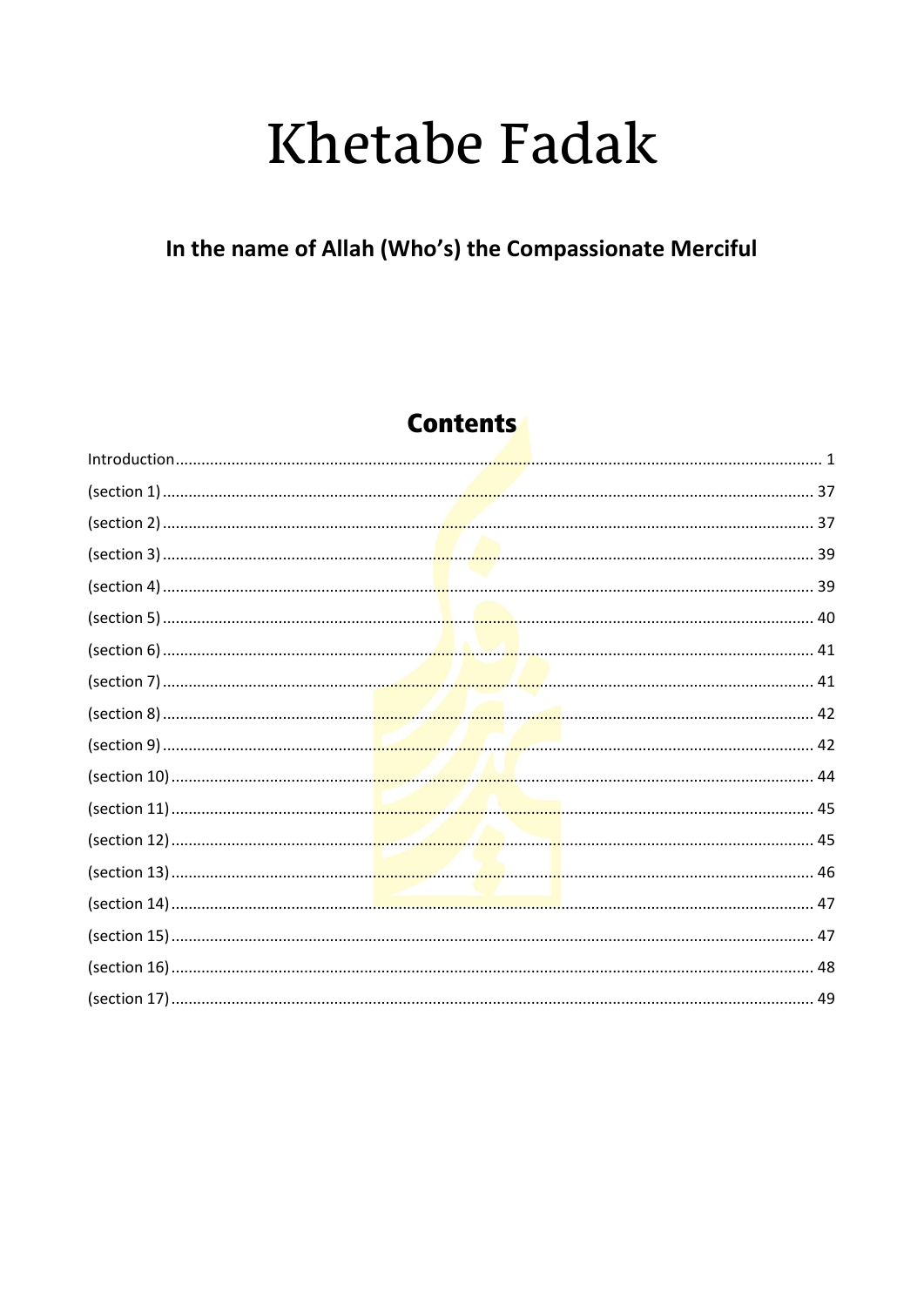### Introduction

<span id="page-1-0"></span>*Presented: To a Mother that 'The word 'Mother' is her affectionate slave-girl… To the Splendor that Never can the successive centuries witness her alike! And to the Lofty that the imaginary ailerons never can reach her… That is: "Fātima, upon her be peace" The one that People forever desire for her vast knowledge, As well peace be upon her Last Spring and Drizzle, May Allah, the Exalted, hasten his advent! For only it is he, the inspirer of that withered Lilac… And it is he who unfastens the rope from the arms of Ali – the hero of GHADIR...* 

In the name of the Creator of Lilac And in the memory of the Rain that shall rain upon her withered state May Allah, the Exalted, hasten his Noble Reappearance!

Allah's messengers, upon them be peace, were sent to invite people to Monotheism, morality and teaching the Divine Rules. Although these great men were always struggling against the obstinate quarrelsome nations, they were never failing to give people enough care and guidance.The people of the world too, in different eras and centuries, lived and accompanied those affectionate messengers and received good lessons through their humble manners.

Every messenger, for guiding the nation of his era, and following it, applied two ways:

One rule was presenting his Divine Rules, and another one was appointing a right Successor after him. Those two were the funds of the religions' lasting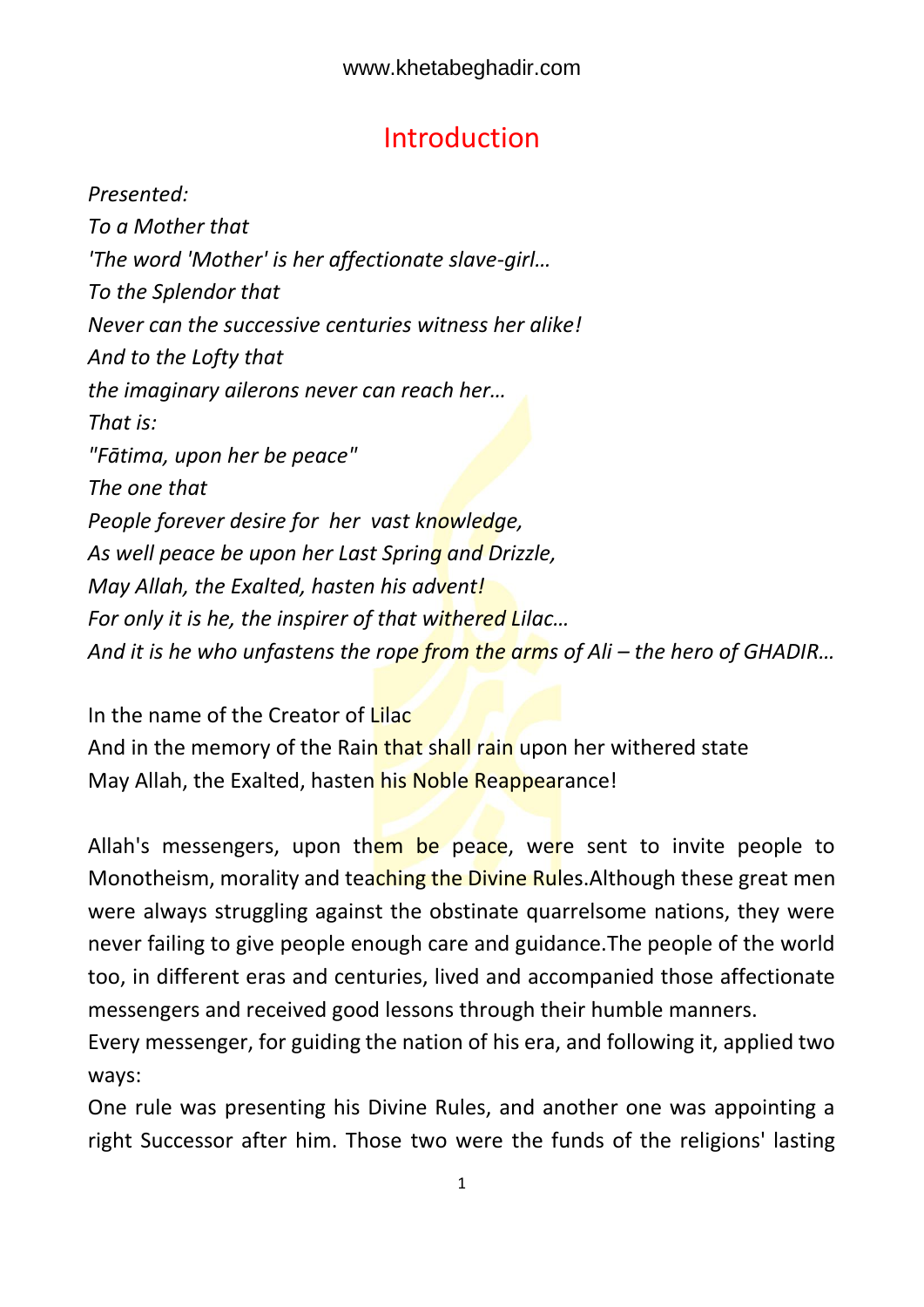through the history; for every school was established and run by its certain instructor.

The Chiefs of the Children of Israel and the Tribes<sup>1</sup> were (one after another) the successors of Moses, upon him be peace, and the Disciples were the successors of Jesus, the Messiah, upon him be peace.

According to the Generous Qur'an, all the preceding messengers, upon them be peace, had given glad-tidings of the Seal of the messengers, bless be upon him and his Descendants. However, this one has not mentioned any messenger to come after him; but he introduced his Successors, after him, up to the Day of Resurrection.

He, whose religion was the last, and so was his Book the final one, had to take a serious step in introducing his everlasting religion, and the Successors after him.

-Twelve grandsons of Ya'qūb (Jacob)

\_\_\_\_\_\_\_\_\_\_\_\_\_\_\_\_\_\_\_\_

Right from the beginning of his prophetic mission he introduced his Successor to people, and let him be known to all.

Therefore, even before his prophetic mission, he trained him with the best affection on his lap.

Since the early childhood, the Holiness Ali, upon him be peace, was in the house of the Generous Messenger, bless be upon him and his Descendants, he got to know the straightest path under the direct care and attention of the Sun of the Prophet-hood.

Since the beginning of the prophetic mission of the Generous Messenger, bless be upon him and his Descendants, the Commander of the believers, upon him be peace, was his close companion.

The Generous Imam was always by the world most merciful Prophet, bless be upon him and his Descendants, and he benefitted his aid from the very beginning of the prophetic mission of the Messenger of Allah until the last moment of his life.

The Messenger of Allah, bless be upon him and his Descendants, has also, for the guidance of the people, by the command of Allah, after his demise, in the cause of the prophetic mission and the messenger-hood unveiled the priorities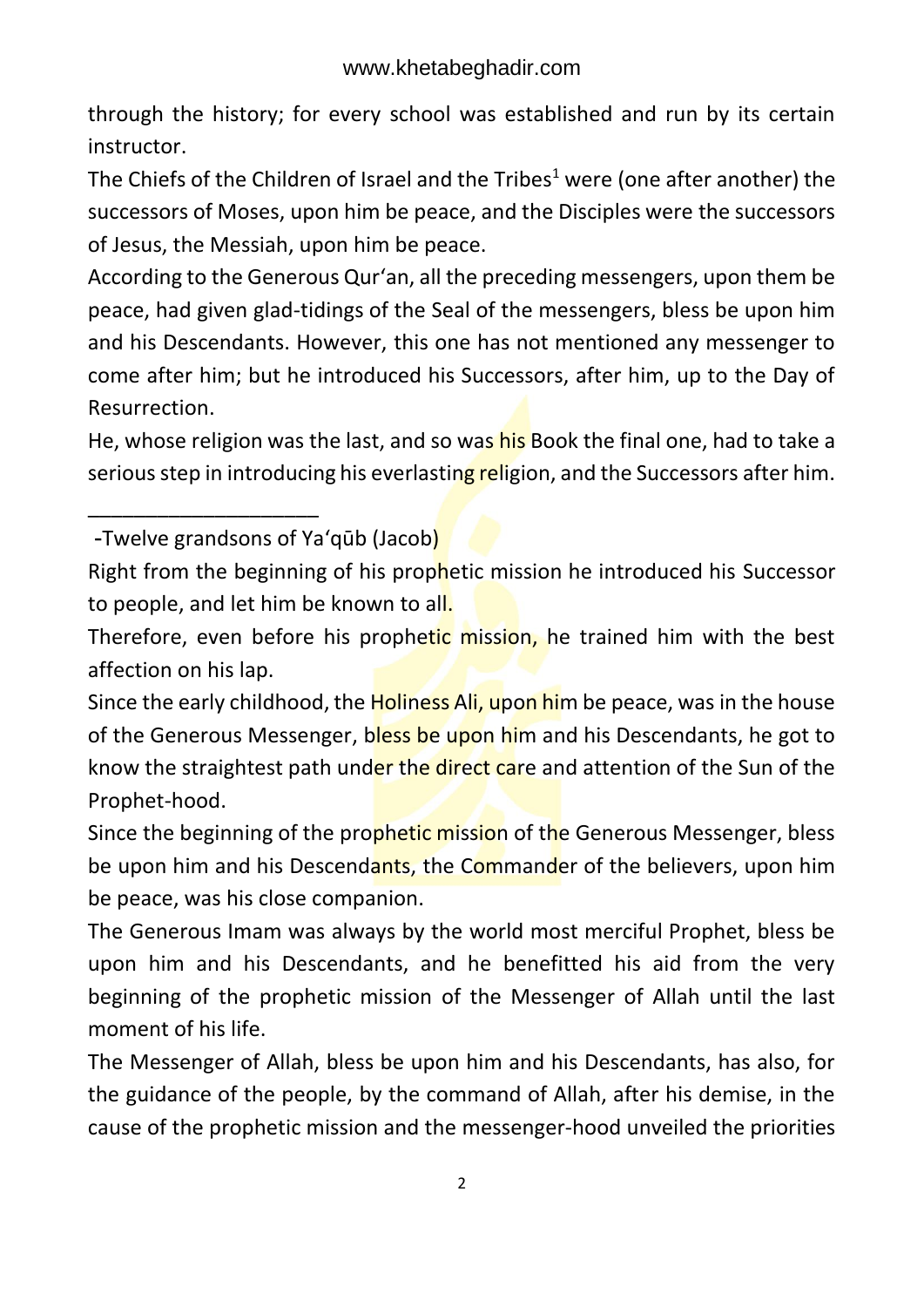and virtues of Ali, upon him be peace, and has trusted his Divine knowledge to him.

Moreover, in every place and position, in peace and war, in Mecca and Medina he introduced him and his children, upon them all be peace, as the Successors by the command of Allah after his demise. He also made clear their names and attributes so that to remain no doubt.

But it is a pity that the course of the history is always for the benefit of the opponents – against the rightful ones!

It was even worse; before the demise of the Messenger, bless

be upon him and his Descendants, they planned against the Commander of the believers and fulfilled it before long.

From the very beginning of the demise of the Seal of the Messenger, bless be upon him and his Descendants, when the ceremony of his full ritual ablution and burial had not yet fulfilled, they gathered in the Hall of Banū Sā'ida, and with their own votes and verdicts, they appointed their own Caliph.

In this way, they set up their usurp government and then forced the people to pay homage to so called Caliph.

Their government was established when there had not passed more than seventy days from the Farewell Pilgrimage of the Messenger of Allah, bless be upon him and his Descendants, and the ceremony of the Ghadir-e-Khum.

Consequently, the Council of Sa'ida, pushed away the right Islam from its course and directed it to the worldly affairs!

These narrow-minded MAMMONISTS were already prepared for such occasion. They confined indoors the infallibles, upon them be peace, who, in the courses of years, had been introduced and recommended by the Holy Qur'an, and the Generous Messenger, bless be upon him and his Descendants; and in this way, they withered the blossoms of the Garden of the prophetic!

The Holiness Muhammad-e-Mustafa, bless be upon him and his Descendants, time and again, reminded the people of *Two Commemorations* after him, and he made clear the purity and Holiness of them to all, however those seekingfor-the chairmanships put out the illuminating flames of the guidance and took the Leadership and government for them.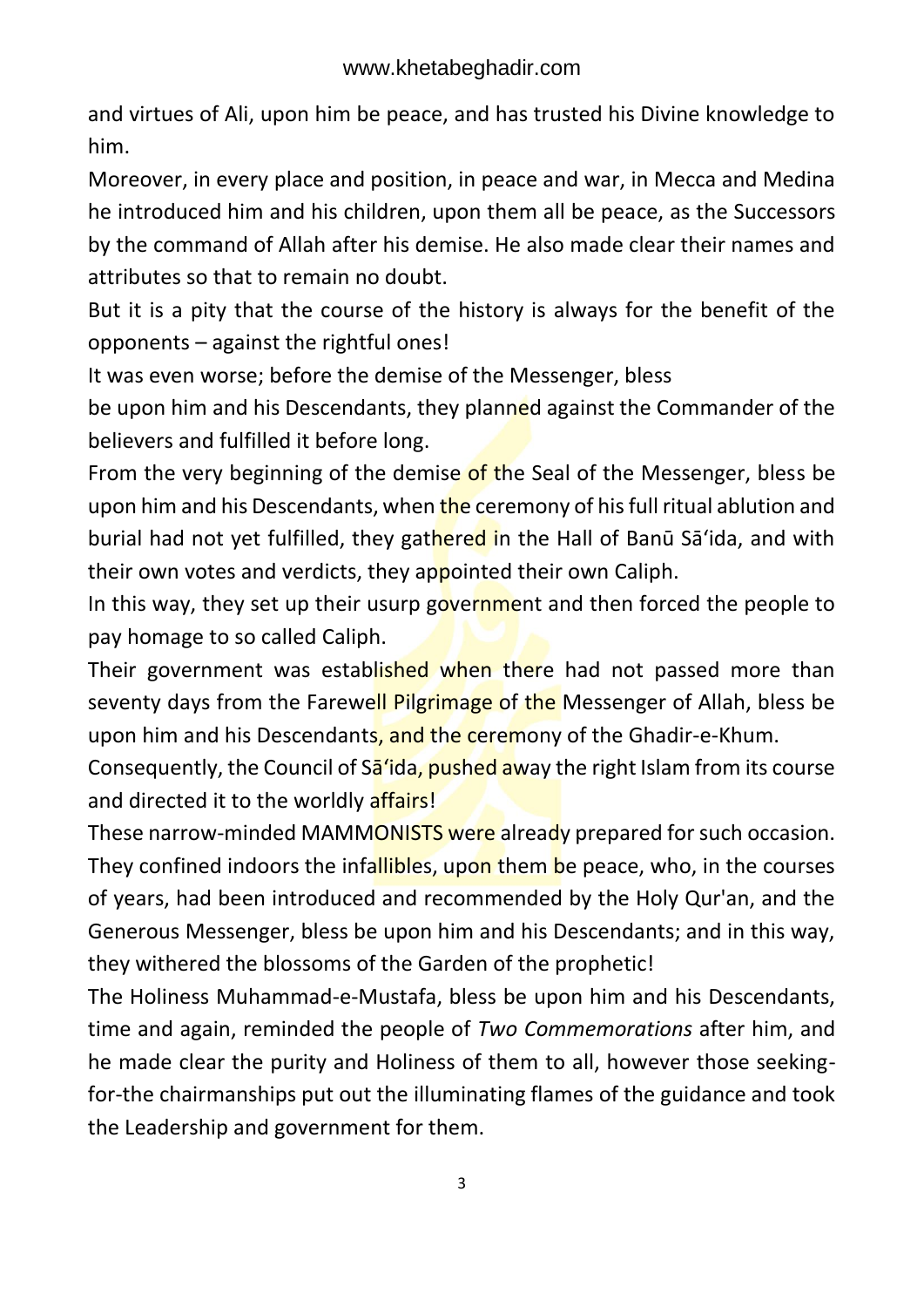So how wrecked they were in rewarding and respecting the Statement of the Divine Revelation, as:

اِنّی نـارِکٌ فَیِکم الثّقلینِ کِتـاب اللهِ و عِترتـیِ اهل بیتـی. ٙ

"*I have left with you two most precious things: Allah's Book and my Household*." In spite of these recommendations, the inwardly-blind counsel restricted the Household, upon them be peace, in four ways:

They politically and socially usurped their position, and contrary to their vast knowledge, they restricted their books and avoided them to publish more.

They cut all their main incomes such as: one fifth levy which belonged to them, booties, SAFAYA and FADACK,

And the last, but not the least strike was the arrows they aimed at the immaculate Fātima, upon her be peace; they put the house of Fātima, upon her be peace, on fire, and gave a slap on the face of the most beloved of the Messenger, bless be upon him and his Descendants.

They tided a rope on the neck of the Master of the believers, Ali, upon him be peace – they continued in the same way until the time of Imam Hassan Askari, upon him be peace.

.explains the fact truly ما مِنّا إِلّا مقتولٌ أو مسمومٌ : The narration of

And Ashura, the tenth of Muharram, (the day that Hussein was martyred on), is a clear evidence for our claim, with such ungenerous actions of theirs, they made the best creature of Allah, glory be to Him, keep silent; moreover they deprived people to receive guidance from them.

However, as much as possible, the liberal men of the immaculate, upon them be peace, did their best by supporting and keeping the religion of Allah stable and sound.

In the most acute situations and hard time of palpitations, they defended the truth of the Monotheism and their Guardianship; they, time and again, stipulated Ghadir-e-Khum.

The very Ghadir that the Seal of the messengers, bless be upon him and his Descendants, in his lengthy sermon, had explained the whole Islam and its pillars that are based on Monotheism. He also introduced himself, and presented a clear sign of the Imamate of the Imams, especially the Imamate of the Commander of the believers, upon them be peace.

4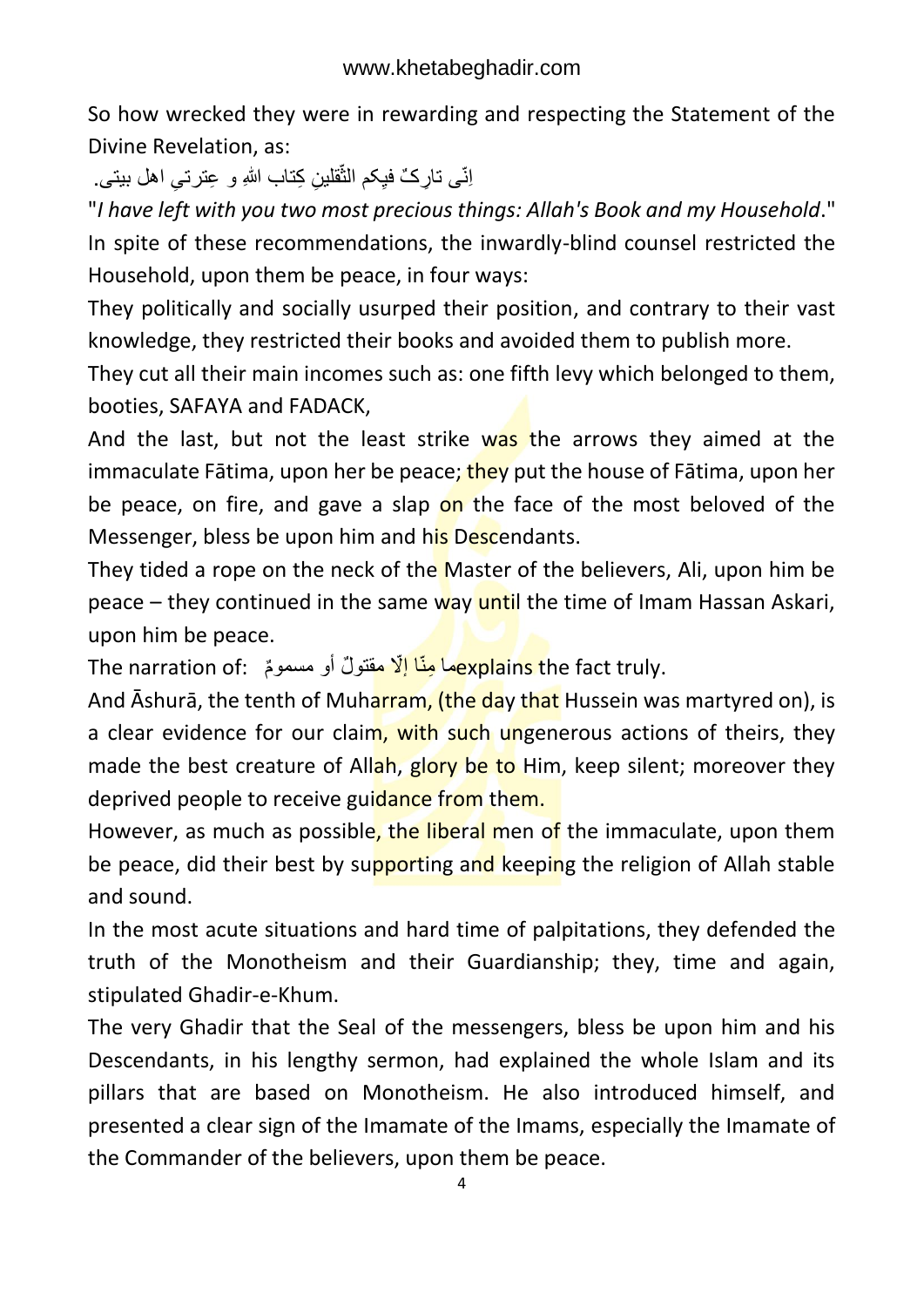In this sermon, he mentioned tens of the virtues and priorities of the Commander of the believers, upon him be peace, he also pointed out the future government of the Holiness Mahdi, upon him be peace; and recommended taking care of the Qur'an and the Household. Furthermore, he reminded of some moral attitudes and points, and a few important rules such as: the prayer, the poor taxes in Islamic, and then calling [people] to goodness and forbidding the evil.

He took the verbal covenants of all, so did he take their covenants by shaking hands with them. People too were swearing allegiance with him, as well as Ali, *upon him be peace*, for three days: (from Monday 18<sup>th</sup> of al-Hijja to Wednesday the  $20<sup>th</sup>$ ).

Alas! They broke their covenants before long, and in such abject situation, they left the beloved children of the Messenger of Allah, bless be upon him and his Descendants, on their own – they did not keep their promises and were disloyal!

They were not only disloyal, but attacked to the dearest remainder of the Messenger of Allah, bless be upon him and his Descendants, and put the quarters of the Revelation on fire! They took away from Zahra, upon her be peace, the presents and gifts of the Prophet of Allah, bless be upon him and his Descendants, while denying her constant rightful claims.

They ignored her immaculate position, and did not care the twenty Three-yearold recommendations of the Prophet of Allah, bless be upon him and his Descendants!

It did not last more than ten days after the demise of the Prophet of Allah, bless be upon him and his Descendants, that they took away the only gift of him to his respectable daughter.

No matter how much Fātima, upon him be peace, tried, she couldn't get a right answer; therefore, she, along with some ladies and her servant and few relatives went to the mosque, and for the first time, she stood against them and defended the sermon of Ghadir, Monotheism, Qur'an and the Guardianship of the Commander of the believers, upon him be peace.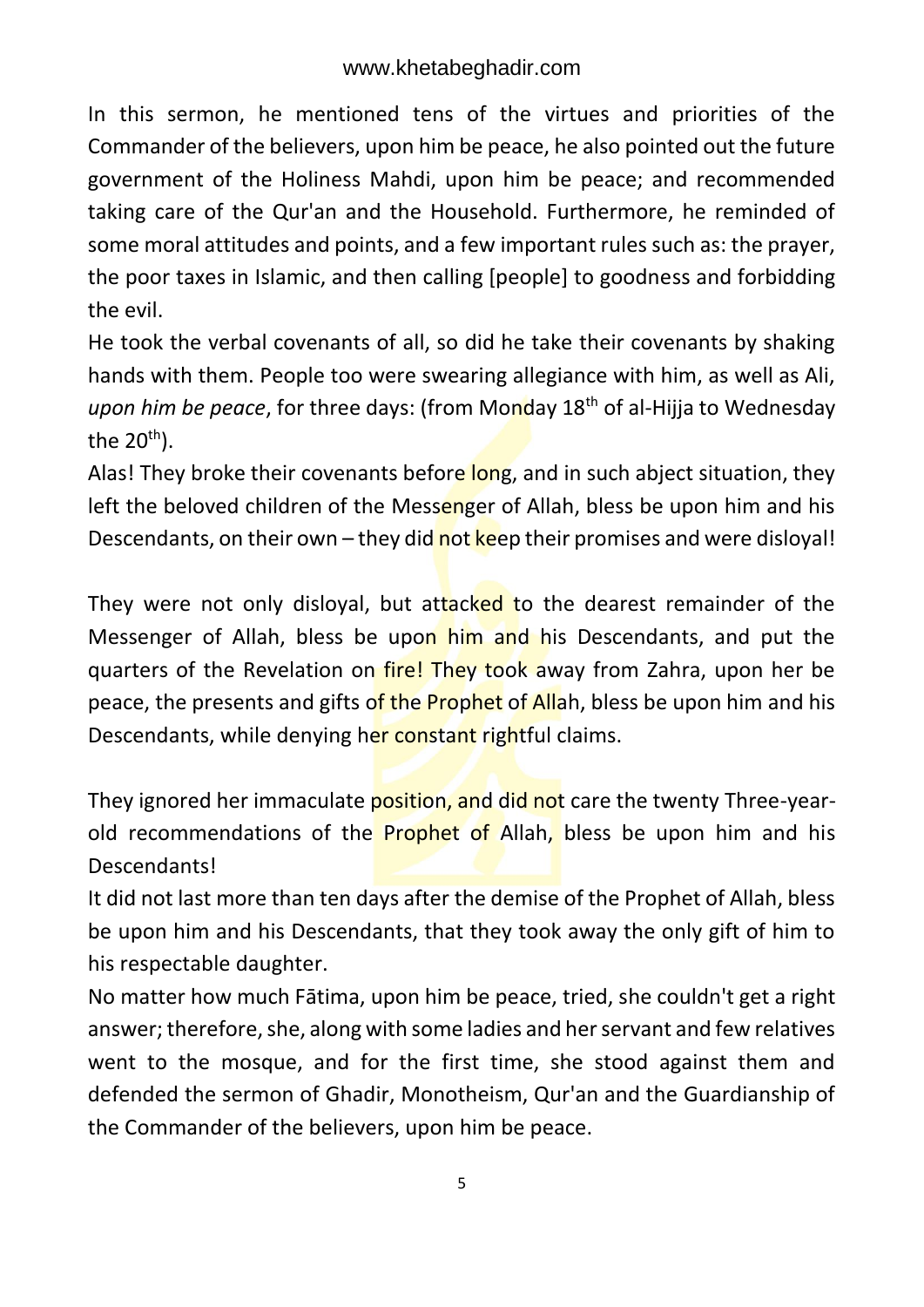In fact, the main purpose of her for defending the sermon of Ghadir was the sermon of FADACK.

The Master of the ladies in the world, upon him be peace, the sole remainder of the Messenger of Islam, bless be upon him and his Descendants, in a النّما بريدالله لِيذهِب" :and the verse " فاطِمة بضـــــعةٌ مِنّى فمن آذاها فقد آذاني... :sentence announced the great chastity of hers.

The Highnesses, upon him be peace, with her great affection to her father, Messenger of Allah, bless be upon him and his Descendants, and the love of her father to her, now was quite lonely for the lack of his father and that they had sent out her servant out of FADACK.

The historians have narrated that she wrapped her head with a piece of cloth, and wore a long dress and then mingled within her servants and the relatives. They set out, she was walking as her father the Messenger of Allah, bless be upon him and his Descendants, did; **because of her acute sorrows**, the end of her dress was out of her control and it twisted round her ankles.

At that state she entered the mosque. The Caliph was sitting with the Immigrants and the Assisters. They hung a curtain in front of her. She sat behind the curtain and sighed in grief which made the gathering change.

Few moments passed in silent, the excitements of the people settled; then she began her sermon by praising Allah and giving thanks to Him. She continued and then went on…

 $~\sim$  ~~~

Now, here are some important points of her sermon<sup>1</sup> that we are going to mention here.

The First Radiate:

1- the Arabic text of the sermon of FADACK and its supplements are from the text of Mr Muhammad Baqir Ansari

The best praise and thanks to Allah, the Exalted, for His endless blessings. She lectured in a way that as if she had not gone through such sorrows and difficulties.

"اَلْحَمد لِلهِ عَلٰى مَا اَنْعَمَ وَلَه الشَّكر عَلٰى مَا اَلْهَمَ..." َ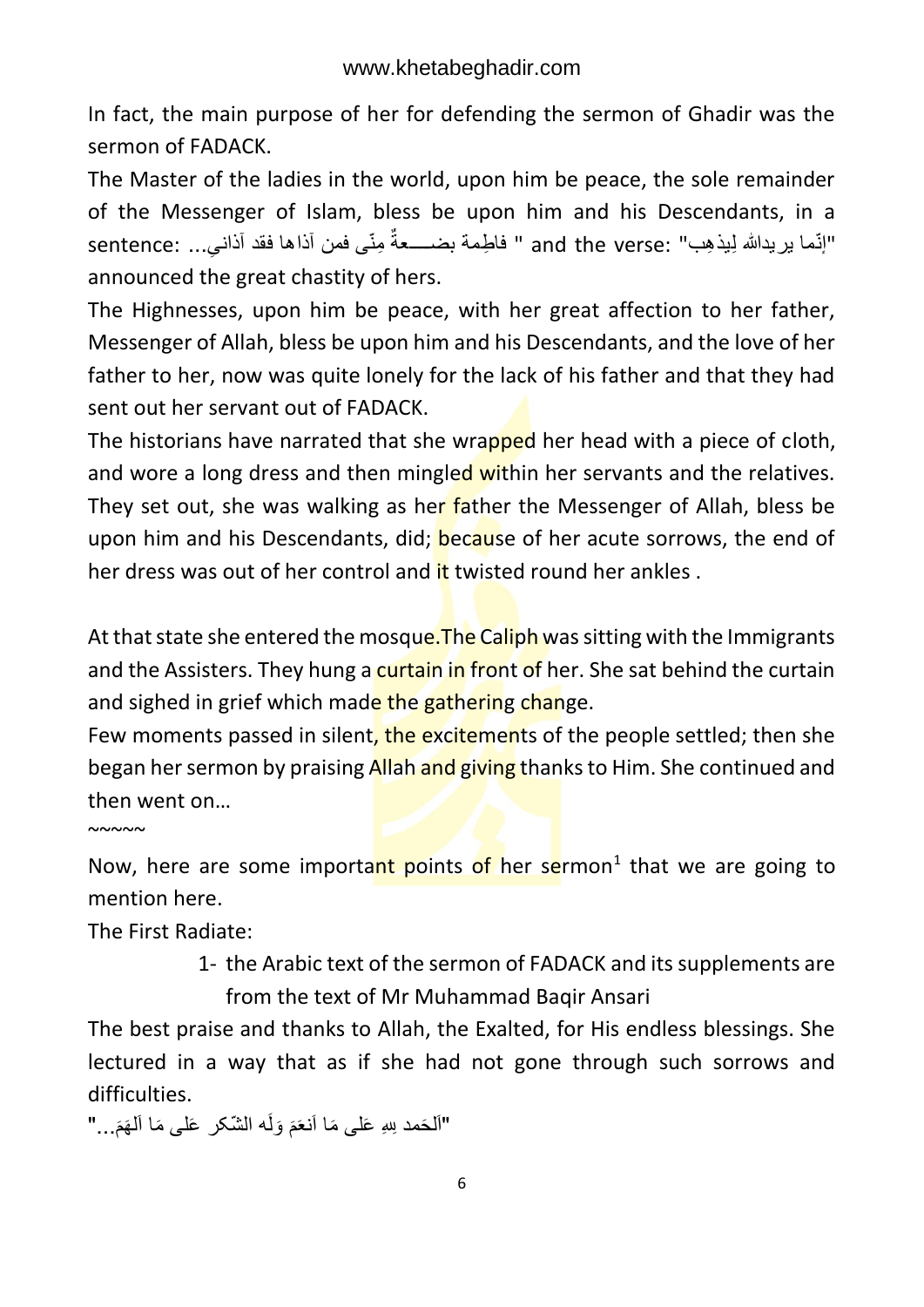Praise belongs to Allah for that which He has bestowed, and thanks are for Him on what He due…"

The Second Radiate:

She bore witness to Monotheism and the Prophetic mission of her father, the Holiness Muhammad al-Mostafa, bless be upon him and his Descendants.

She counted out the philosophy of the prophetic missions of the Messenger, bless be upon him and his Descendants, and great suffering of that Holiness in propagating the religion and inviting people out of darkness into the light of the Monotheism – and she explained his guidance.

The Third Radiate:

She mentioned the martyrdom of the Generous Messenger, bless be upon him and his Descendants, and his ascending to the everlasting world, and his being released from the toils of this word,

And entering Allah's good pleasure together with the angels, and then sent mercy and blessing to the Holiness.

The Fourth Radiate:

She turned to the people sitting in the mosque and reminded them that they should be in charge of propagating the divine command and prohibition; she explained the position and status of the Qur'an and spoke about its depth. She mentioned that following it would bring forgiveness and the Paradise reward, and she introduced it to be the most explicit Divine Proof.

The Fifth Radiate:

Concerning the philosophy and knowledge of the legal injunctions she stated as: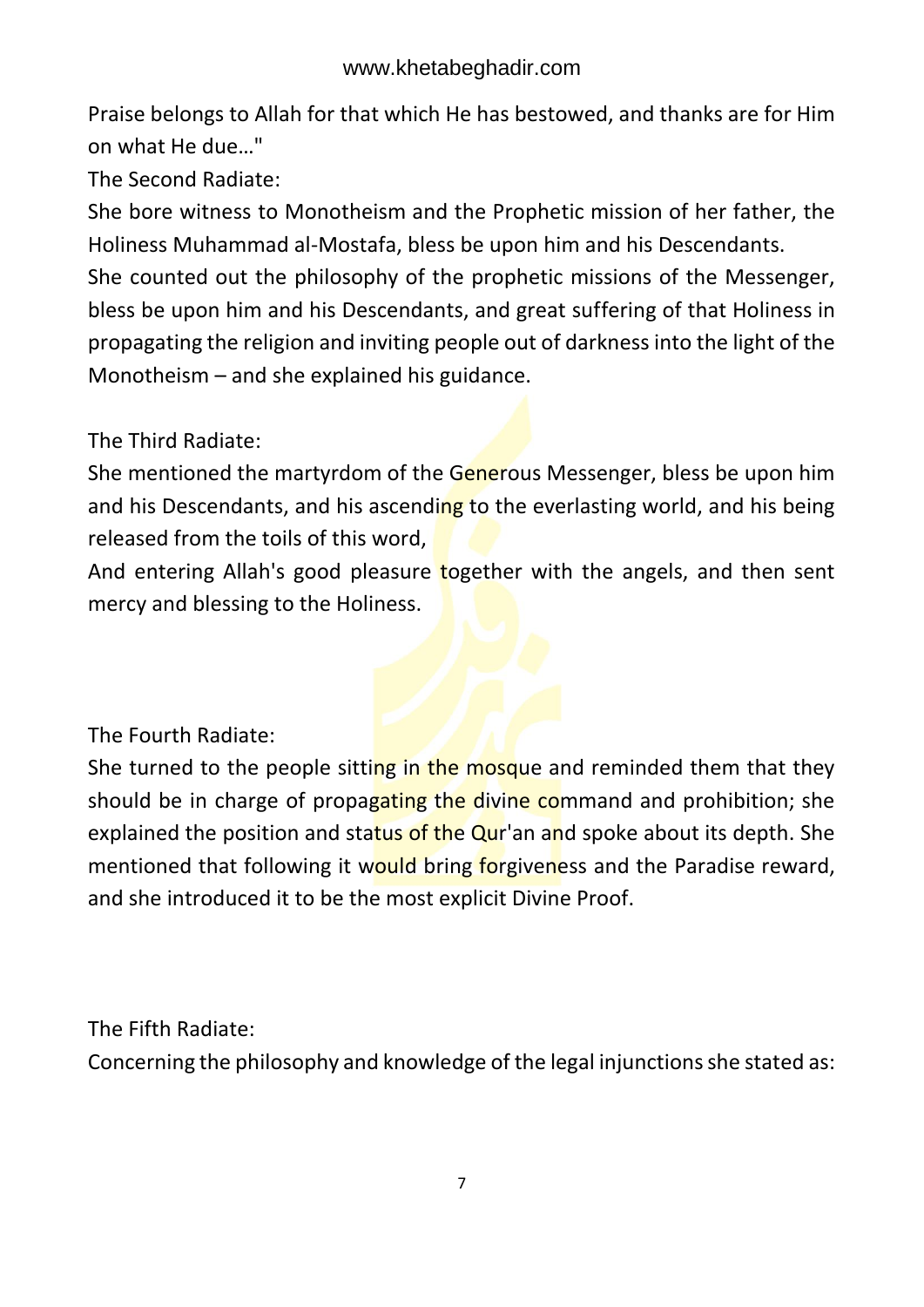Allah assigned 'the belief' as to be purified from polytheism, the prayer for purifying from haughtiness, the legal alms (ZAKAT) for increasing riches, and the fast for getting more servitude.

Allah appointed the Hajj Pilgrimage for strengthening the pillars of Islam, and the obedience of the Household, upon them be peace, for the serenity of the nation of Islam.

Allah honoured the Imamate and the Leadership of the Household, upon them be peace, for the stability of the nation, and He appointed the Jihad as honour for Islam, He enjoined to the good for the interest of the whole people, doing goodness to parents as the shield against the wrath of Allah, and He enjoined the retaliation for strengthening fortress [against the enemy].

The Sixth Radiate:

Furthermore, she stated: 'O people! I am Fatima and my father is Muhammad, bless be upon him and his Descendants.

I speak no nonsense, nor do I invent.

The Prophet of Allah, bless be upon him and his Descendants, was appointed from among you as, your state of being annoyed annoys shim; he was fond of your comfort and benevolence, and so was he merciful to the believers. Is such a man other than my father?! Is he the father of your other wives? He is the brother of my cousin but not the brother to the other men among yours…! He fulfilled his duty and announced his warning; he smashed the idols and

battered the haughty!

The Seven Radiate:

Allah released you from the hardship by the blissful father of mine, Muhammad, bless be upon him and his Descendants. Whenever there was a battle in the way, he sent his brother, Ali, upon him be peace, to encounter the enemies.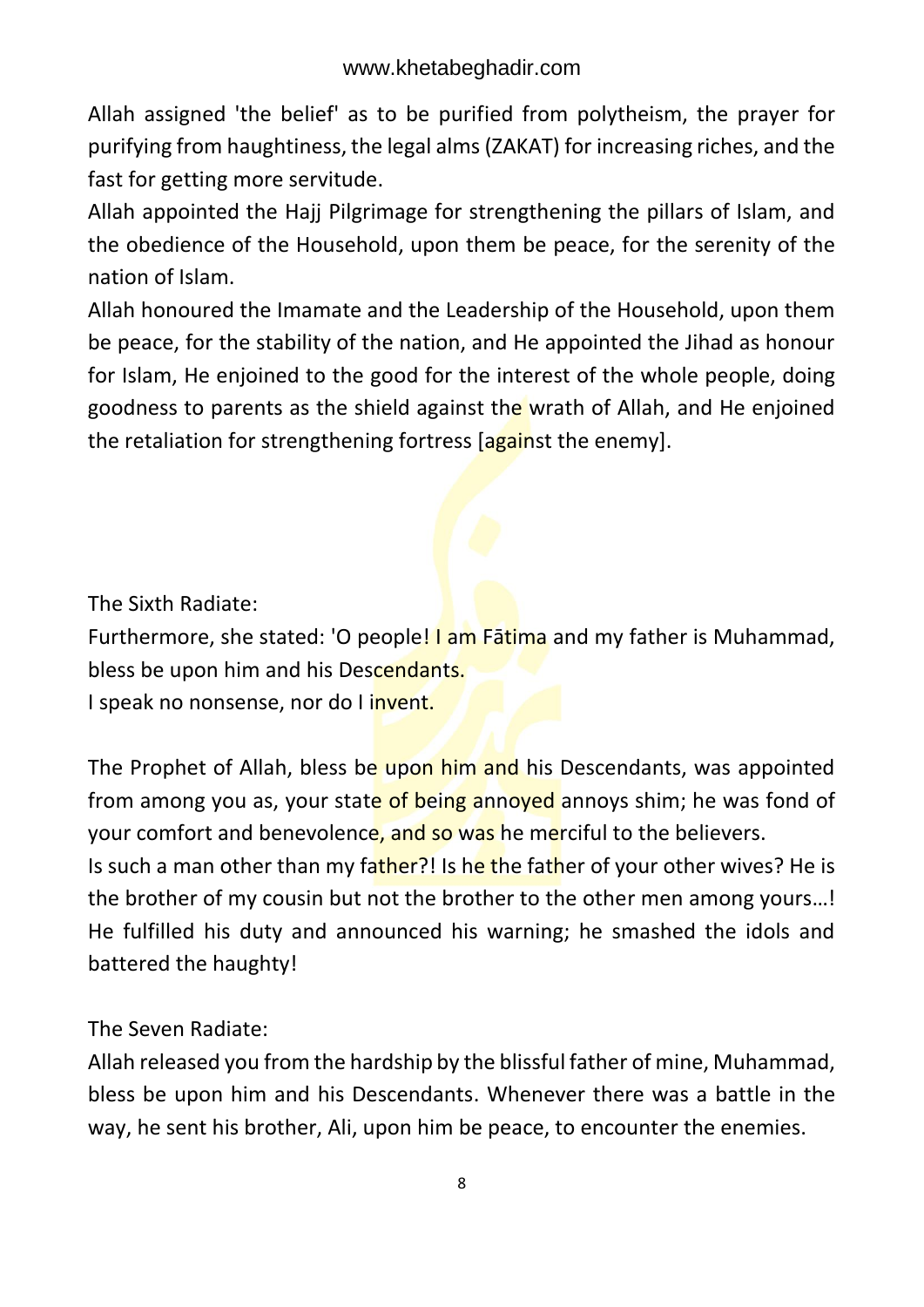He too bravely encountered it and put out the flames of the battle. Ali, upon him be peace, tolerated the difficulties and hardship for the sake of Allah, he was diligent in fulfilling the commands, and he was closer to the Messenger, bless be upon him and his Descendants, and was the Master of the friends of Allah.

The Eighth Radiate:

When Allah seized the soul of His Prophet, bless be upon him and his Descendants, the hidden grudges revealed and the cover of the religion wore apart. The silent astray began to speak, the miserable base turned up, and the leader of the criminals roared and raised his head up among you, he gathered that you had accepted his invitation and were beguiled  $-$  the result was that you stepped into the territory that was the right of another person!

While there was not yet passed long from the demise of the Messenger, bless be upon him and his Descendants.

The Ninth Radiate:

To where and what for are you going astray?

Now, that the Book of Allah is among you; within the commands are clear, and its prohibitions are manifest. You have thrown it behind you and have forgotten it; you have sown discord against the Household of the Messenger of Allah, bless be upon him and his Descendants.

You are following the rules of the period of Ignorance; you are unaware that I am the daughter of your Messenger!

The Tenth Radiate:

Beware O Muslims! Can my heritage be taken away from me through vengeance?

O son of Abi Ghahāfa!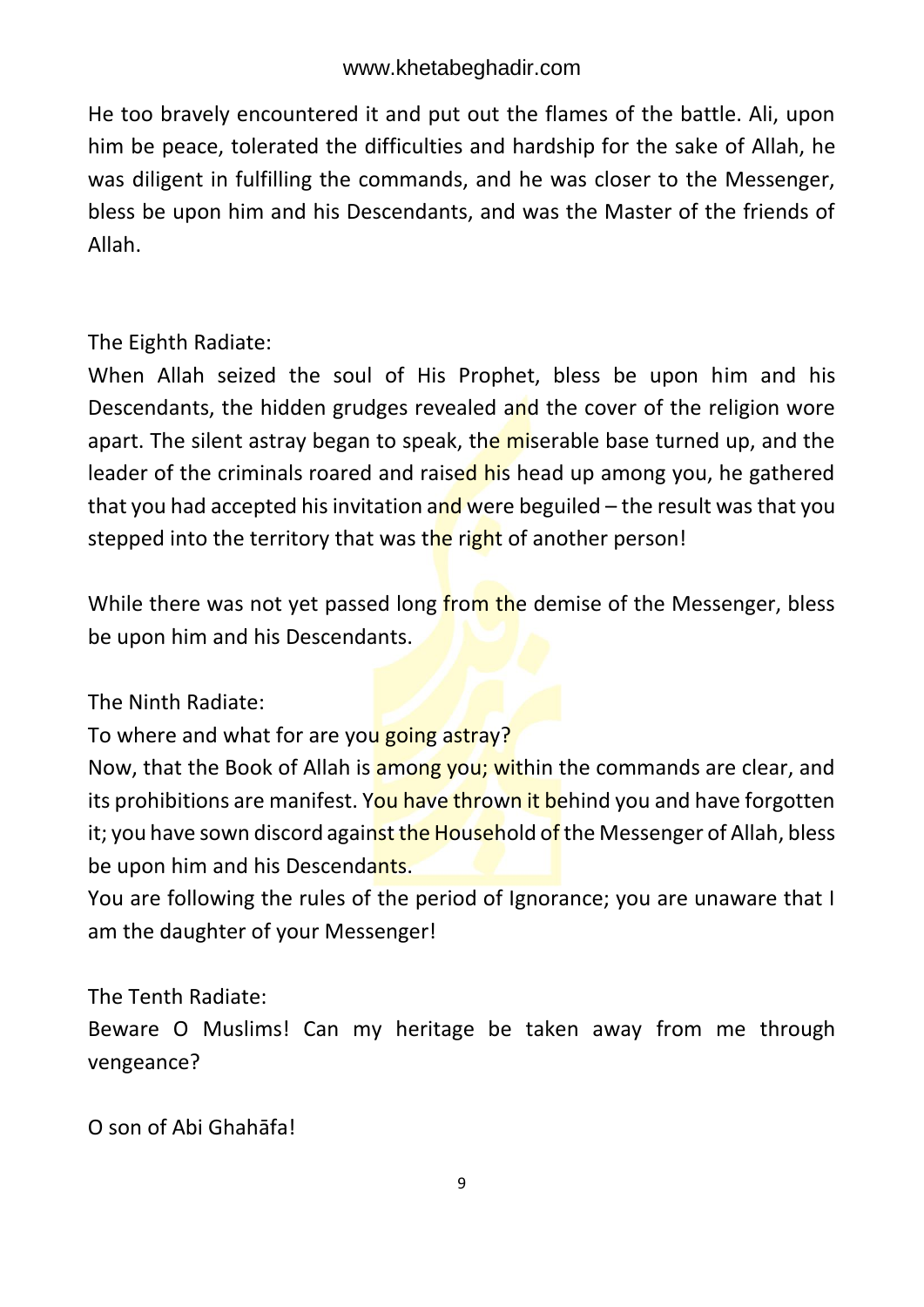What! Is it in Allah's Book [to tell you] that you can come into heritage but not me?!

Are we: my father and I, not from the same nation?

Do you consider yourselves, relating the particular and common [verses] of the Qur'an, to be wiser than my father and my cousin?

The Eleventh Radiate:

She turned to the Helpers and said: 'O you the group of the generous! O you the strong arms and the assisters of Islam! Is this not some kind of ignorance you are doing against my right? Did my father not enjoin "*the honour of a man is known when he respects my children*?"

Is it right that my father's heritage to be devoured while you are observing it?!

The Twelfth Radiate:

Beware! You people are seeking for comfortable life, and have kept away, from his place, the one who deserves the Leadership. Even if all you people disbelieve, Allah is needless and Praiseworthy.

And finally she stated: 'This statement of mine was a roaring rising from my heart, it was a sigh mixing with my wrath  $-1$  complained and declared my ultimatum!

So this is you and the camel of the Caliphate! Ride on its back and hamstring it! But know that its back will be wounded, its legs will paralyze, but its disgrace will remain forever!'

 $~\sim$   $\sim$   $\sim$   $\sim$   $\sim$   $\sim$   $\sim$ 

Now, after centuries, we are to present the state of his oppression, as well as his wife, upon her be peace; and the wrong schools: the ideological and ethic swarming.

monarch of the time!

يَا أَيُّهَا الْعَزِيزِ ، مَسَّنَا وَأَهْلَنَا الضُّرُّ ، وَجِئْنَا بِبِضَاعَةٍ مُزْجَاةٍ فَأَوْفِ لَنَا الْكَيْلَ، وَتَصَدَّقْ عَلَيْنَا… َ ْ **ٔ** ْ ِ<br>اُ

*'O You mighty [prince], misfortune has afflicted us and our family, and we have come with meager merchandise; fill up the load for us and act charitably towards us…'*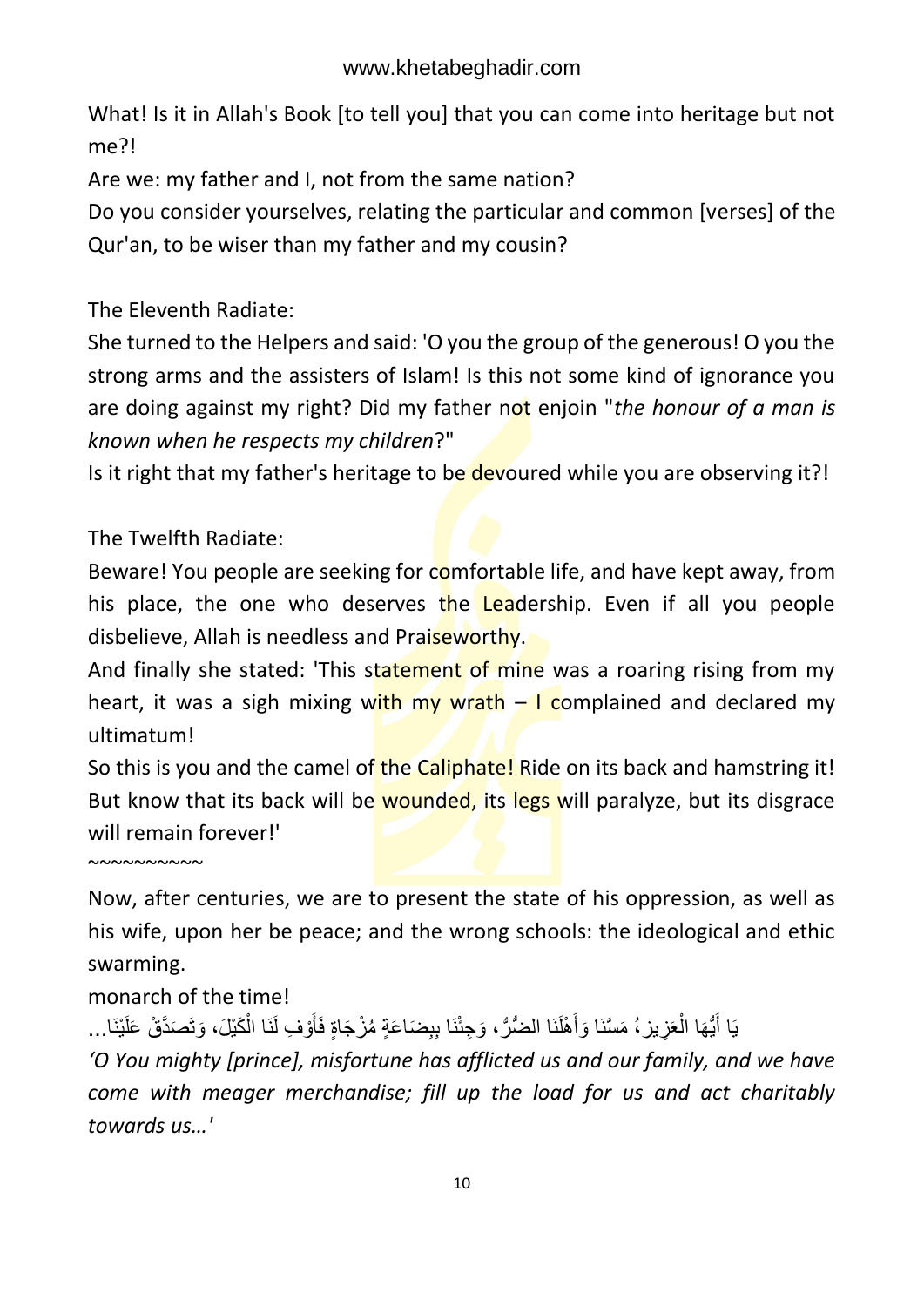For us, except you, there is no beloved, in the whole world – either you reject us for this meager merchandise of us or accept it!

The humble slave in his threshold Sayyid Hussein Husseini – the Ghadir and Fadak Sermon Rabï-Al-Molud 1434 1391 AH 10/25 – the beginning of the tenth year of publishing the Ghadir Sermon

From the same family are the Father and Daughter

- Both have obtained their daily bread at the same table-cloth; they have been nourished within the great Divine Light.

- Both are worried about the nation's physical and mental health.

- Both are expecting for the Straight Path, and are eager for [guarding] the believers!

- A while prior to his demise, Father decides to go to Mecca so that to establish the Path for the pilgrims.

- The daughter, only a few days after her Father's leaving this world, warns the Muslims, and some others among the

nation.

- Father has explained all his twenty-three-year-old statements in a book.

- Daughter, in a single cry, unveils all the responsibilities

- Father trusts to the Imam, after him, all the tenets of religious doctrine, ethics and the legal rulings.

- Daughter, by all means, defends the Imam after his Father.

- Father states of the command of Allah
- Daughter [speaks] of the discharge of Father
- Father counts out the perfections and excessive generosities of his Successor.
- Daughter is pointing out his establishing the religion
- Father is receiving the people's covenants and homage
- Daughter is reminding people for breaking their promises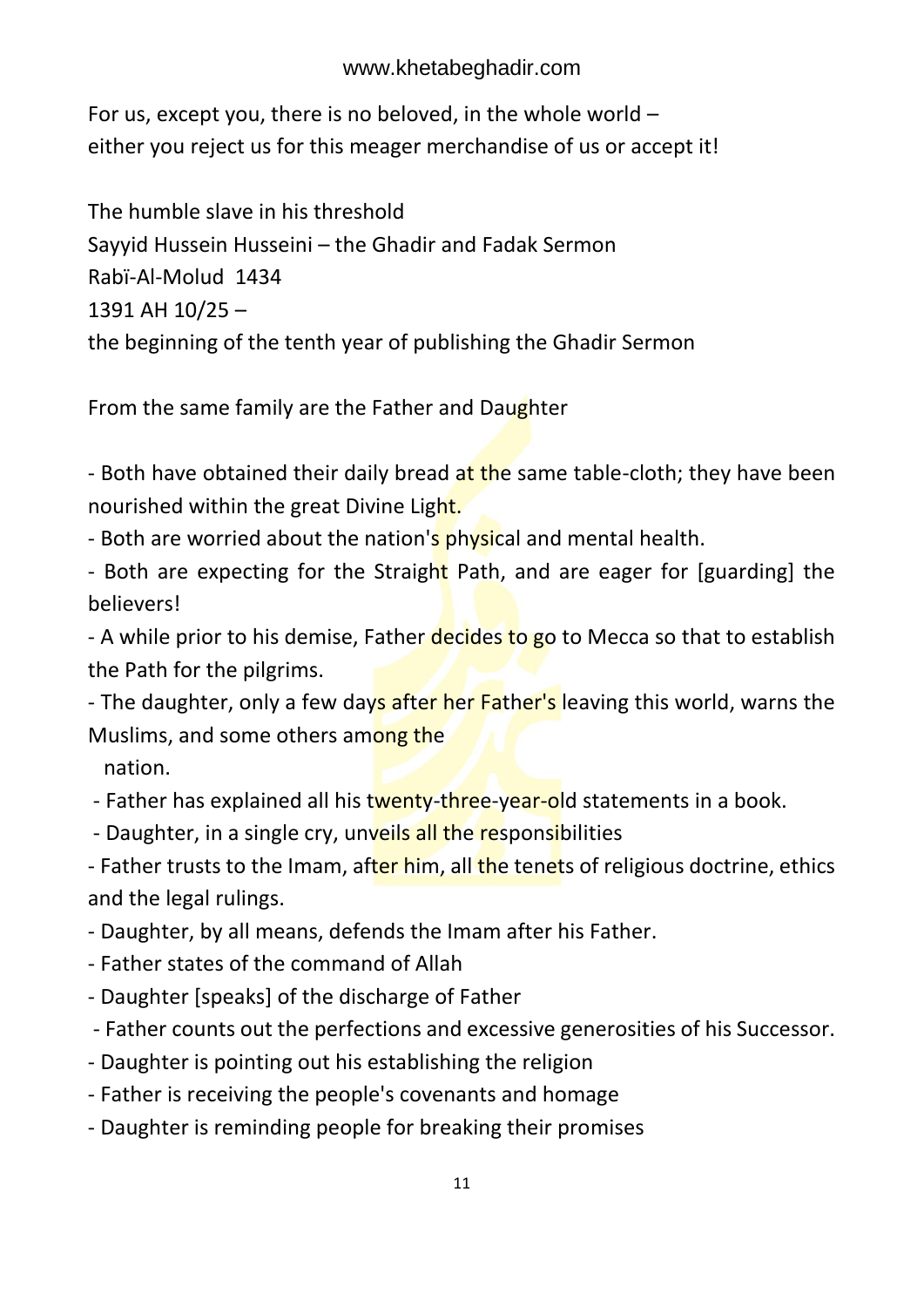- Father is pointing out the oppressions after him

- Daughter is clarifying that they prove to be true

- There! Father is preaching the Sermon of Ghadir

- Daughter is composing the Sermon of FADACK

- Father's struggling and statement for the guidance of the people ring the bell in the history; and the cry of the oppressed Daughter shakes the hearts of the responsible and affectionate people.

- Father ['s recitation is as]: فِي تَوَحَّدِهِ وَدَنا فِي تَفَرَّدِهِ . اً

"Praise belongs to Allah, Who is exalted in His Unity, and in His loneliness is close to the creatures."

- Says Daughter: "أَلْحَمَد لِللهِ عَلَى مَا أَنْعَمَ. مَ<br>م

'Praise belongs to Him who deserves praises, and is Greatest Generous!'

- Father: "متَفَضِّل علی جَميعِ مَن يَرَأه. ِ

'The Increaser upon all the creatures'

"وَلَم الشّكر عَلى مَا أَلْهَمَ، وَا<mark>ثْن</mark>َاه بِما قَدّمَ مِن عمومِ نِعَمٍ ابنَذَأها." :Daughter -َ َّ

'And Praiseworthy is He for what He has already bestowed, and praises for His hidden rewards, among His already prepared blessings'

"<mark>وَ اَشْهَد اَنَ</mark>ّه اَسْ أَلَّذ*ى* مَلأ الدَّهرَ قُدُسُهُ" :Father -ٳٚ

'And I bear witness that He is Allah the One Whose Holiness surrounded everywhere,'

- Daughter: "وَ اَ<mark>شْهَدُ أَن لاَ إِلَهَ اِلّا ا</mark>للهُ وَحدَهُ لاَ شَريكَ لَهُ " :Daughter -

'...and I bear witness that there is not a deity except Allah.'

"صُوَّرَ مَا ابتَدَعَ على غَيرِ مِثالٍ، وَ خَ<mark>لَ</mark>قَ مَا خَلَ<mark>قَ بِلاَمَعونَةٍ مِن أ</mark>خَدٍ وَ لا تَكَلَّفٍ وَ لا احتِيالٍ" :Father -ٳٚ 'There was not a ready-made shape for His creation, and He has brought all creatures into existence without help, difficulty or deceives.'

ابنَدَعَ الأشياءَ لَا مِن شَيءٍ كانَ قَبلَها، وَأنشَأها بِلا احتِذاءِ أمثِلَةٍ امتَثَلَها" :Daughter -لَ لَ

'It is only He Who created things without initial matters; He planned and gave shape to them, without following any sample for His creation [He created them out of nil.'

"أسمَعُ لِأمرِهِ وَ أُطيعُ وَأَبادِرُ إلى كُلِّ مَا يَرضناهُ وَأَستَسلِمُ لِما قَضناهُ." :Father ُ

'I take His command and follow that which satisfies Him, and then, surrender [myself] to His command and enjoinment.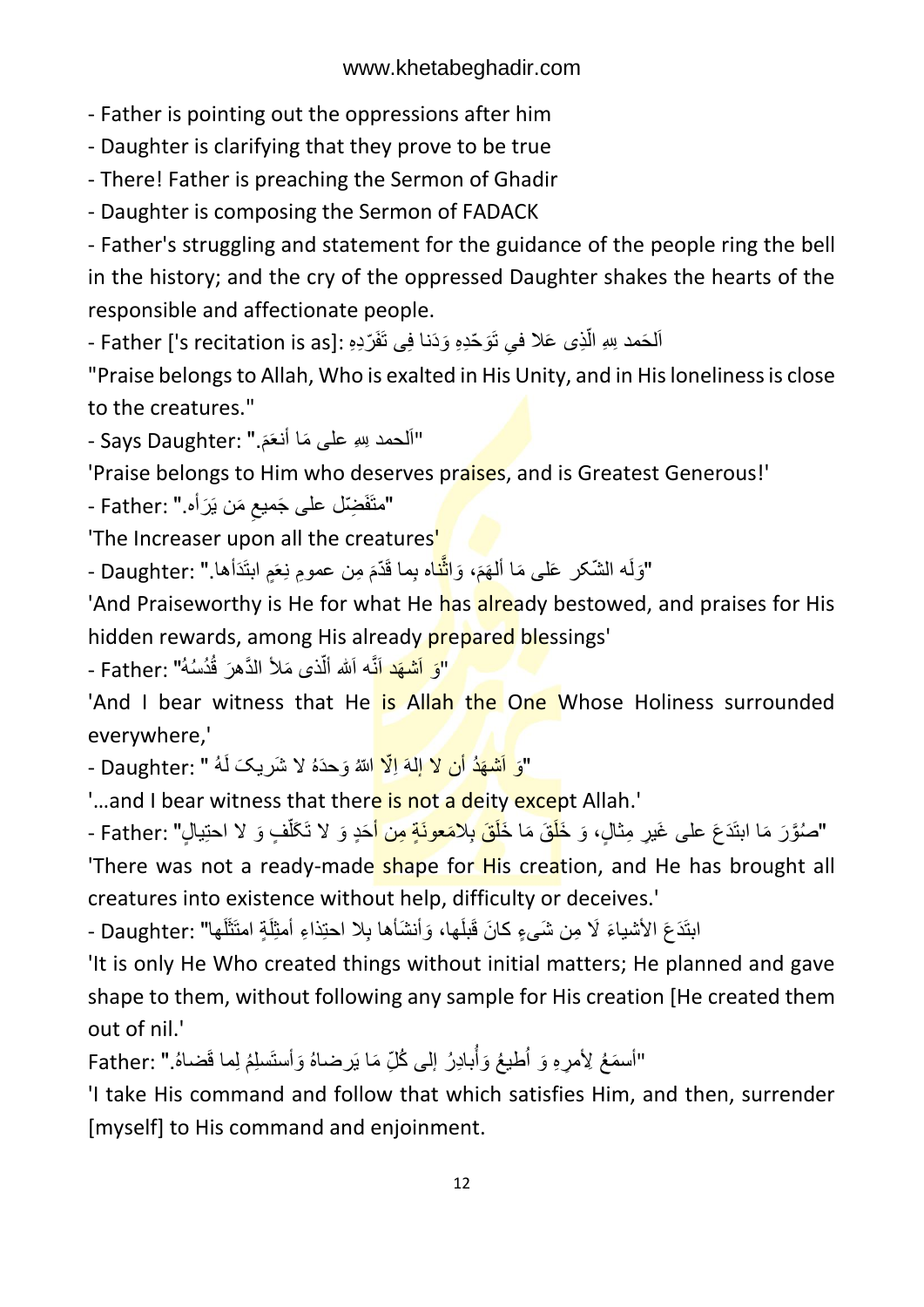"ثُمَّ جَعَلَ الثُّوابَ على طاعَتِهِ، وَضَعَ الْعِقابَ عَلَى معصِيَتِهِ." :Daughter ُ

'Then, He has assigned rewards and Paradise for His obedience – and for keeping away from Hell; and has assigned chastisement for the crime against Him.' "وَأُقِرُّ لَهُ على نَفسى بِالْعُبُوْدِيَّةِ وَ أَشْهَدُ لَهُ بِالرُّبُوبِيَّةِ." :Father ُ

'Now, I bear witness for my servitude, and so do I bear witness for His Divinity.' "اَشْهَدُ أَنَّ أَبِی محمَّداً (ص) عَبدُهُ وَ رَسولُه." :Daughter

'And I bear witness that my Father, Muhammad, bless be upon him and his Descendants, is His servitude and Messenger.'

"لِأَنَّهُ قَد أعلَمَنـِي أنّـى إن لَم ۚ أُبَلِّغ ما أنزَلَ إلَىَّ [فى حَقِّ عَلـىًّ] فَما بَلَّغتُ رِسالَتَهُ." :Father اً ُ َّ ًّ

'It is because He has enjoined me if I do not announce that which has been sent down about Ali, I have not fulfilled my mission.

"أبتَغَثَهُ اللهُ إنماماً لِأمرِهِ ، وَ عَزيمَةً <mark>عَلَى</mark> إمضَاءِ حُكمِهِ، وَأنفاذاً لِمَقاديرِ حَتمِهِ." :Daughter ِل

'Allah sent him so that to fulfill His command, and sign it and to carry out His certain decision.'

"مَعاشِرَ النّاسِ، إنَّهُ أخِر مَقامٍ أقومُهُ فِی هَذَا الْمَشْهَدِ فَ<mark>اس</mark>مَعوا وَ أطِيعوا وَ أنقادُوا لِأمرٍ رَبَّكُم." :Father 'O people beware! For the last time in this gathering, I am standing [and speaking to you], do listen what I say and obey it, and listen to the command of your [Creator] Lord."

َوا :Daughter َو َرح َمٍة ََ َرأفَ َف ٍة َ هُ ّّللاُ َع َّز َو َج َّل اِلَی ِه قَب َّم قَبَضعععععع َّ ِب َهِدِه ُ "ث بِ ُم َح َّمٍِ َعت تَ ٍر، َرغَبةً ختِیا اَلدّدارِ ـ"

'Then, Allah, glory be to Him, took his soul away with affection and with His will so that to release him from the toils of this world  $-$  to lighten for Muhammad the difficulties of the [Messenger-hood].'

"مَعاشِرَ النّا<mark>سِ</mark>، تَدَبَّر<mark>وا الْقُرآنَ وَافْهَموا</mark> أياتِهِ وَانظُروا اِل<sub>ّ</sub>ى مُحكَماتِهِ.":Father

'O people beware! Ponder upon the Qur'an, and try to understand the deep meaning of the verses; and observe the decisive verses in it.'

"وَ نَحنُ بَقِيَّةٌ استَخَلَفَها عَلَيكُم، وَ مَعَنا كَتابَ الله النّاطِقُ وَالْقُرآنُ الصّـادِق وَ النّورُ السّـاطِعُ :Daughter وَ الَّضّياءُ الَّلامِعُ، بيّيِنَةٌ بَصـا ئرُهُ، وَايّ مُنكَشِفَةٌ سَرائِرُهُ." ً

'And now we are the remembrance of Allah among you, with us is His Communication Book, the rightful Qur'an – and the Illuminator. The bright and manifest insights are with us so that to show us to the creatures.'

"ألا وَ قَد أدَّيتُ ألا وَقَد بَتَّغتُ." :Father"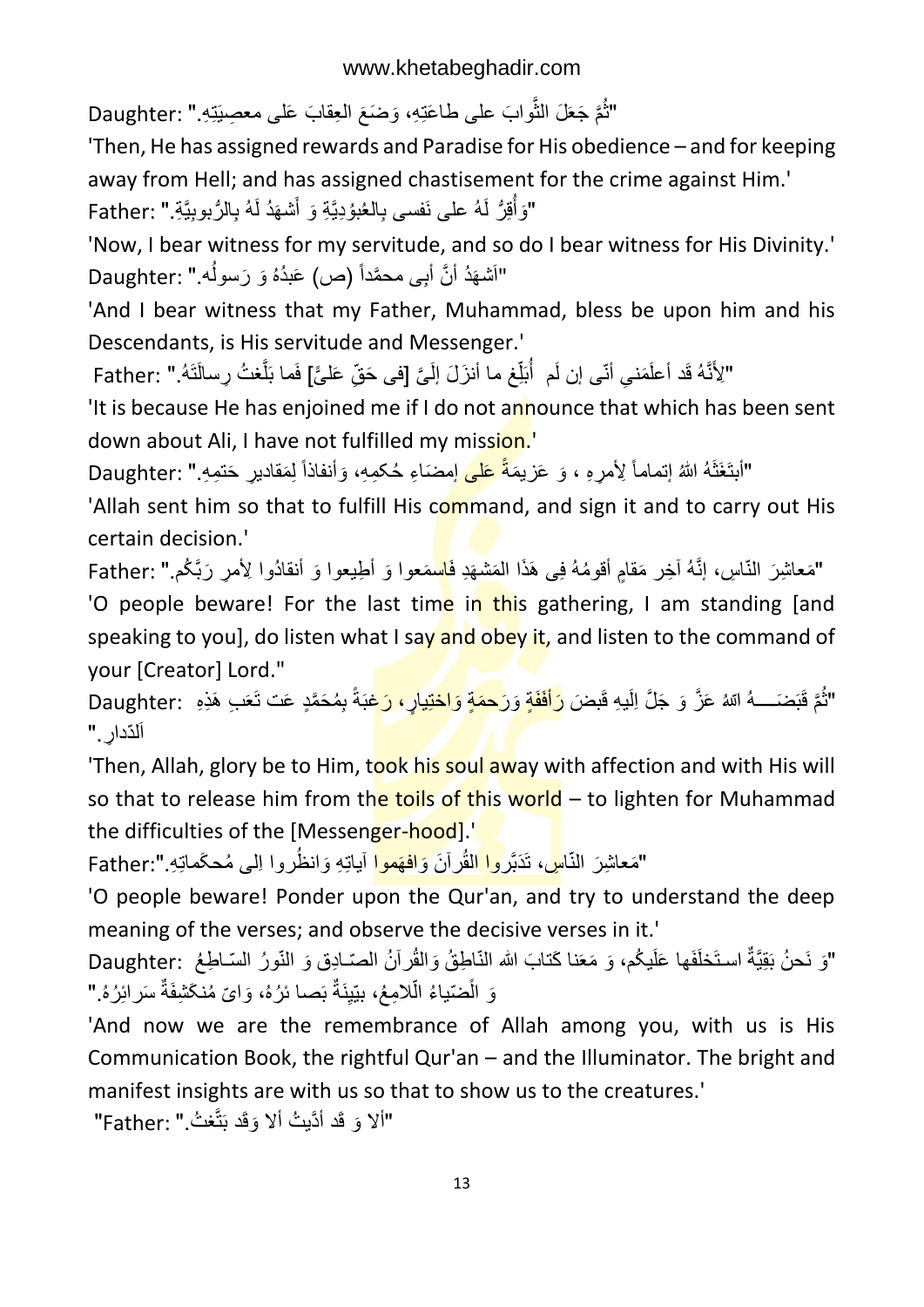Beware that I did my duty; beware that I announced and carried out my responsibility.'

"لَقَد جاءَكُم رَسولٌ مِن اَنفسِكُم عزيزٌ عَلَيهِ ما عَنِتُّم حَريصٌ عَلَيكُم بِاالمومنينَ رَووفُ رَحيمٌ:Daughter ُّ 'There is certainly one from among you who has come to you; he is very kind and compassionate to the believers.'

"وَالدّاعيِ إلَيهِ وَالعامِلُ بِما يَرضاهُ وَالْمُحارِبُ لِأَعدائِهِ." :Father

'He [Ali] calls people to Allah and he acts upon what pleases Him, and he fights with His enemies.'

"قَذَفَ أَخاهُ عَلَيّاً في لَهَواتِها... مَكدوداً دَوودياً في ذاتِ اللهِ مُجتَعهداً في أَمر اللهِ قَريباً مِن َ رَ سو ل اللهِ."

'He would make his brother, Ali, to encounter the blaze fire of them... he always, for the sake of Allah, was side by side by the Messenger of Allah – so friendly and sincere was he.'

"مَعاشِـرَ النّاسِ! لا تَضِــلّوا عَنهُ وَلا تَنفِروا مِنه<mark>ُ وَلا</mark> تَس<mark>ـتَ</mark>نكِفوا عَن وِلايَتِهِ فَهُوَ الّذ*ى* يَهد*ى* إلَـى :Father أ اَلحَقِّ وَ يَعمَلُ بِهِ وشْ يُزْهِ<mark>قُ</mark> اَلباطِلَ وَيَنهى عَنهُ وَلا تَأخُذُهُ فِى اللهِ لِومَةُ لائِمٍ."

'O people beware! Do not forget him, and do not turn away from his Imamate, and do not avoid his GuardianshipIt is because he calls you to rightfulness and he also does the same. He wipes out wrong and avoids you [going after it]; never do the blames of the blamers delay him in the way of Allah.'

"سَيِّداً فی أولِيا اللهِ، مُشْمِّراً نا<mark>صِحاً مُجِدّاً كادِحاً، لا</mark> تَأخُذُهُ فِی اللهِ لَومَةُ لائِمٍ." :Daughter

'[He was] the Master of Allah's friends, determined and benevolent, hard working and tolerant, and in the cause of Allah, no one's blame affected him.

َغْی :Father َو َم ْن یَ ْبتَغ ل َت: ) َو قُ قبَ َل ِمْنهُ(." " َر اإل ْسالِم ِِینًا فَلَ ْن یُ ِ ْ

'...and whoever desires other than submission (Islam) as a religion, it will not be accepted from him.'

"بِئسَ لِلظَّـالِمينَ بَدَلاً (وَمَنْ يَبْتَغِ غَيْرَ الإِسْــــلامِ دِينًـا فَلَنْ يُقْبَـلَ مِنْـهُ وَهُوَ فِي الآخِرَةِ مِنَ :Daughter ِ ، ا الْخَاسِرِينَ)." ْ

'How on earth can the oppressors command [against the Qur'an]? …and whoever desires other than Islam (the submission) as a religion, it will not be accepted from him, and in the Hereafter, he will be among the losers**.'**

"مَعاشِرَ النّاسِ! أَنذِركُم أُنّي رَسولُ اللهِ قَد خَلَت مِن قَبلِيَ الرُّسولُ." :Father َ ا<br>ان

'O the company of the people, I warn you! I am indeed Messenger of Allah; before me too some messengers came and passed away.'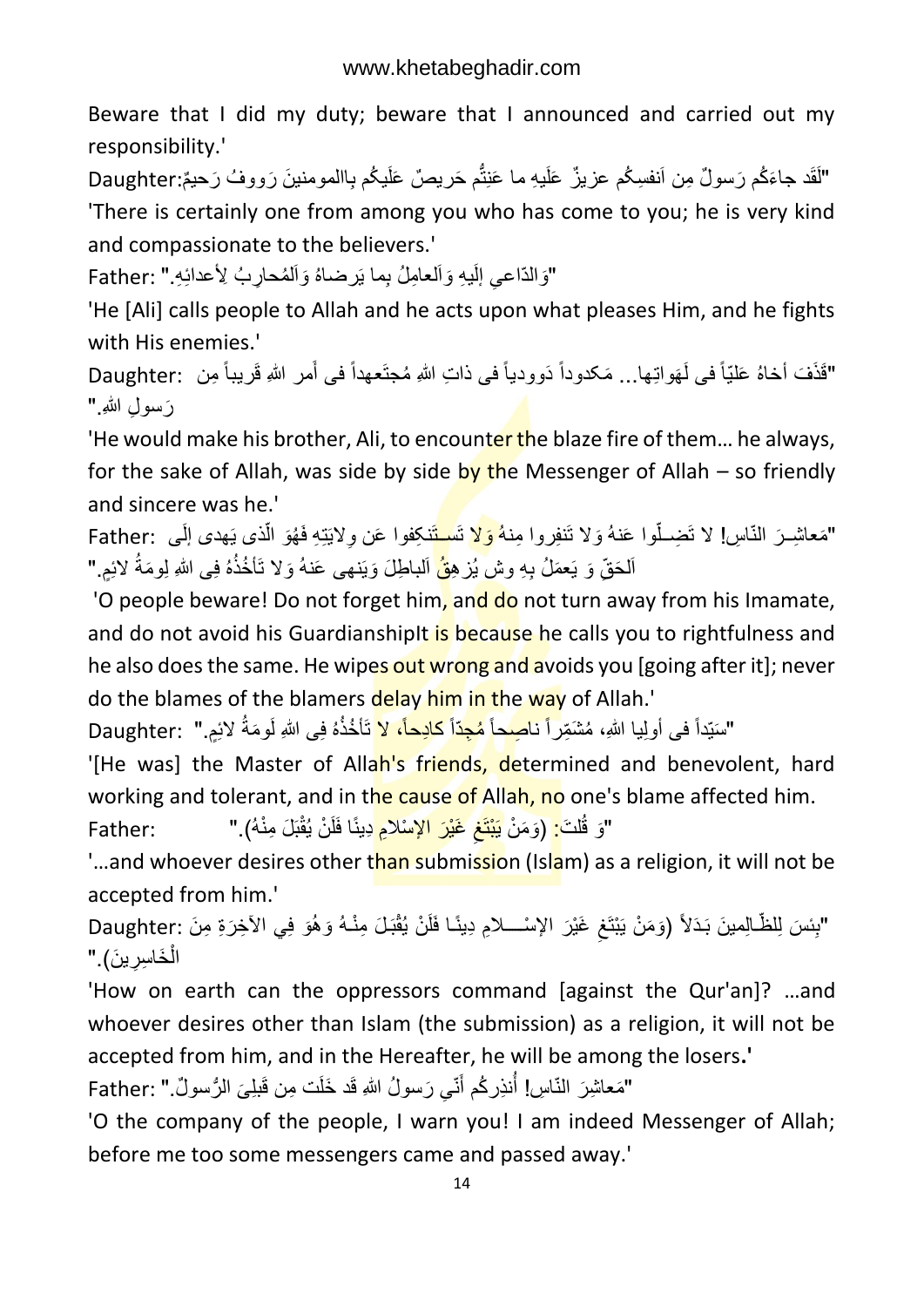وَمَا مُحَمَّدٌ إِلا رَسُــولٌ قَدْ خَلَتْ مِنْ قَبْلِهِ الرُّسُــلُ أَفَإِنْ مَاتَ أَوْ قُتِلَ انْقَلَبْتُمْ عَلَى أَعْقَابِكُمْ وَمَنْ Daughter: ) ِ َ َ َ یَنْقَلِبْ عَلَٰی عَقِبَیْهِ فَلَنْ یَصْرُ ۚ اللّهَ شَیْئًا وَسَيَجْزِي اللَّهُ الشَّاكِرِينَ.

'…and Muhammad is but a Messenger, like the messengers who passed away before him. If he ever passes away or is killed will you turn to your old beliefs? Not anyone who turns back on his heels will harm Allah in any way, and Allah will reward the thankful.'

Now, here we are after fifteen centuries of the oppressed conditions of those two.

We must take it into consideration to see what our responsibilities are concerning these two sermons?

Is there any other way than publication, **propagation** and cultivation?



When Abū Bakr decided to take away the property of Fadak from the possession of Fatima, upon her be peace, he first discharged her deputy from there, and then the news travelled around and reached the Highnesses Fatima upon her be peace.

Therefore, she veiled her head, covered her body with the long robe, covering herself entirely from the top to toe ,and along with her lady companions and servants she set out for the mosque of the Holy Prophet, bless be upon him and his Descendants.

The manner of her walking resembled entirely the manner of the Holy Prophet' walking,

Except that the end of her loose garment was touching the ground.

She arrived at the mosque and found that Abū Bakr was sitting with some Muslims: the Mohājirs and Ansārs.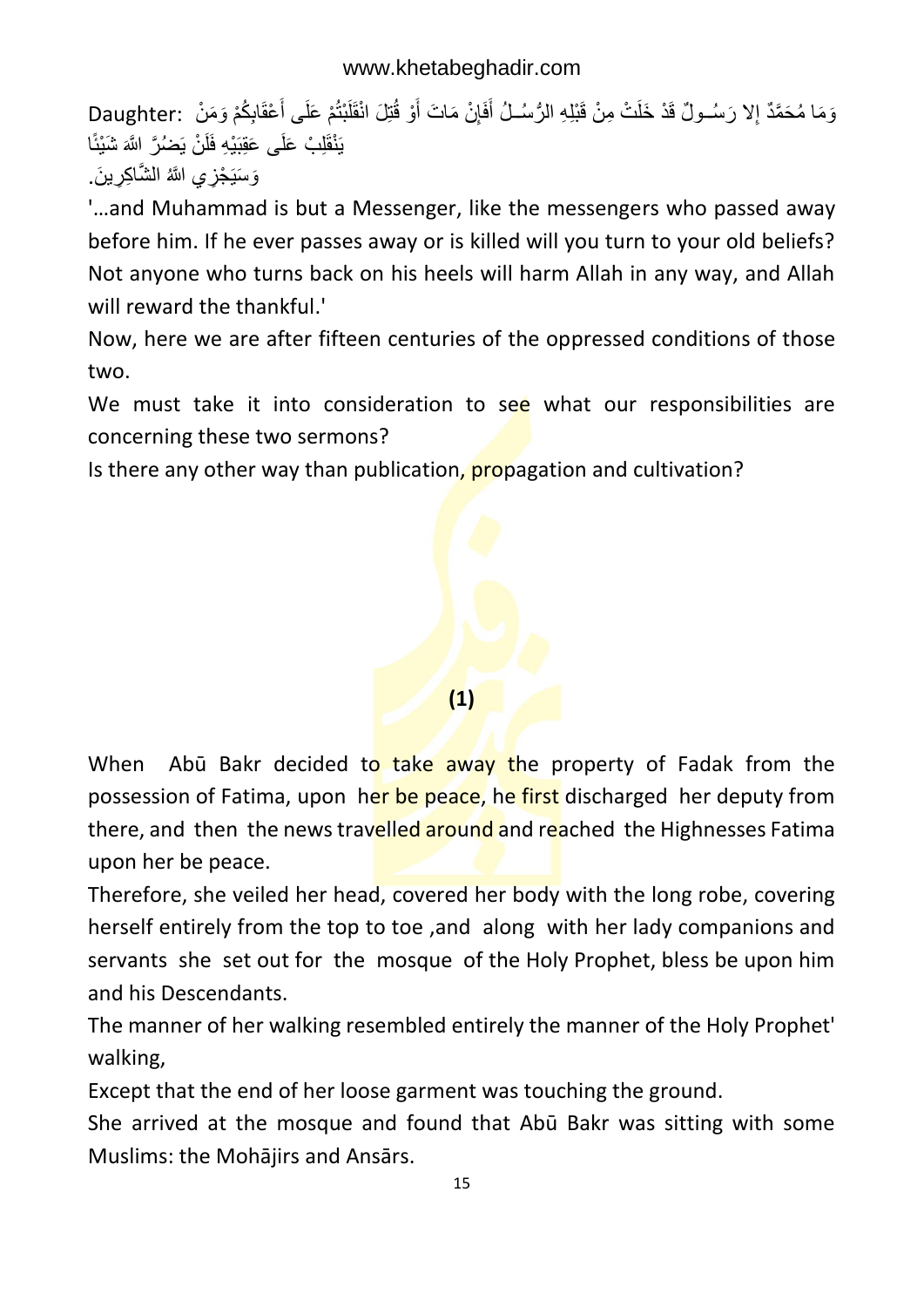As she entered the mosque, a curtain was put up between the ladies and the men sitting

On the other side.

When they were all seated on either side of the curtain, the Highnesses Fatimah let out such a lamentation that made the people sitting there weep so loudly that the mosque reverberated with the sound of their weeping.

And then, when there was a pause and the sound of weeping subsided, she began dressing the amazing expecting people.

#### **(2)**

She said:

'I commence my speech by praising Allah and expressing my gratitude to Him.' And then she continued by calling Allah's blessings upon the prophet, bless be upon him and his Descendants, at which there was another round of weeping and wailing on part of the people in the mosque.

When again there was silence, the Highnesses Fatima continued her speech by saying:

'Praise is to Allah for what He has bestowed to us by His Grace;

All gratitude is to Allah for what He has inspired us with, and all thanks and eulogies be for what He has in advance granted us [in the form of varied graces], And the Abundant goods that He has bestowed upon human beings.

Praise be to Allah for the benefits that He has made,

One after another [for all the creatures],

The amount is beyond the possibility of enumeration,

And the extent is limitless,

And the eternal nature is beyond human comprehension.'

He called upon His creatures to express their gratitude to Him for His constant blessings,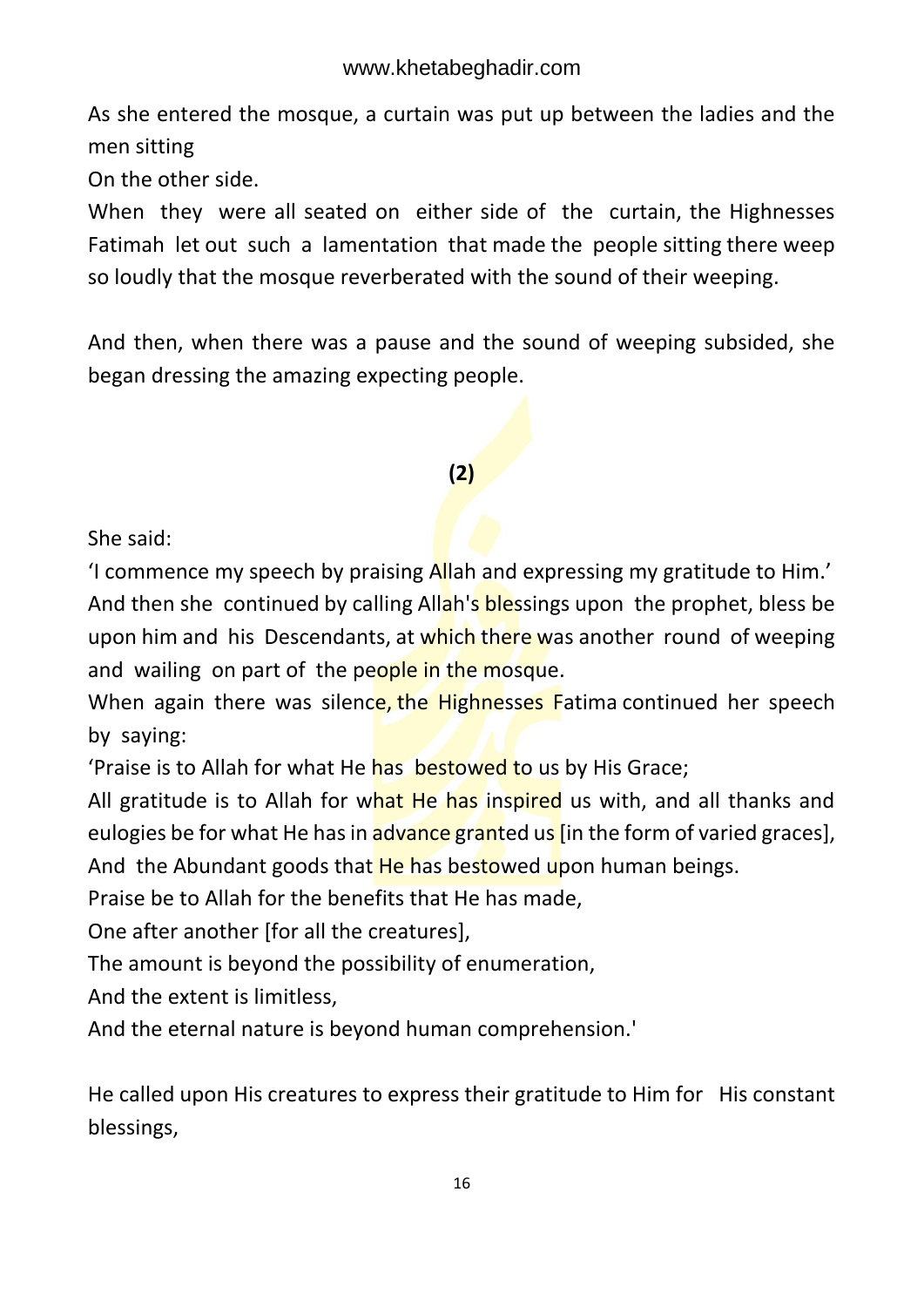And abundant increase and He caused human beings to praise Him for increasing the Abundance of these benefits, and then doubled these benefits for their imploring it.

'I bear witness that there is no god but Allah, the Only One without any companion;

A statement which by its implication purifies all hearts, the beholders' eyes fall short of seeing Him, and the describers' imaginations are not able to depict Him. Nobody can describe Him.

He originated the creatures through His of nothing Power; He did it without any model or pre-planning or any priority,

And caused them to come into being by His Might.

He created them by His will to create, not due to any need on Allah's part of bringing them

In to being, nor for any benefit to Him by giving them forms,

But only in order to establish the Proof of His wisdom and as a proclamation that creatures obey Him,

And in order to manifest His creative ability and enthrall creation to perform their duty and devotion to Him  $-$  to Exalt His invitation.

And then Allah rewarded those obedient to Him and chastised those who rebelled, so as

to guard His creation against His chastisement,

And to lead them towards His acceptance and pleasure.'

#### **(3)**

I bear witness that my father, Mohammad, bless be upon him and his Descendants, is His Servant and Messenger, and Allah named him Mohammad even before he had created him.

And He chose him above all the entire beings before He commissioned him with the Mission.

17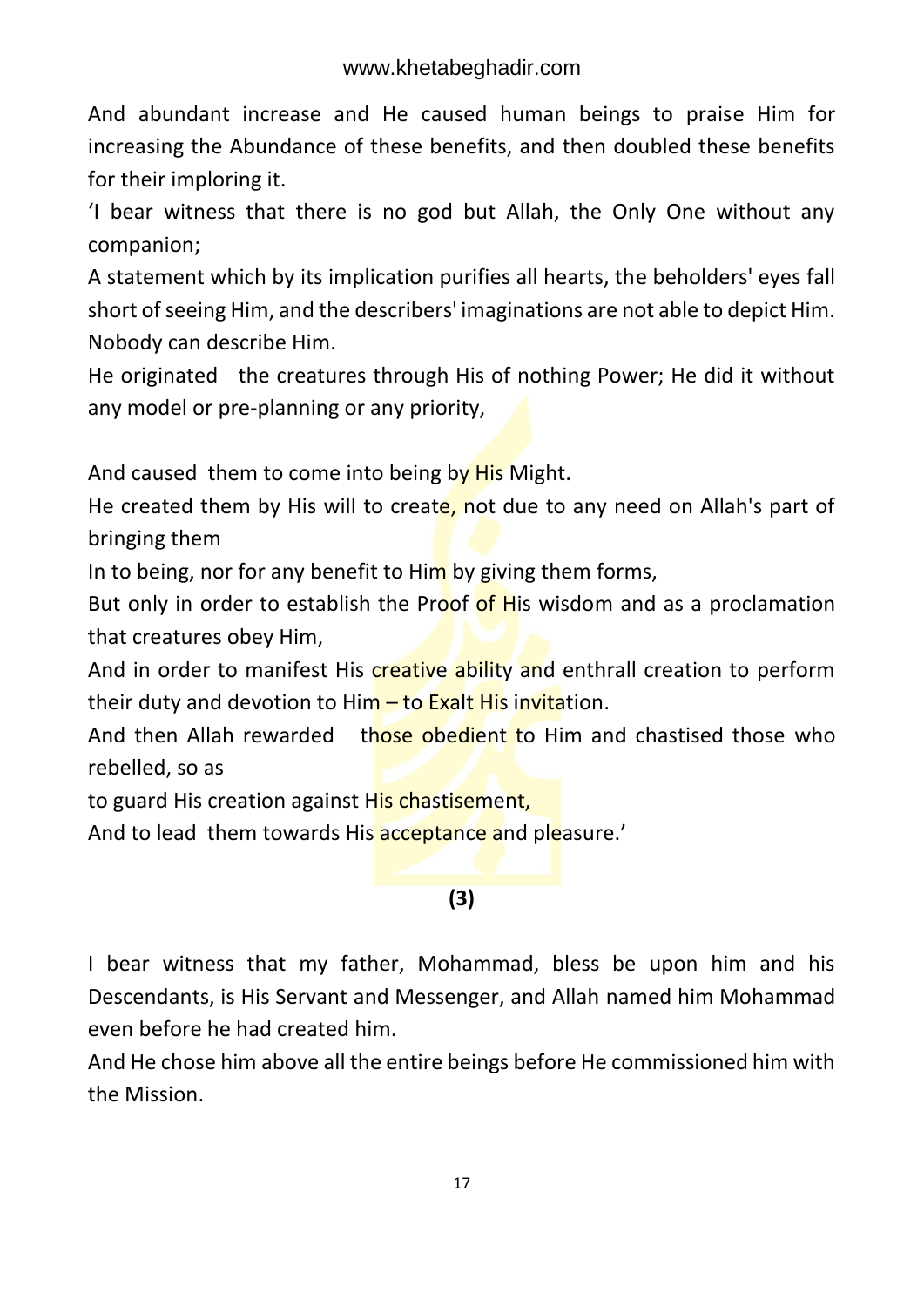And He chose him above all the entire beings before He commissioned him with the Mission.

He did it before all creation was still uncreated,

They were still waiting to be created,

They were held up still in the pitch darkness nearer to the limits of nonexistence.

Since Allah's knowledge of all affairs, and aware of all the finals and also He is dominant of all creatures, and He knows all of the destinies.

And His comprehension of all that was to happen,

Raised him, (Mohammad), in order to fulfill His plan, with a resolution to achieve what He commanded, and to enforce what He ordained as inevitable.

Mohammad, bless be upon him and his Descendants, saw various people divided into sects of various religions,

Secluded around their sacred fires,

Worshipping their idols,

Denying Allah, despite the wish to worship Allah being built within their soul when born.

So Allah illuminated the darkness by the virtue of Mohammad, blesses be upon him and his Descendants, removed from the hearts the darkness of uncertainty, and lifted perplexity

From the visions .

Allah made him rise amongst the people as a source of guidance,

And set them free from waywardness,

And gave them vision releasing them from blindness,

(Lack of insight), and guided them towards the secure religion.

And he summoned them toward the righteousness and the straight path;

then Allah took him, Mohammad, bless be upon him and his Descendants,back with kindness and the option of goodness and inclination and preference (the option to stay or to die).

Thus Mohammad, bless be upon him and his Descendants, is now in comfort and free of the toils and tribulations of this world,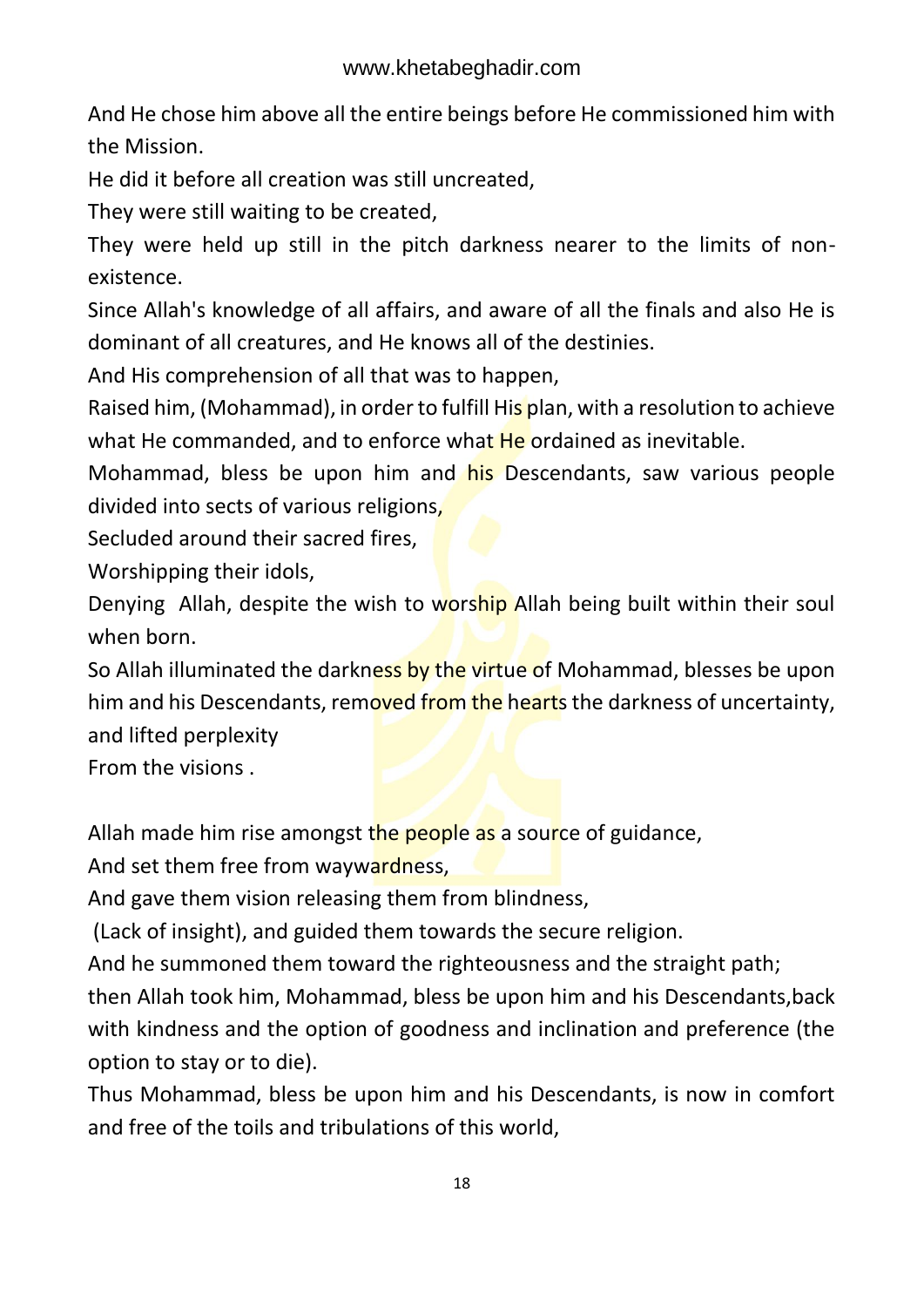Allah's angels are gathered around him,

He is covered by the pleasure of the All-Sustaining, and All-Forgiving Allah.

He is in the environs of the Almighty King of the kings, May praise of Allah be upon my father,

The Prophet of Him,

He was trusted the revelation, by the Almighty,

He was the Divine chosen and the selected one from amongst Allah's creation, The one with whom Allah is most pleased.

May peace be upon him and may Allah's Mercy and Benefaction be on him.

### **(4)**

Then the Highnesses Fatima, upon her be peace, turned to the people – the Mohājirs and Ansārs –gathering in the mosque and commenced her sermon as: 'You are Allah's servants,

Who are ordered to carry out His commands for what is obligatory and what is forbidden.

You are the carriers of the burden of Allah's religion and revelations.

You are entrusted with the trusteeship of yourselves.

You are charged with the propagation of Allah's Message to all people in the world.

Now, the Leader of the Truth, Ali, is amongst you.

He is the same man, the man who pledge that he would be with you long before [at the Ghadir-i- khum].

#### **(5)**

And now, it is we, the remnant [of Allah] left behind for you along with the illuminate Book,

The true Qur'an,

The radiant light,

The effulgent radiation.

Its proofs are manifest,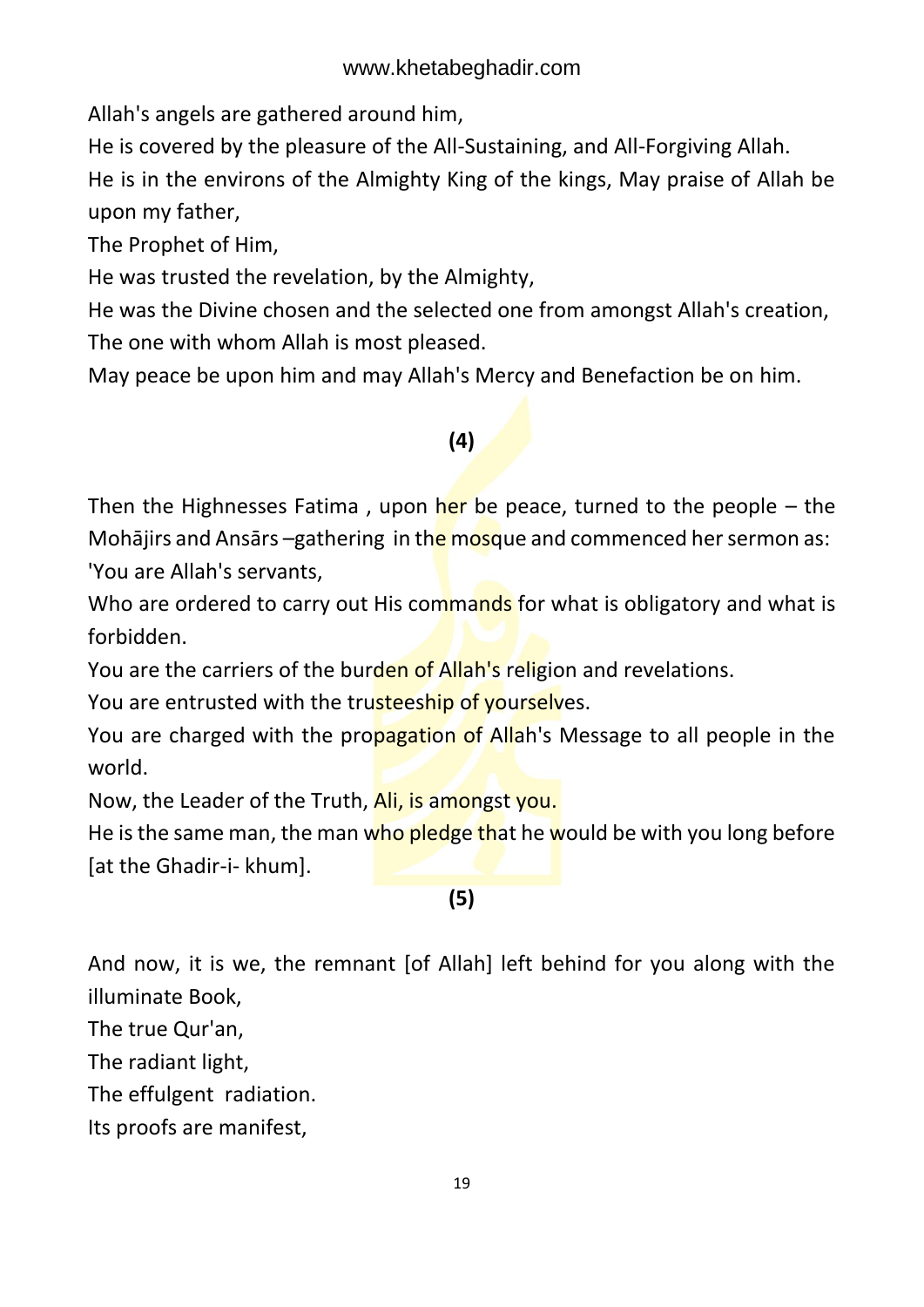And its obscurities are clarified

That which is apparent of it, is clear,

It is a logic among us ,

It's hearable easily and constantly.

And those who follow it are the envy of all the rest.

Those who follow its path are led into Allah's pleasure, Those who heed it are led towards salvation, And by Qur'an are attained the enlightened arguments Of Allah, a and his elucidated intentions. And whatever is forbidden and has been warned against, And the self-evident proofs that have been made clear, And sufficient proofs and the virtues that are desirable; And the indulgence of Allah that was divinely bestowed, And the divine laws that have been recorded, And His kindness is hope-inspiring, And His orders are healing.



And then Allah made Faith as a means of purification from polytheism,

And He made obligatory the prayer as a means of freeing yourself from arrogance,

And He made the zakāt (poor due alms) obligatory as a means of cleaning purifying souls And as a cause of the growth of your sustenance.

And He made fasting obligatory as a means of steadfastness in sincerity,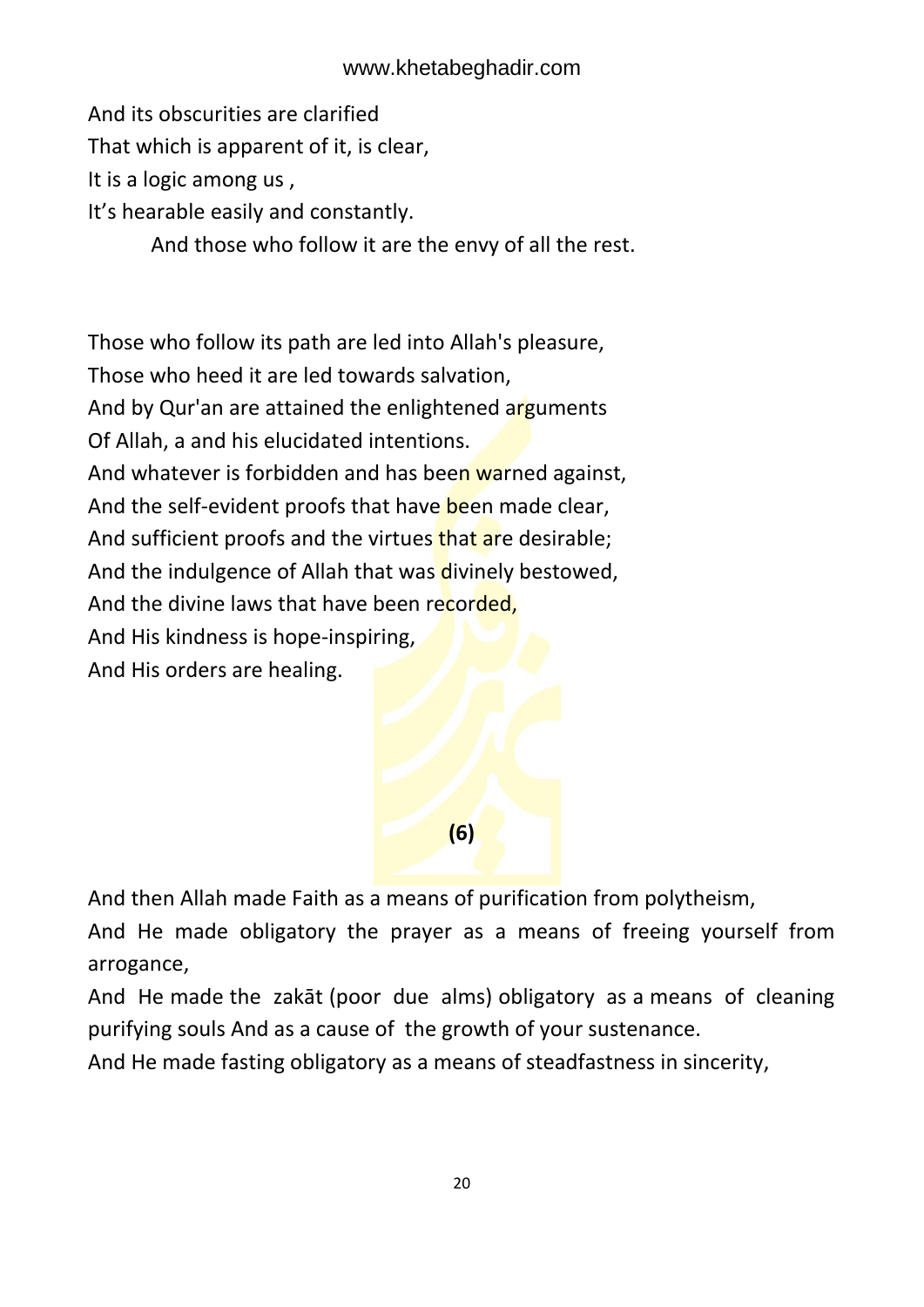So did He make pilgrimage to Mecca, (Hajj Pilgrimage), obligatory as a means of might in your Religion, and as a reviver of traditions and also as a public announcement of Islam ,

He made justice obligatory as a means of harmony for your hearts,

And He made your obedience to us, the Household of the Messenger – obligatory as a means of organizing the community properly.

He made us the religious leaders [to rule you] a source of security from disunion of the nation,

And He made struggle and endeavor [against one's own self or against one's aggressive enemies  $-$  the Holy War-] as a means of exaltation for Islam,

And endurance and patience as an aid in acquiring the right of worthy recompense,

And commanding virtuous actions for the good of the commons.

So did He appoint *'doing good'* to one's parents obligatory as a means of avoiding wrath [to avoid the discontent and anger of Almighty Allah], and caring for blood relatives obligatory as a means of increasing their number and their income.

And He made the act of retaliation obligatory as a means of preventing bloodshed.

And He assigned honesty in measuring and weighing, made it obligatory as a means of avoiding dishonesty and exposing oneself to receive Allah's forgiveness,

And He set completing measures to prevent from decreasing your properties.

He prohibited consuming alcohol obligatory as a means of purifying from filth and doubtfulness;

And avoidance of defamation and Abuse (perjury) as a screen against condemnation and abuse,

He set avoidance of orphan's occupation for avoiding Injustice,

And He forbade polytheism in order to establish sincerity for His Grace!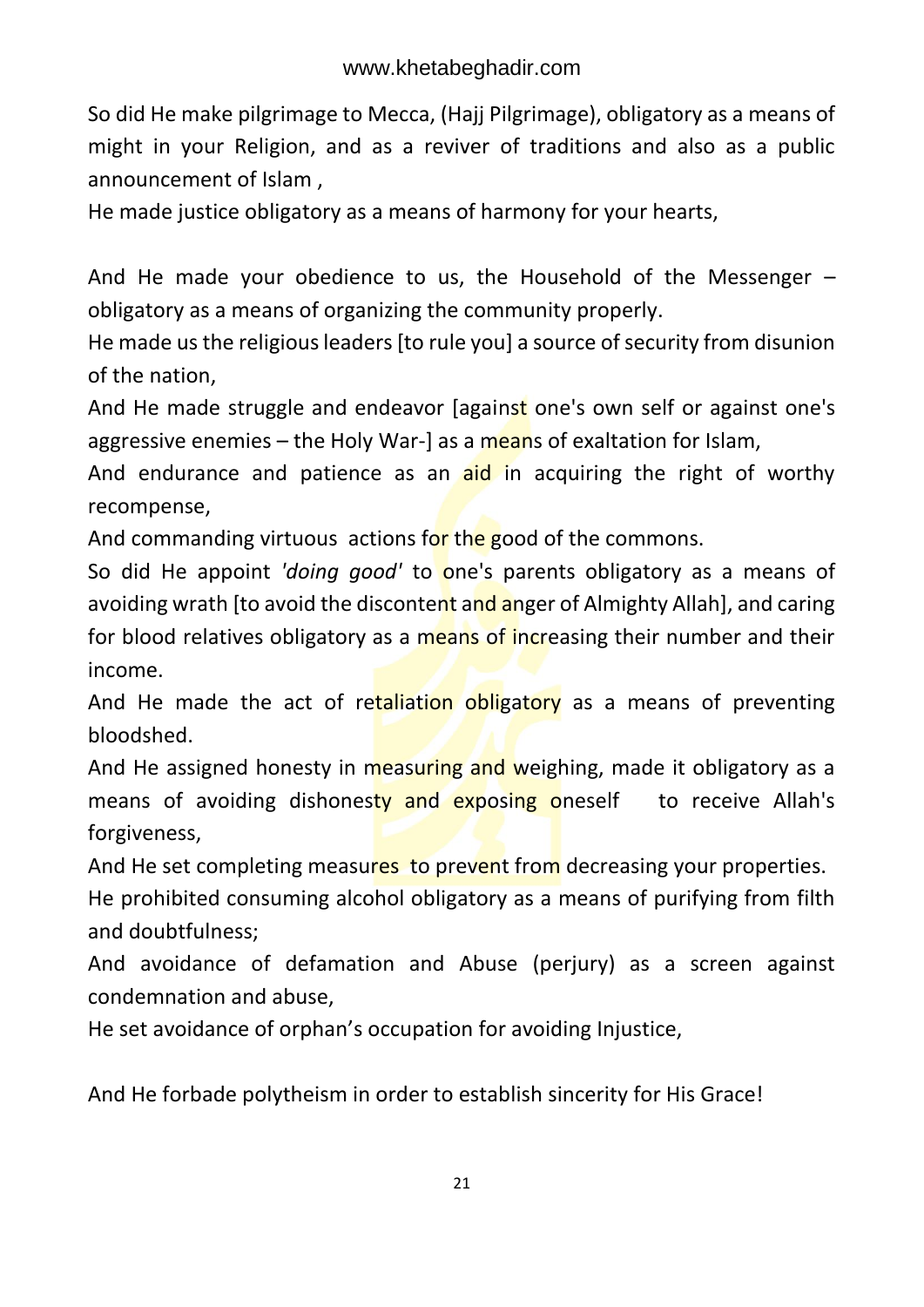And also He set justice in orders to make people to be kind with each other and quitting cruelty

In judges orders base of the proof of existence of the hell and paradise.

And He Prevents people from for purity in worshipping god.

*'… be wary of Allah in such a way that He deserves, and [be wary] not to die unless you have surrendered, (Al-e-Imran 3/102).'*

And try being obedient to Allah in those things He has commanded you to do and those things He has commanded you not to do. And try being obedient to divines knowledge and trust it.

But, '*…among the creatures, only those of His obedient worshippers fear Allah that have knowledge,* (*Al-Fater35/28).'*

*So now you should thank god because all of the skies and grounds search for a leader on the ground for worshipping god and of course we are those leaders and we are the family of his prophet.*

#### **(7)**

Then she continued:

O people, know that I am Fatimah and my father is Muhammad, the Messenger of Allah and the Seal of the messengers, bless be upon him and his Descendants. I state these, and I repeatedly repeat them–they are the same I began with, and I do not transgress, nor do I say anything wrong.

Now, do listen to me,

Keep my sayings in your memories,

And secure them!

#### **(8)**

Then, the Highnesses Fatima, upon her be peace, stated: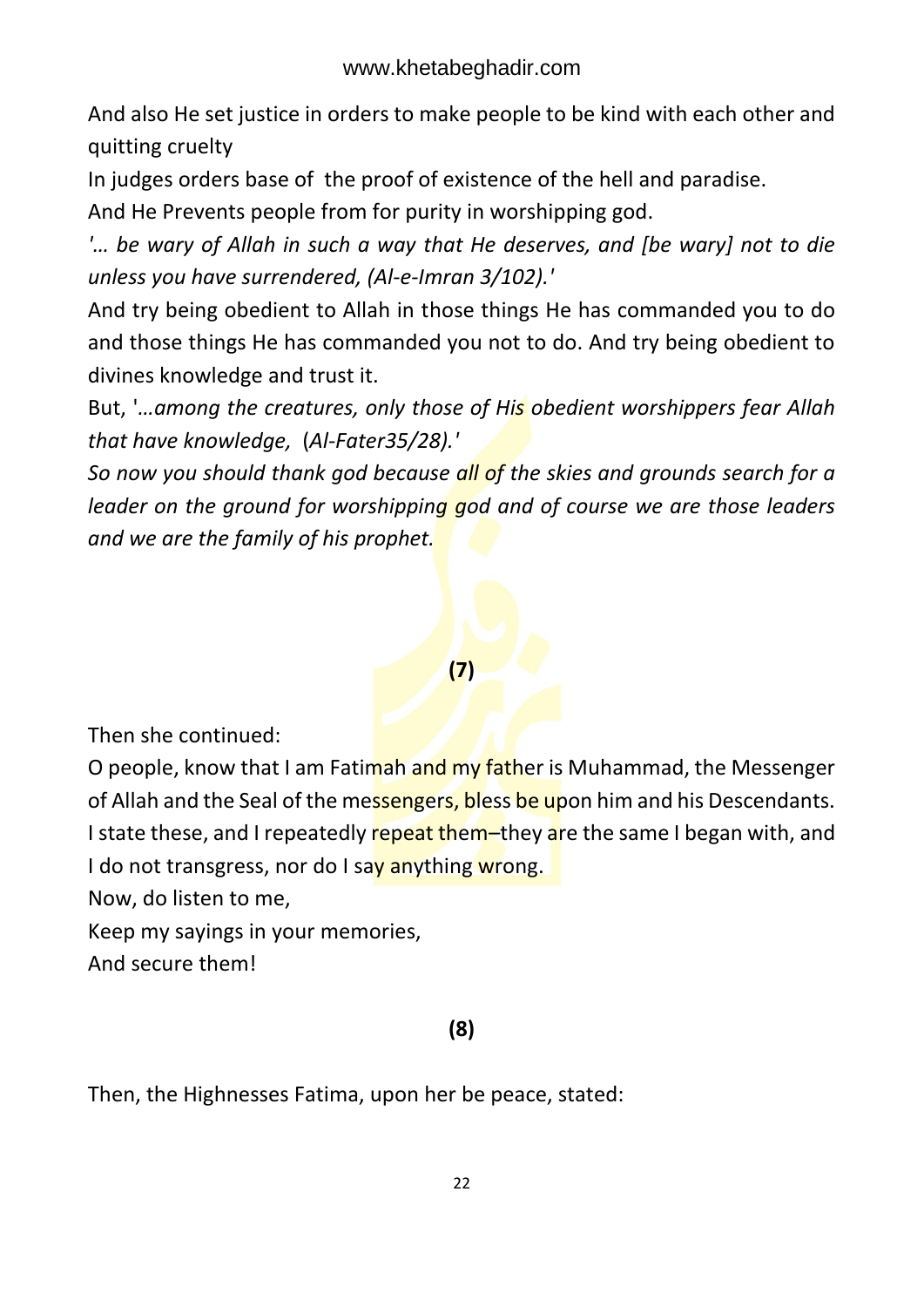*'…In the name of Allah (Who is) the most Compassionate, the most Merciful, (Al-Fatehe 1/1),*

*'…now there has come to you a Messenger from among yourselves who takes your suffering seriously, he is anxious about you, a merciful compassionate towards all the believers,*

*(At-Tobe 9/128),*

So, if you investigate his linage, you will realize that he is my father and not the father of anyone among your women,

And he is the brother of my cousin, Ali, to the exclusion of all the rest of your men;

How good and wonderful it is to be related to him!

He fulfilled his Mission by conveying the divine Message.

He took pains to warn the people,

His preaching was full of wisdom;

He drew his sword against polytheism and held them by their throats;

He welcomed people to path of Allah '…*through wisdom and his beautiful sermons,* 

*(An-Nahl 16/125),*

He smashed the idols and he lowered the heads of the arrogant, until they were defeated and forced to flee,

When night was cut off from day,

And Truth shone forth;

The leader of the religion spoke,

The strutting of Satan was rendered dumbfounded.

He removed the thorns of hypocrisy from the path,

The knots of disbelief and schisms were untied,

Your mouths uttered the words of pure faith and sincerity, saying:

*'There is no deity but Allah '*!

*"… You were on the brink of the pit of the Fire, and He saved you from it" (Al – e- Imran 3/103),*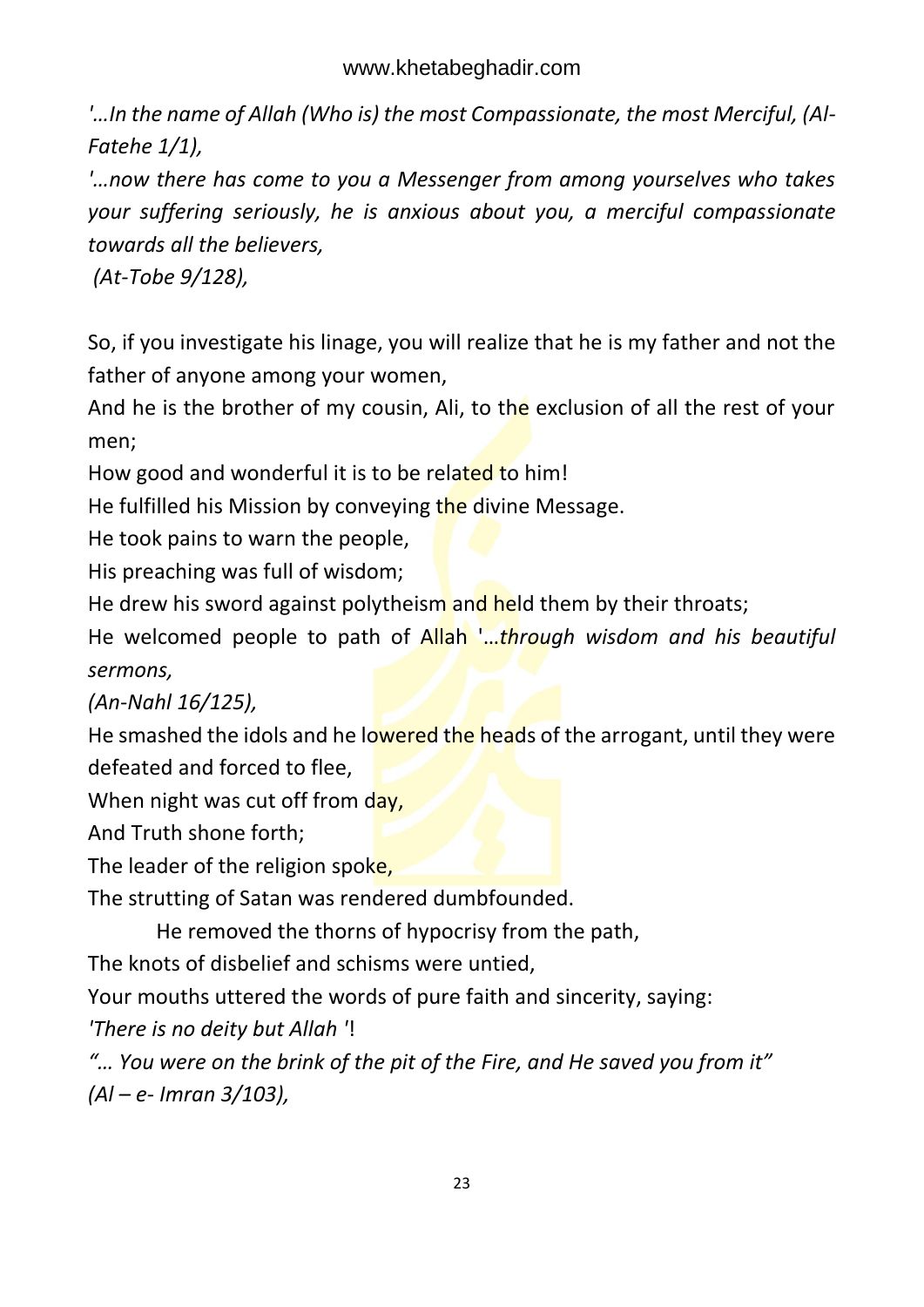There were people among you whose faces were bright but whose stomachs were empty (though they were poor, they were the truthful, who caused you to become Muslims), while

You were on the edge of the ditch of the Fire and like draught of water that anyone could easily drink.

And you were the ones who worship the idols and would earn your living by gambling.

And you were object of all the lustful ones,

And you were like an ember whose fire went out quickly and did not warm and give light,

And you were so weak that you could be trampled and kicked around by anyone; You used to drink from the dirty and stagnant water left on the wayside.

You sought nourishment from the skins of dead animals and leaves of trees!

*'… you were afraid that people around you would kidnap you, (Al-Anfal 8/ 26).'* 

#### **(9)**

So Allah, the Almighty, saved you by His Apostle, Muhammad, bless be upon him and his Descendants, from the idolatry, ignorance and all dangers, After so many risks, after saving you from the calamities of the people; And the wolves of the Arabs,

And the rebellious people who outwardly professed faith in the Book.

Whenever they lit the fire of war, Allah extinguished them. (Al-Maede 5/64) And whenever Satan showed his horns,

Or whenever the dragon of the polytheists opened its mouth, the Prophet hurled his brother,

Ali (as) against it, who had never relented until he had trampled under his feet their noses

And ears and he put out the fire with his sword.

He strove for the sake of Allah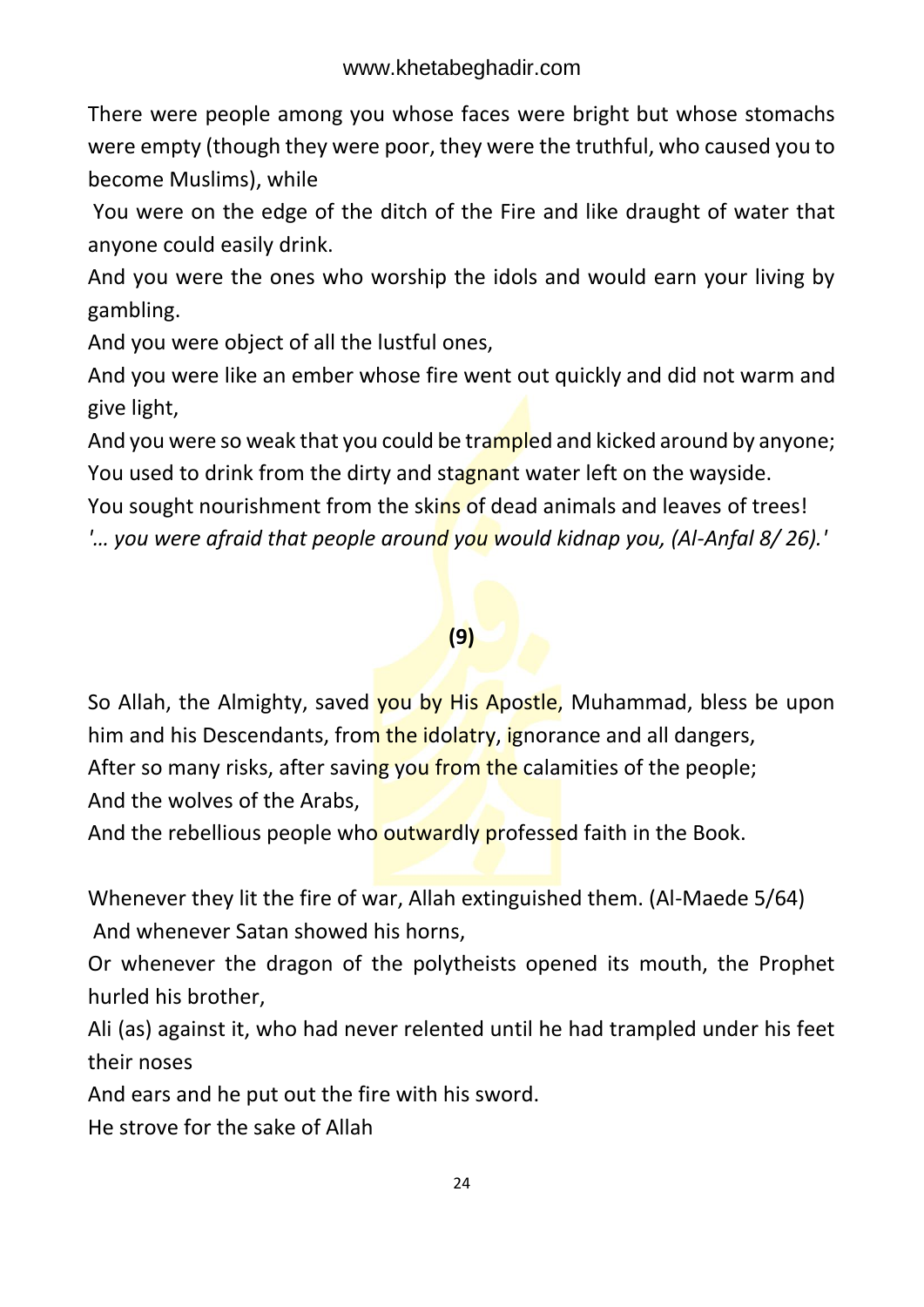And he struggled for the sake and cause of Allah;

He was very near to the messenger of Allah,

And he was a leader among those who loved Allah;

He was always ready and prepared for the struggle.

He always did his best;

He was advised well and he sought and strove to the utmost.

*'… and for cause of Allah, he was not afraid of the reproaches of the critic, (Al-Maede 5/ 54).'* 

During all that time, you were living a life of ease and comfort, in the state of security and pleasure, you were eating special food & you were drinking pure water, awaiting that the

Circle of time would turn against us.

And you were keenly listening to the news, while you held back from the conflict –

And you were fleeing from the battles.

### **(10)**

So when Almighty Allah chose for His Holy Prophet the abode of all the previous prophets and the security of His pure ones,

There appeared among you, the thorns of hypocrisy. Consequently,

The clothes of the religion became worn out and threadbare,

And its bones became weak and rotten parts of it were destroyed.

And the misguided ones spoke out and few unknown became eloquent,

The pampered of the false began to rumble,

And it began to strut in your plains and courtyards

And Satan popped up his head from his hiding place,

And when hailing you, he found that you were answering his invitation warmly,

And you were responding to his deceptions quickly.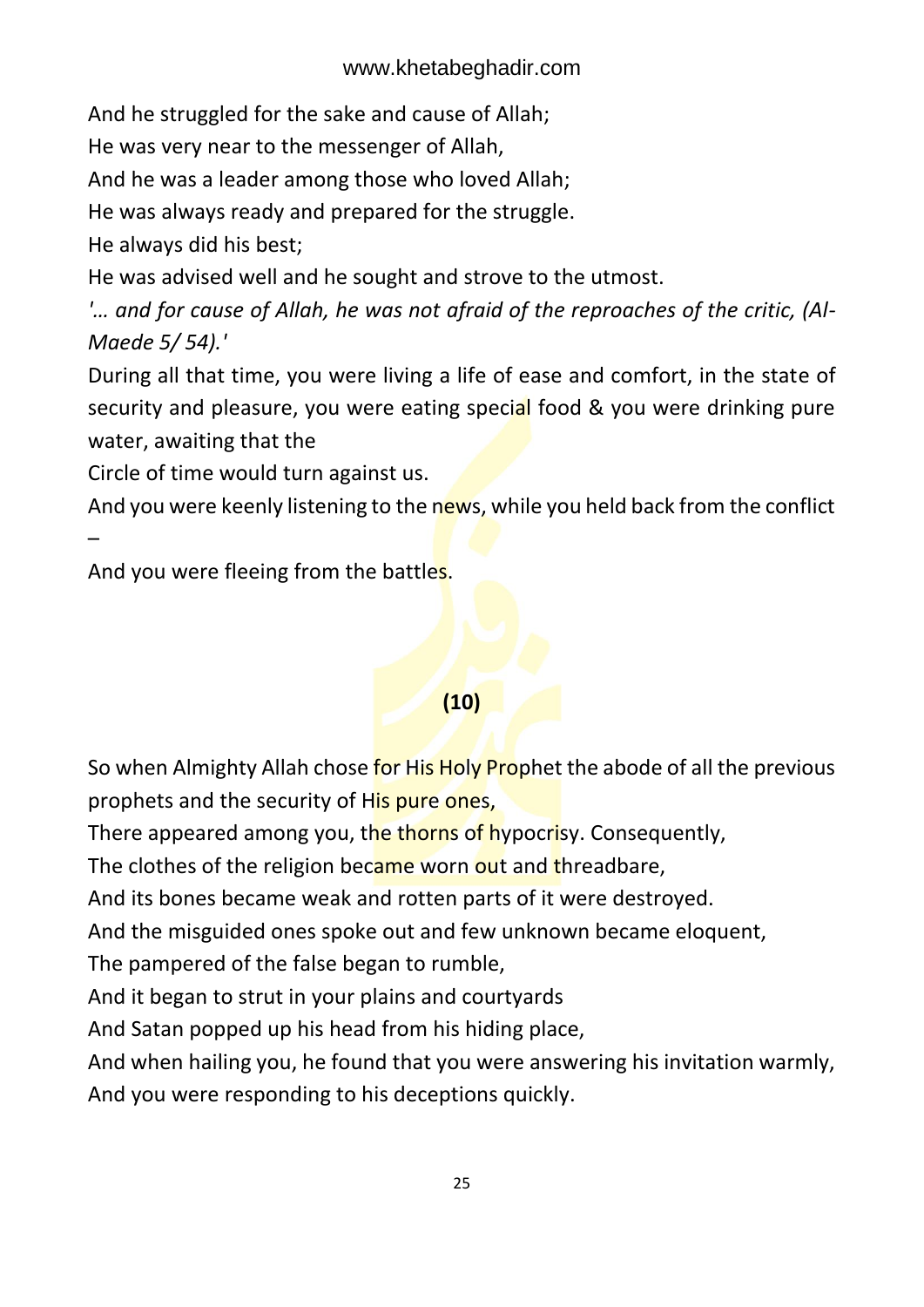He sought to make you rise and he found that you were light and easy to pick up!

And he branded you and found you easy to anger (us); so you too branded the camels that were not yours,

And you came to drink from a place which was not meant to be yours.

All this happened when the time of the pledge was still very recent (*The wounds caused by the death of the Prophet*),

The split in the wound was still wide and the wound had not healed! And the Holy Prophet had not yet been interred in his grave (he was still unburied).

You made an excuse that you were afraid of disturbances and sedition.

But beware! *'You have fallen into disturbance and sedition, and Hell Fire has surrounded all the disbelievers! (At-Tobe 9/49) '*

Alas for you! How is it that this has come from you?

*'Which way are you turning to? ( Al-Anaam 6/95)'* 

The Book of Allah is in front of you,

Its affairs are self-evident,

Its orders are glowing and bright,

Its outstanding features are shining,

Its prohibitions and forbidding are manifest,

Its commands are clear.

But you turn away from it, leaving it behind your backs!

Do you intend to turn away from it or do you wish to make another (book) as a ruler in its place?

What a bad alternative you transgressors have exchanged it for! (Al-Kahf 18/50)

*'Anyone who desires any other religion than Islam, nothing will be accepted from him,* 

*And in the Hereafter, he will be among those who are the losers. (AL-e-Imran 3/85)'*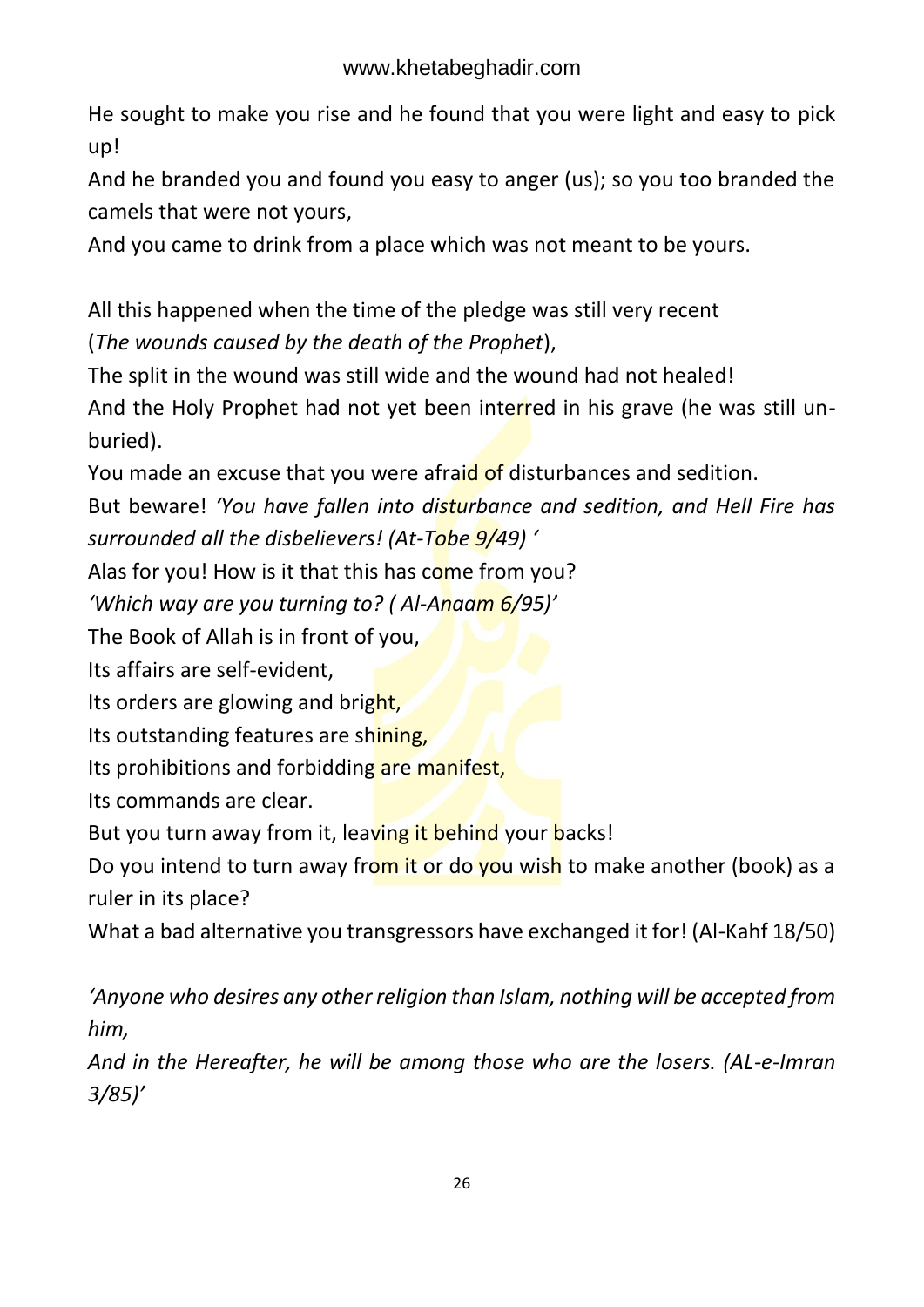And you did not wait for a space of time so that the irritated camel is back to normal,

So that the rope by which one leads the camel would become easy.

You have started flames (against us),

And you have responded to the calling and hailing of Satan, who misled you, in order

To extinguish the light of clear religion, and to suppress the traditions of the true Prophet.

You swallowed, secretly, a sip of foam,

You stalked behind the trees and hillocks against the Messenger's family and children!

We patiently endured the cuts of your daggers and swords.

### **(11)**

Now do you think that we, the Household, have no inheritance?

*'…do you desire the rule of the days of ignorance, (Al-Maede 5/ 50)*?

And who or what can be a better ruler than Allah for the people, who are steadfast,

( *Maede* 5/ 50)?'

Do you not know?

It is as clear as daylight, (crystal clear), that I am his daughter, (the daughter of the Messenger of Allah)!

O Muslims! That's enough.

Will I be overcome and denied my inheritance?

O son of Abi-Qahāfa! (Abū Bakr), is it in the Book of Allah that you inherit from your father but I do not inherit from mine?

If it is as you say, then you have invented strange story! It is stated in the Book: *You have come out with a very strange and evil idea (Maryam 19/ 27)!* 

You have boldly broken your promise; as it is mentioned in the Book:

*Have you, intentionally, discarded the Book of Allah and left it behind your backs*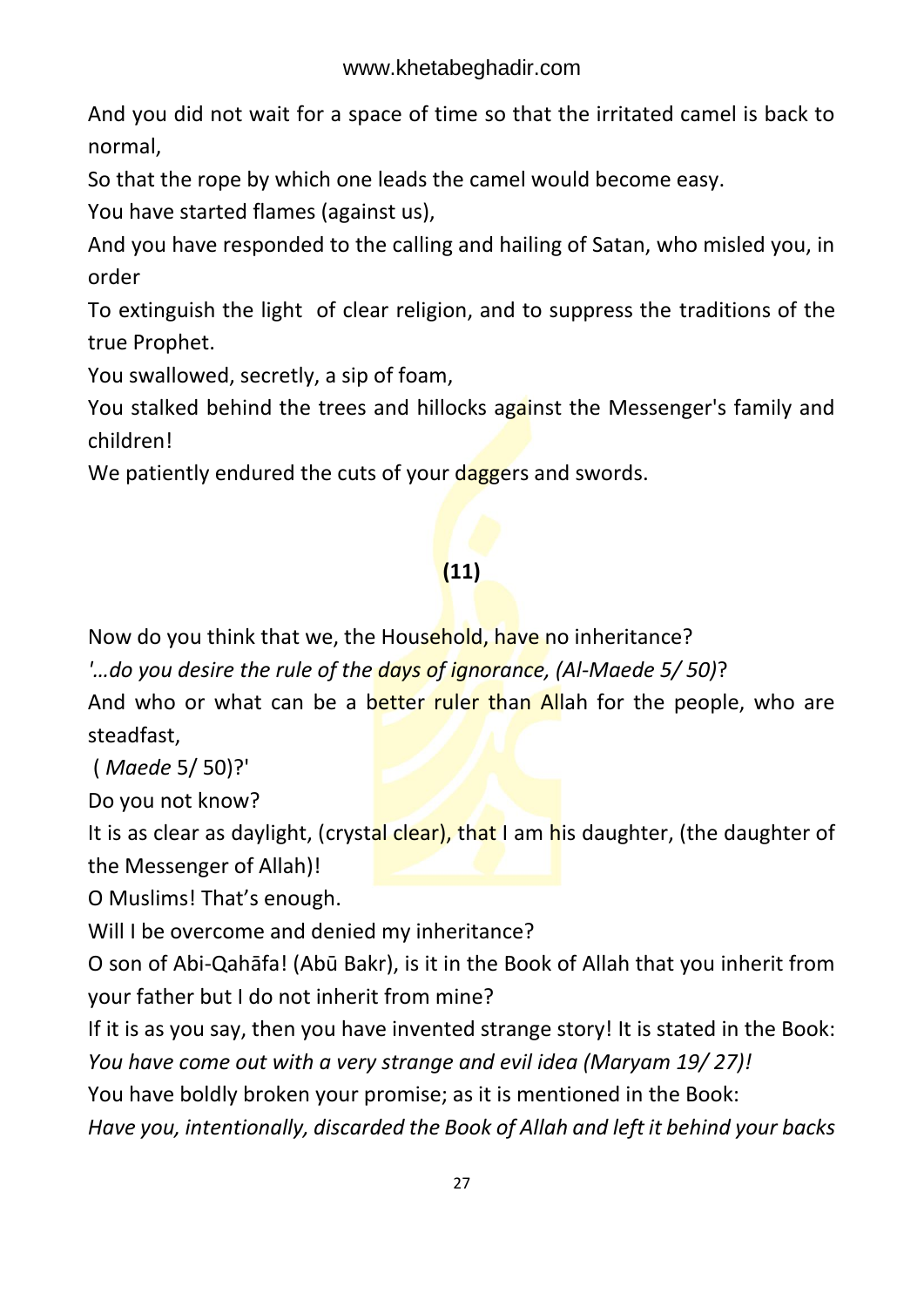*(Al-Anaam 6/ 94)*?

It is because Allah, the Honorable and Exalted, says:

*'…Sulaimān inherited from Dāwud', (Al-Naml 27/ 16).'* 

Or that which He has stated about Yahiā and Zakariyyā, when he implores Allah: *'…therefore, grant me, by your grace, O Lord, a successor who may inherit me and inherit*

*From the lineage of Yaʿqūb' (Maryam 19/ 5-6)*.

And while the Book states:

*'…and the people related by blood relations to one another are first and foremost for one another (have a priority(Al-Anfal 8/75),* 

*Moreover, the Book states, "Allah commands you in respect of your children, that for the* 

*Son it is twice more than that which is for the daughter (An-Nesaa 4/ 11)*.

And once again in the Book, Allah says:

*'…when you are about to die, it is good that you make a testimony in regards to your parents and near ones in a manner that is good, because that is the right and true thing for the pious*

*to do', (Baquare 2/ 180)*.

So you now gather that there is no benefit and inheritance for me from my father?

Has Allah chosen for you in the verse of the Holy Qur'an but excluded my father from it?

Or do you say that me and  $my$  father are from separated religions and the people of two religions do not inherit from one another?

Are I and my father not from one and the same religious community?!

Or are you more knowledgeable in regard to the particularities and generalities of the Holy Qur'an than my own father and my cousin (Ali, upon him be peace)? (That you took Fadak from me)

Then you can now hold this camel, (Leadership), it is ready and take it for your own.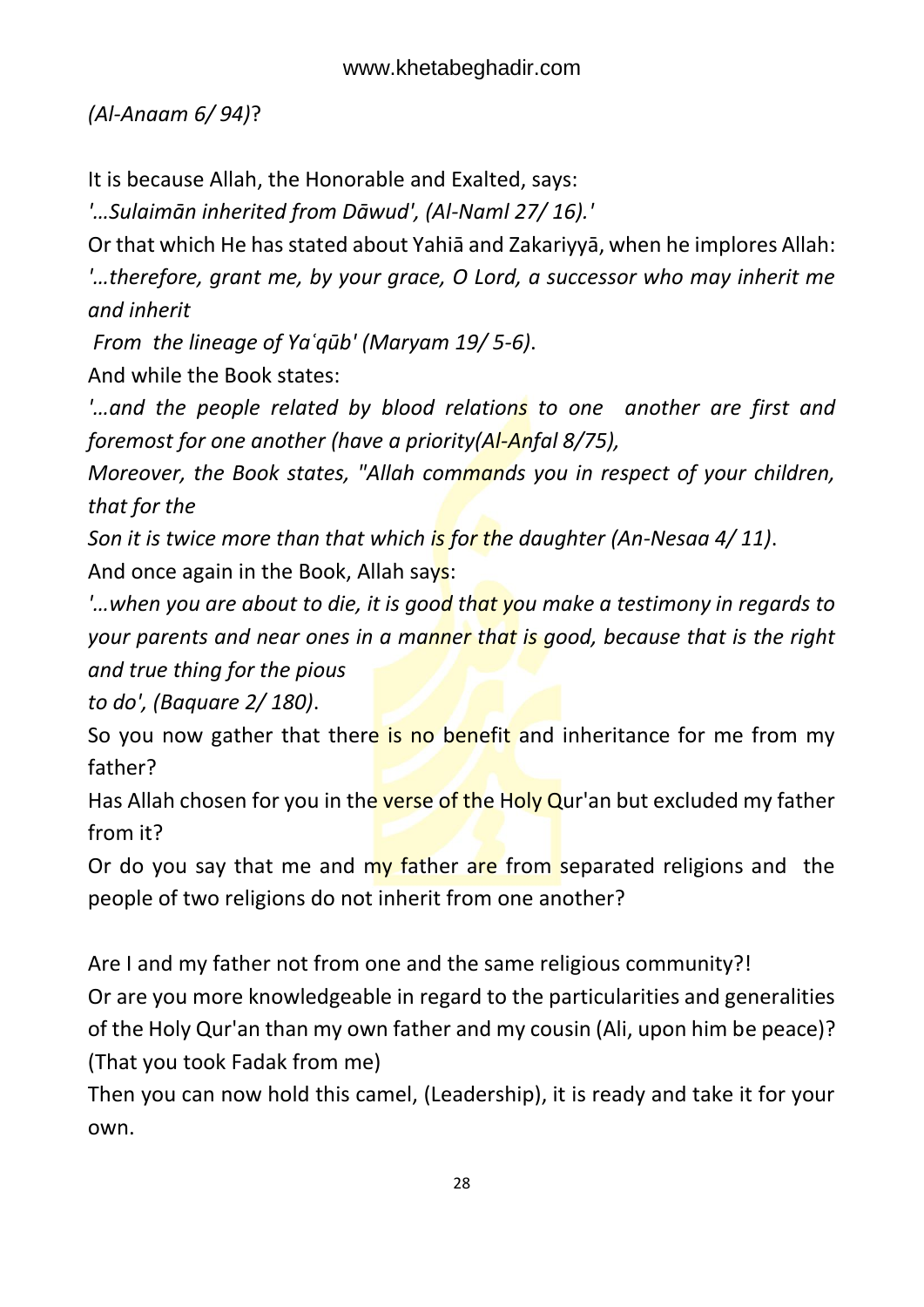It will be with you in your grave and it will meet you again on the Day of Resurrection,

What a Just Judge Allah is!

And how Fair Arbitrator is Allah,

And what a good petitioner is Mohammad!

And so is the appointed Day of Resurrection,

And the hour of Judgment;

And soon you will know that you 've chosen the wrong way and in the appointed Day of Resurrection

'…when *the false ones will be losers and will not avail when you feel remorseful, ( Al-Jasie 45/ 27)*!'

When it is no use to remorse,

*'…and for every important prophecy there is an appointed place and time (Al-Anaam 6/ 67)*,

and then *you will know who will be inflicted with* punishment which will humiliate, *and upon whom an everlasting retribution will come down, (Hood 11/ 39).*'

### **(12)**

Next, she turned her face towards the grave of her father, and while choking with tears, said:

'O Father, indeed, after your demise, we have been afflicted and faced great hardships!

If you were alive, we would not suffer so much!

Certainly we have lost you as the rain loses its large drops; and your nation is ruined!

O,Bear a witness for us, do not turn your face away from us.

Every family has its own status in the presence of God,

And has particular position to the relatives, but, now,

Some people have taken their [hidden] vengeance against us;

It was just when you passed away,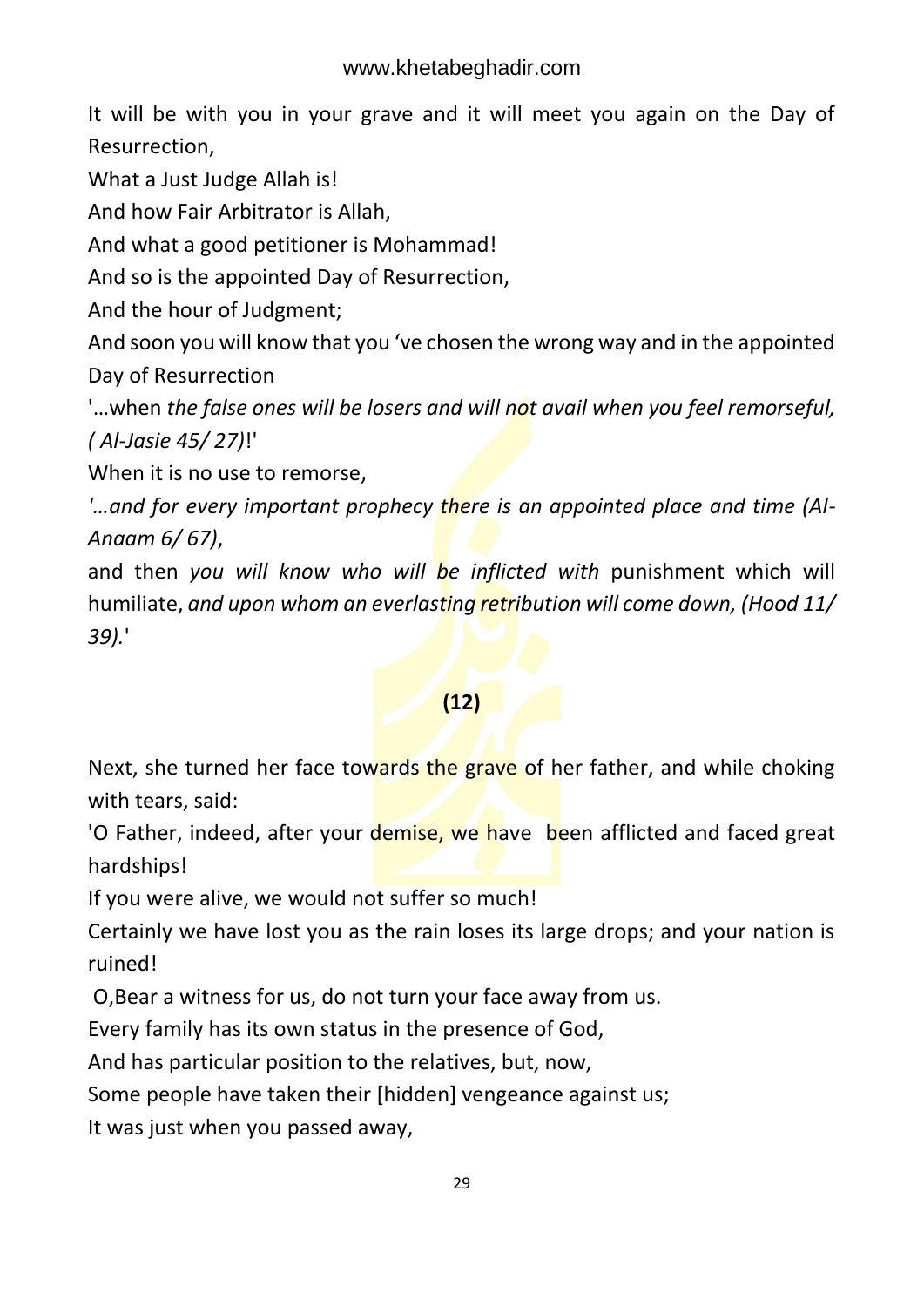And the soil on your grave screened between you and us!

Other people also frowned and humiliated us after your death;

It seemed that the whole world was usurped and was plundered.

Before long, those who have oppressed us,

Will be aware of their destiny, the Doomsday!

You were the illuminating full-moon in the world,

And it was who received the revelations of Allah,

The Almighty.

As long as you were with us, Gabriel was in touch with us by the revelations he brought to you.

However, as you passed away, all blessings turned away from us!

Father! Though the towns are vast and spacious but they look too tiny to me.

And, in your absence, the illuminating sun has disturbed and burnt up the faces of your two grandsons:

Hassan and Hussein.

I wish death had taken us away before you,

That is, just when you passed away and soil of your grave separated you from us!

No one among the Arab or none-Arab encountered such a hardship as we did.

"We will mourn and weep for you as long as we are alive!"

Then, the Highnesses said:

"When you were alive,

You would always support me;

And I enjoyed moving about.

And you were my wings .

But today, I humiliate myself in front of a mean,

I try to keep away from him and to defend myself against other oppressors.

Father! If a ring-dove weeps in the branches in pitch dark, at night, I weep at the dawn and daylight!"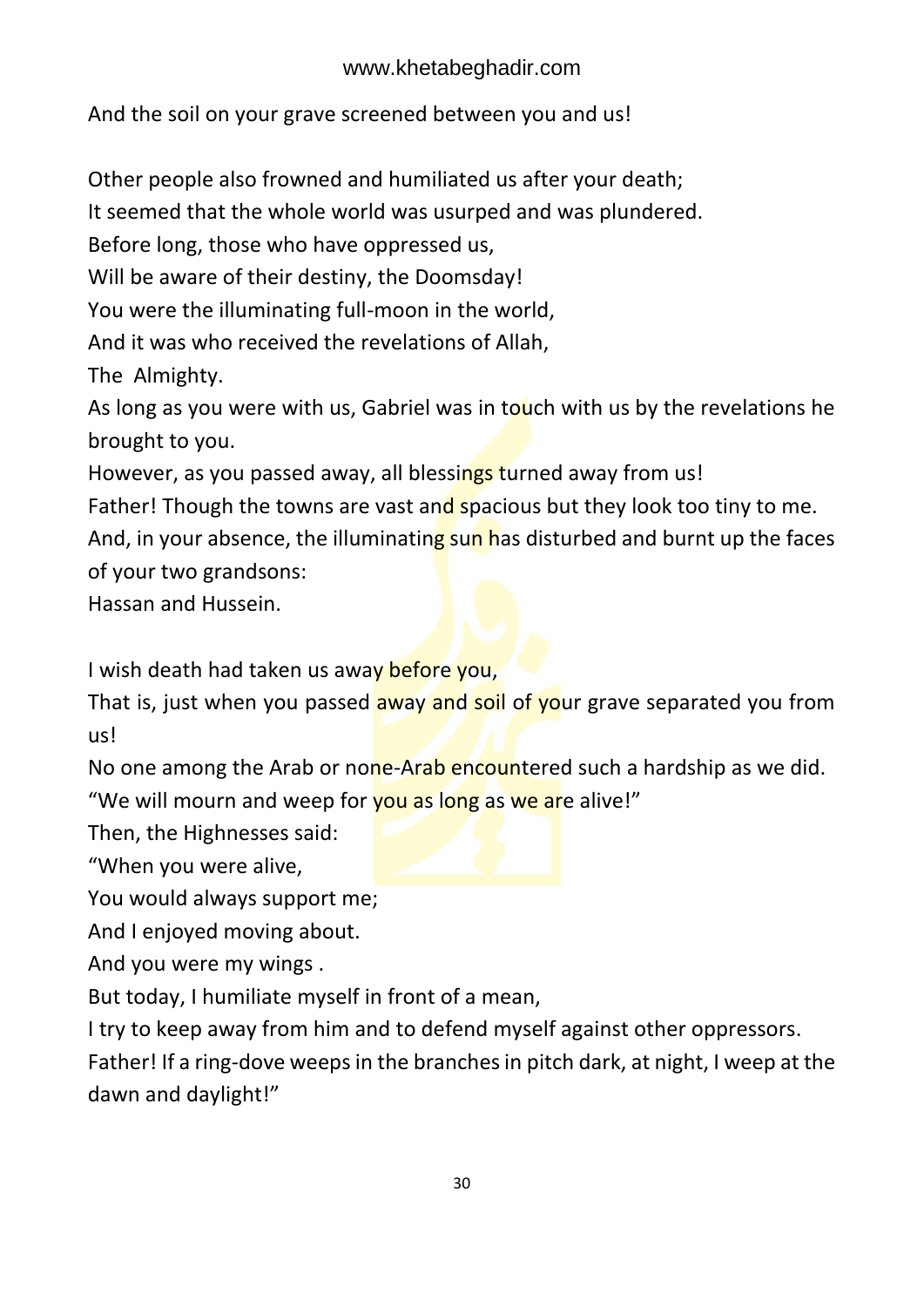### **(13)**

Then, she turned to the Ansārs, while glancing at them sharply she said: O group of eminent and the arms (strength) of the community who first welcomed Islam!

What is this neglect in the matter of my rights?

And what is this negligence in the matter of my seeking justice?

Did the Holy Prophet, my father, not say: "Every person should be guarded in the matters of his children's rights and honors?"

How swiftly have you fabricated in this matter?

And how quickly have you committed this awful act? And while you do possess the strength and ability to assist me for what I am striving and you have the power to assist me in what rightfully I demand and intend to do! Are you saying that Muhammad has died?

Of course, by Allah, and this is indeed a very great calamity!

A calamity that is very vast-and its breach are wide!

And what was patched up has been torn apart,

And his absence has darkened the earth,

And the chosen by Allah got sad,

And the stars have been eclipsed because of this calamity, and hopes have been destroyed,

And the mountains have been shattered.

And the sanctity of sanctuaries has been violated,

And all sanctity and honour have been lost because of his death,

And sedition encircled the nation,

And the darkness encircled the entire world,

and the truth and reality went away,

And that would be, by Allah, the greatest of all calamities and afflictions! No calamity like it has ever struck down,

And never has there ever been such a soul-searching catastrophe! The Book of Allah is proclaimed in your places,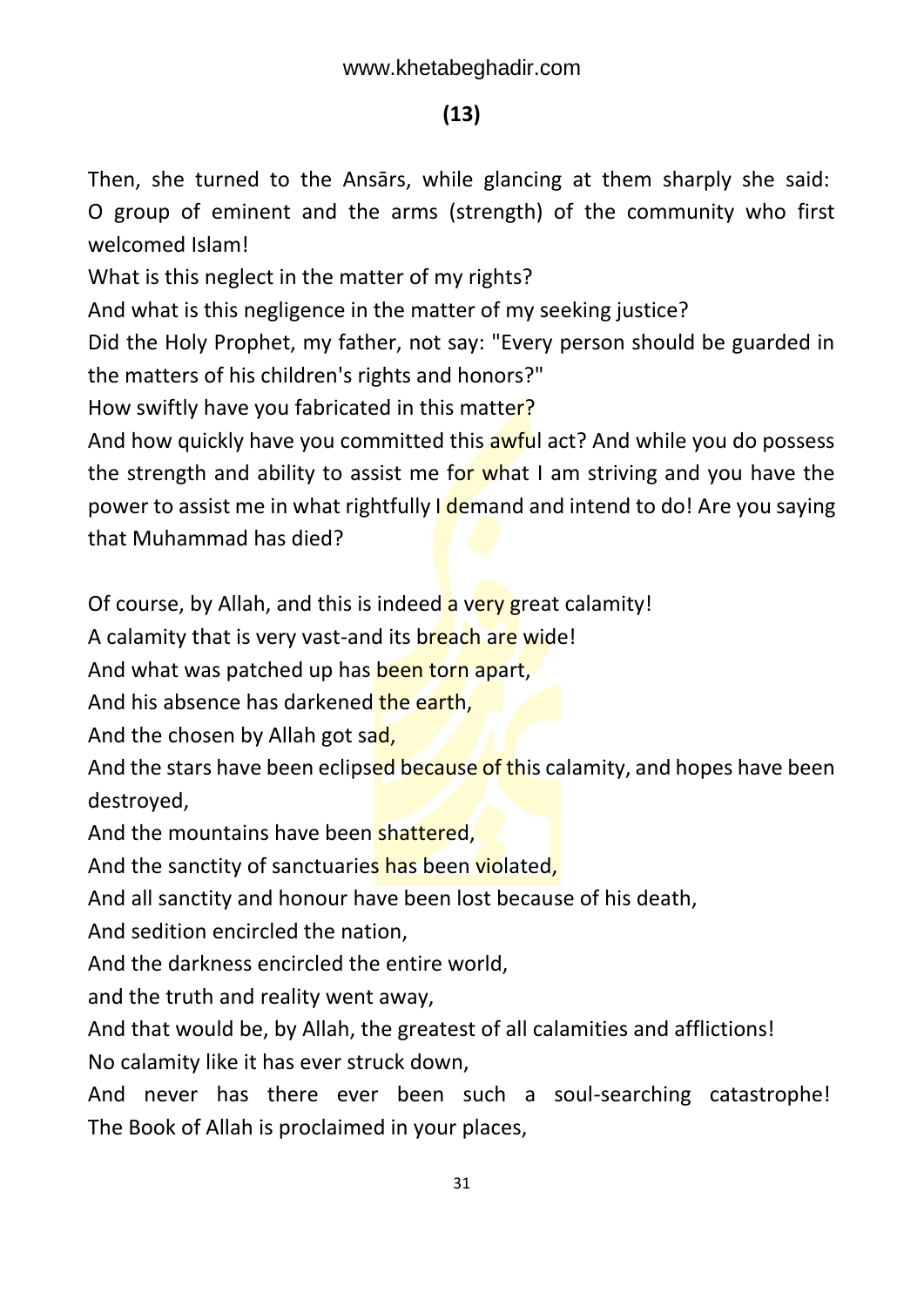In your evenings and mornings, Softly and loudly,

By reading and recitation, [you will get to know what] in the past have happened among you, the prophets and messengers, a definitive command and an inevitable judgement.

'*Muhammad is only a man and a messenger. [So many] messengers have passed away before him; if he should be killed or should he pass away, will you revert to your old ways [of ignorance]? (Or would you defect)*

*Anyone who turns away on his heels will not injure Allah in any way and Allah will reward the grateful, (Aal-e-Imran 3/ 144).'* 

### **(14)**

O you the sons of Qaylah [Aws and Khazraj from the Tribe of Ansārs]! Should I be, in regard to my father's inheritance, assimilated and ignored thus?! While you are able to watch me and listen to me and you can consult me?! And you people have gathered here,

You hear my case and are aware of my situation.

And you are many in number.

And you are capable of doing anything,

And you have shelter and house,

And you possess man-power,

And you own arms and weapons!

My case reaches you fully and faithfully,

And yet you do not respond?

You hear my cry for help and you do not come to my assistance! You are aware of the quality of your struggle,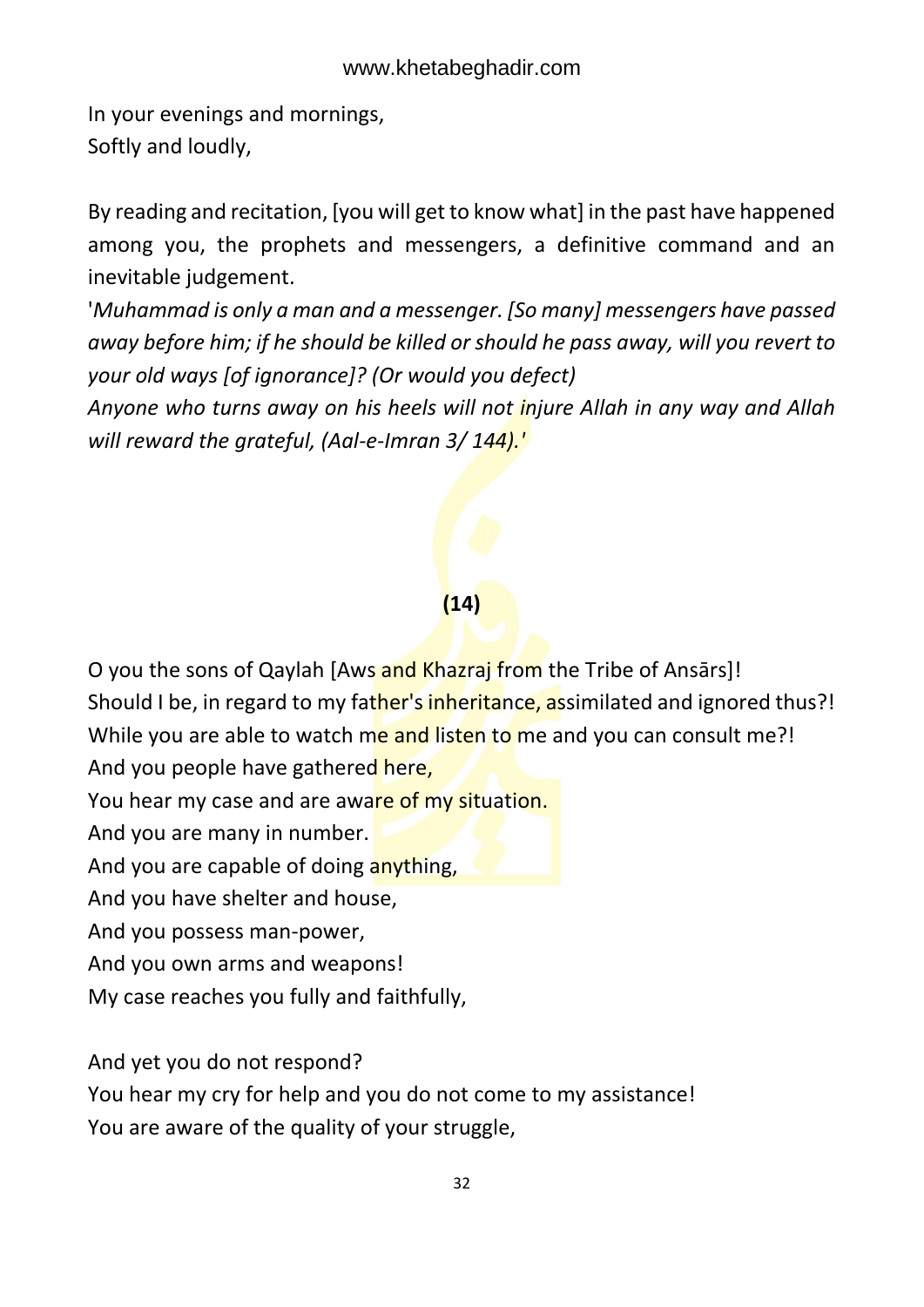And you have a reputation for being well informed and for your goodness.

And you were of the first chosen and the selected [for us, the Household].

And you have been opted, and you are Arabs and you have endured toil and trouble.

And you have fought against many people:

Polytheist wretched nations and tribes;

And you have struggled against champions?

And fought with the brave without any armor or shield,

You fought so bravely,

Always we used to give orders and you used to follow our orders, until the wheels of Islam started to turn and the days matured.

The slogans of the polytheists became silent,

And the bubbling and boiling vessel of libel settled down and subsided, and the fire of disbelief was extinguished. The call of confusion was calmed down and became quiet, and the organized system of religion was established.

### **(15)**

Now, where have you gone after clarification of the fact? Why have you become secretive of the proclamation!

And why have you retreated after you have been pioneers?

And why you did afraid after bravery?

Why did you afraid of the people who broke their oath?

And then why have you become polytheists after believing in Allah [and being faithful]?

*'…now, do fight against the people who have broken their pledge, perhaps they would return, (At-Tobe 9/12).* 

The Holy Qur'an says: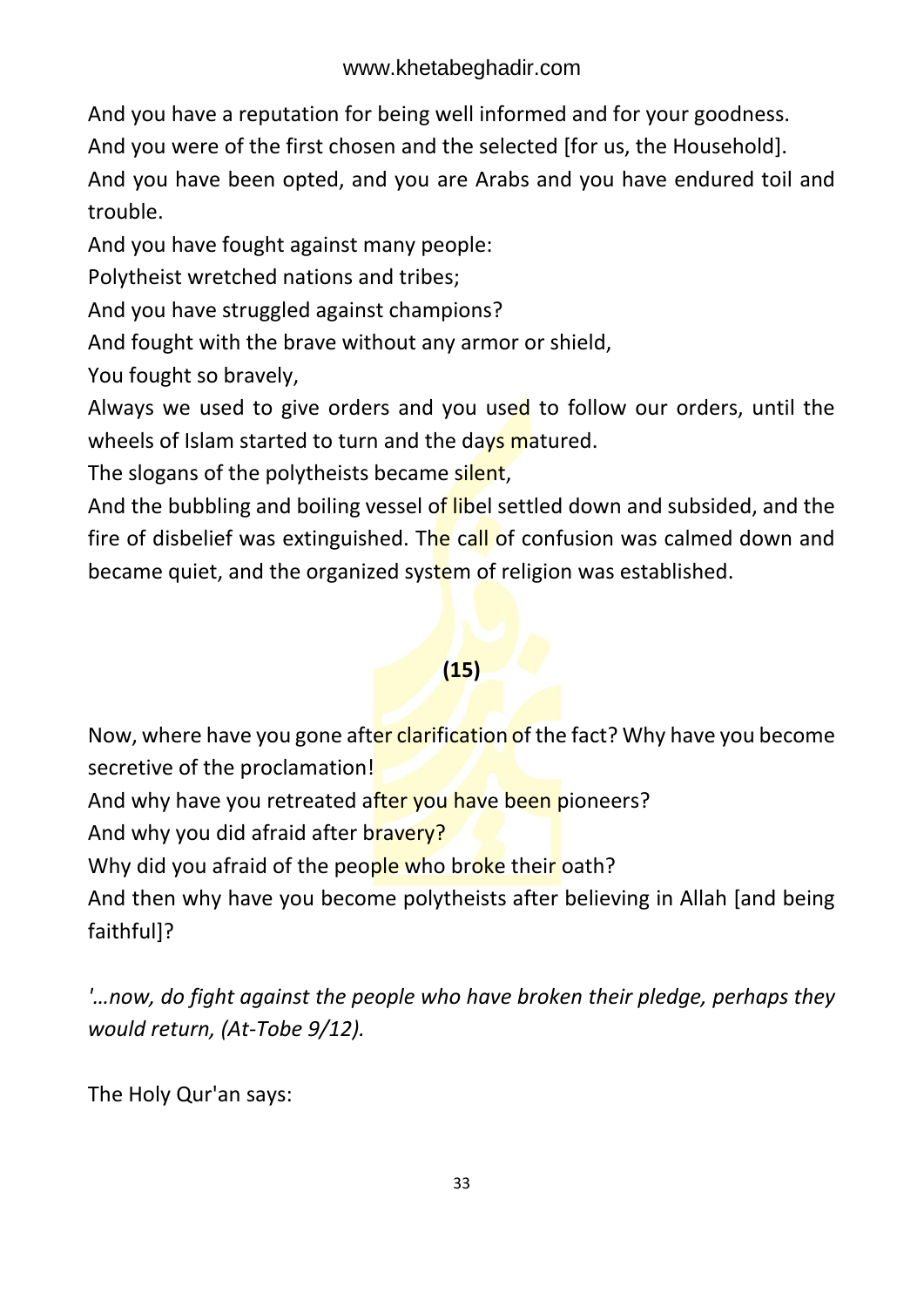*'…will you not fight the people who have broken their pledge, those who planned to banish the Messenger of Allah [from Medina]? Those who anticipated fighting against you in the first occasion? Are you afraid of them? But Allah is more worthy to be afraid of, if you are believers indeed, (At-Tobe* 

*9/13)!'* 

### **(16)**

I see that you have finally gone into subordination and ease of living; you have distanced yourself from the one who is the most rightful. Instead of ordering the affairs of the Muslims, you have returned into the comfort of inaction.

You have sought an easy life instead of a hard one,

And whatever you have heard and retained you have spit out, and what you had swallowed you have vomited.

So,

*'…even if you and all who are in the earth become [thankless and] disbelieve, Allah is the Praiseworthy Absolute,( Ibrahim 14/ 8).'*

*'…has there not come to you the news of those who were before you – the people of Noah, 'Ad's, and Thamūd's, and of those after them whom no one knows but Allah.* 

*Their messengers brought them apparent proofs but they merely stuffed their hands into their mouths saying: 'We certainly disbelieve in what you have been sent with, and we are in grave doubt about what you are inviting us [to do], (Ibrahim 14/ 9).'*

**(17)**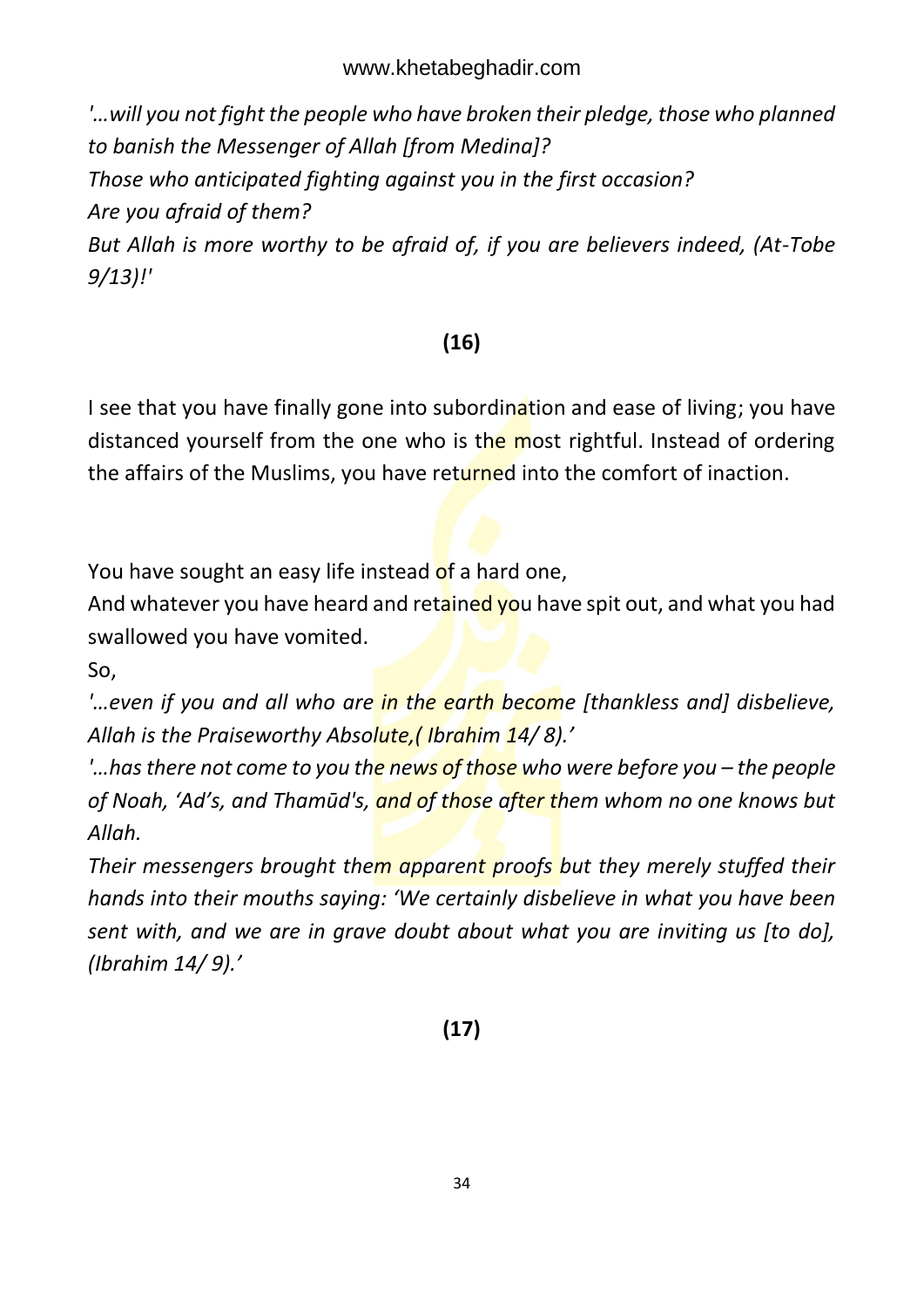Beware! I have said what I had to say on the basis of my thought and knowledge on the dereliction of obligations that has come on you, and the betrayal that your hearts have accepted.

However, all this is the result of the welling up of the soul,

And the explosion of my anger,

And the emission of the heart,

And the presentation of my true arguments.

So get hold of this camel (the Caliphate) and ride its tail;

But remember it has a sore on the back,

And its feet are injured,

And shame will linger with it.

It is marked with the wrath of Allah and an eternal disgrace.

It is linked to Hellfire, whose flames have reached up to very hearts. (Hamze 104/6-9)

So what you do is before the eyes of Allah,

*'…and those who transgress shall certainly come to know how they will be overthrown and overturned, (Al-Shoaraa 26/ 227).'*



*'…and I am [Fatima], the daughter of the one who has warned you of severe punishment [on the Day of Resurrection], (Sheba 34/ 46).'*

*So plot away all together against me; then do not keep me waiting, (Hood 11/ 121-122).'*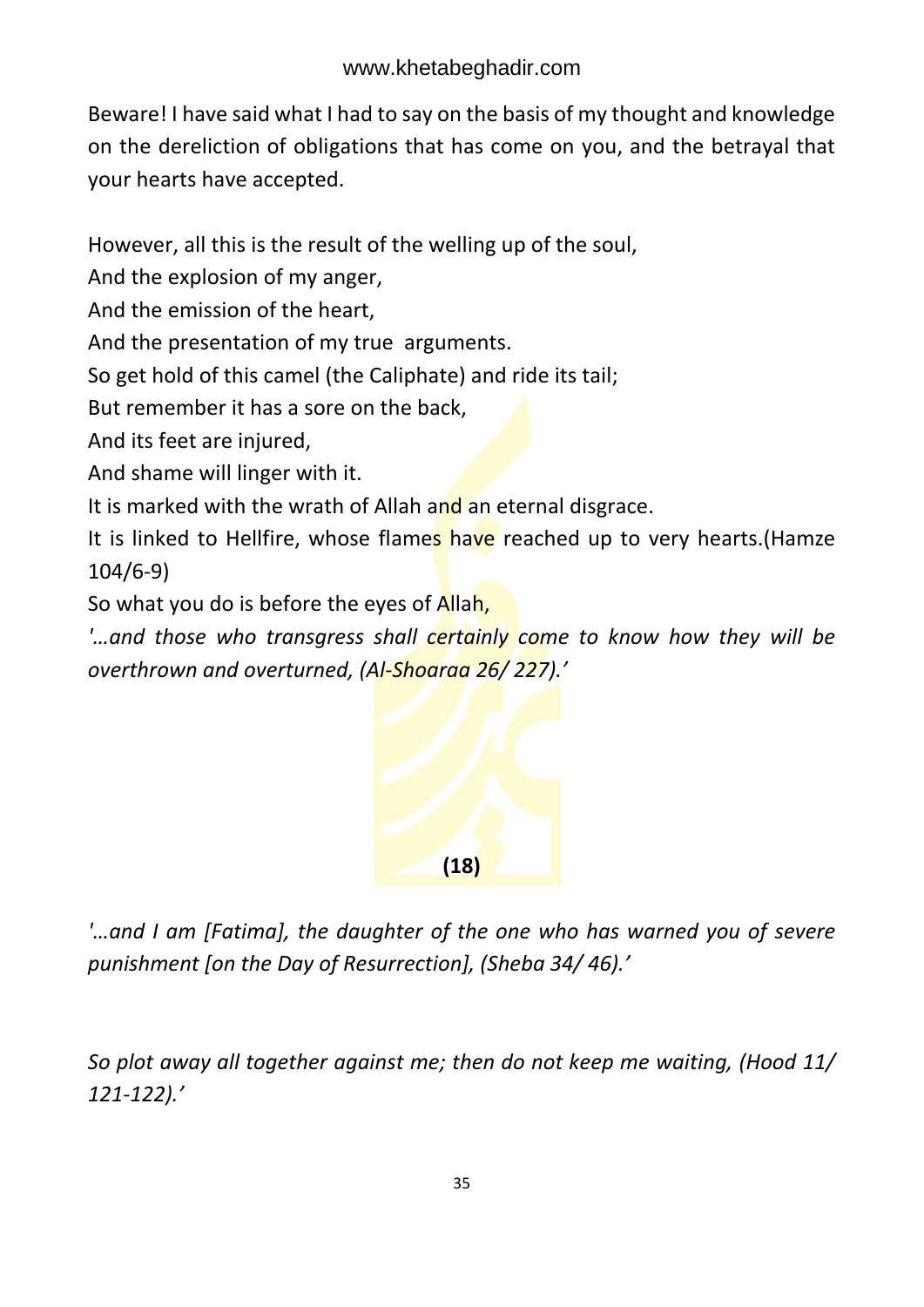*'…do act according to your capacity: we [too] are acting; And wait! We are [also] waiting, (Hood 11/ 121-122).'*

*'…O Lord! Please do judge between our nation and us for You are the best Judge of the judges!*

*Thus, before long, the unbelievers will know to whom is the final Abode, (Rad 13/ 22).'*

*'O Messenger! Say, 'Do [whatever you desire]; Allah sees your actions, and so does His Messenger, and the believers, (At-tobe 9/ 105).'*

*'…and every man – We have fastened the bird of omen upon his own neck, (Isra 17/ 13).'*

*'…and whoever has done an atom's weight of good will see it, and whoever has done an atom's weight of evil will see it, (Az-zel za leh 99/ 7-8)'!*

As if, before long everything has taken place [that is, you have become disloyal and will see the consequence!

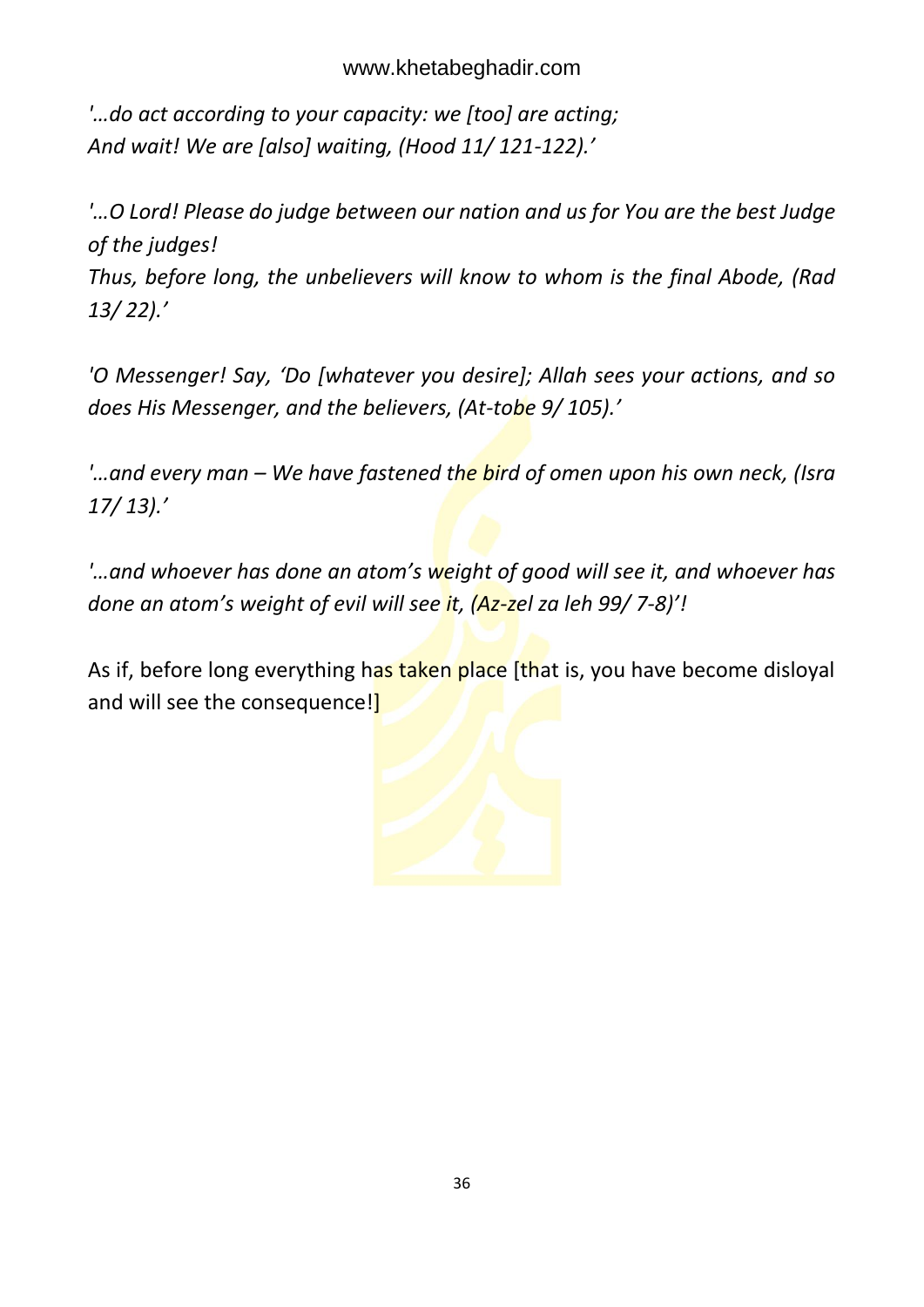# <span id="page-37-0"></span>(section 1)

Next, to answer [the Highnesses Fatima (as)], Abū Bakr Abdullah ibn Othman replied:

O daughter of the Messenger of Allah!

Your father was, for the believers, affectionate and honourable,

and he was considered kind and great.

However, for the disbelievers: there is punishment and great retribution.

If we go forth to investigate, we will find that he is only your father to the exclusion of

the rest of the women.

He is the brother of your husband to the exclusion of all the rest of his friends.

He preferred your husband to the rest of all his close companions,

And your husband helped him in every great affair.

No one loves you except he who is fortunate,

And no one hates you but he who is wretched.

All you are the holy Household of the Prophet of Allah, and the best of all the chosen persons.

You are our guide towards all that is good and prosperous, and through you we will find our way to Paradise.

## <span id="page-37-1"></span>(section 2)

And you are the best of all women, and the daughter of the best of all the messengers!

You are truthful and rightful in all your statements,

And you are foremost in the abundance of your wisdom and brain.

You will never be turned away from what is yours by your right,

And you will not be barred from the truth that you have spoken.

By Allah, I have taken no step against the opinion of the Holy Prophet of Allah.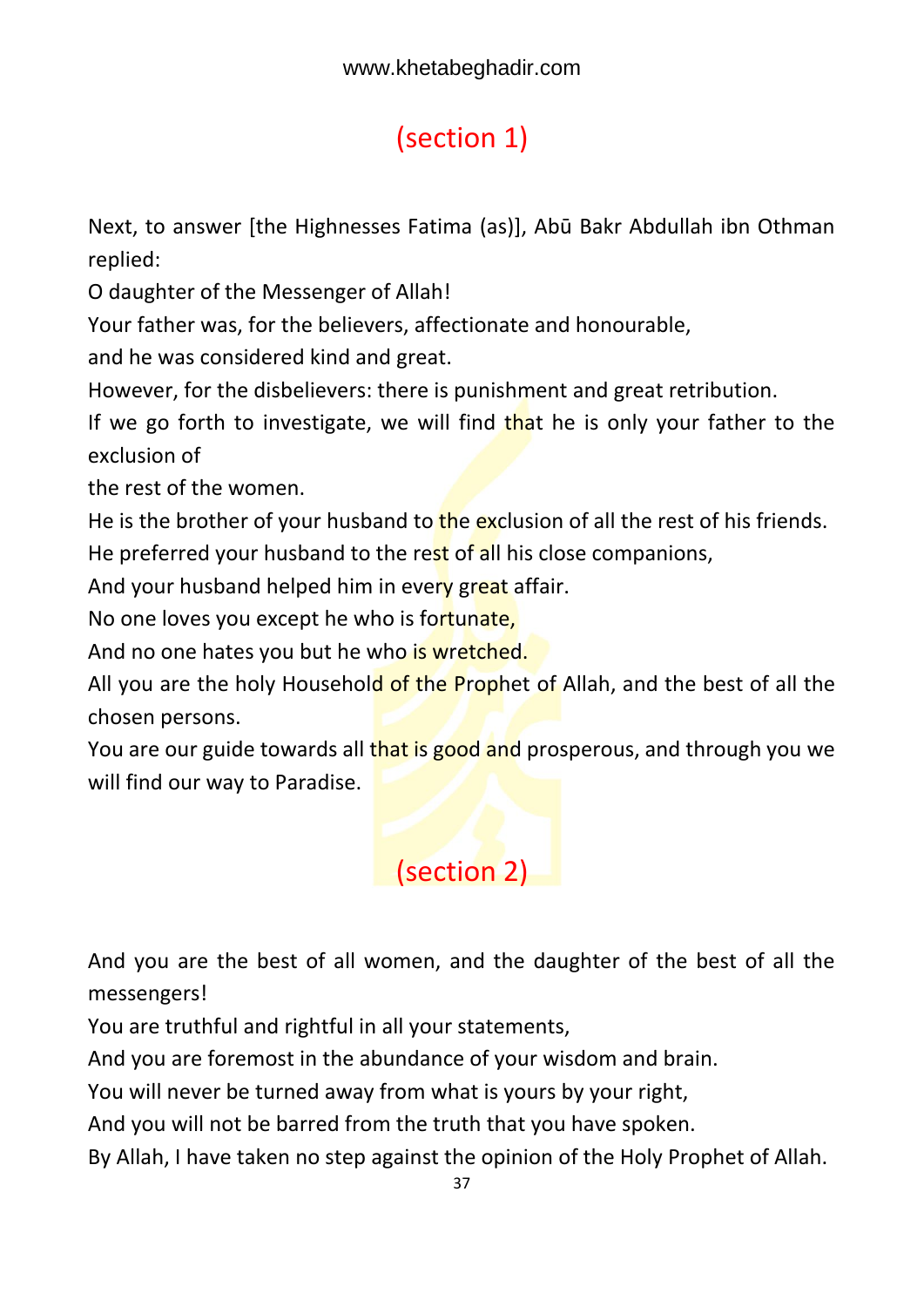And I have not acted except by his permission?

Of course the one who is being sent as pioneer shall not lie to his people, so I make Allah

My witness,

Now you said what you wanted and you sent your message and you spoke with violence

And

*'...and He is the most sufficient of all the witnesses, (AI - Ahghaf 46/8).'* 

I heard the Prophet of Allah say: "We group of the prophets have no one who would inherit from us either gold or silver or house or pasture.

Only that which we inherit is wisdom, knowledge and Prophet-hood, and whatever is left behind by us, in the forms of any source of nourishment, is that ruling the affairs of the Muslims.

It is for Vaali-Amr to decide and judge in its regard.

And what you have asked for, we have already spent it on buying animals for transport and weapons for the Muslims to use for fighting.

And they struggle against the unbelievers,

And they use it to fight against the rebellious evil-doers; and this was done on the basis of the consensus of the Muslims.

I have not decided singly myself, and I have not acted in a despotic manner in the opinion

That I hold; and this is my situation, and my personal wealth.

This is for you and is presented to you;

No one will grudge it to you, and it will not be amassed for anyone else but you; You are the leader of all your father's followers,

and you are the holy tree for your children.

What is yours, by your excellence, shall not be denied, and no one can humiliate your

dear origin or your branches or your roots.

Your decision and your order is enforced in whatever is in my hands.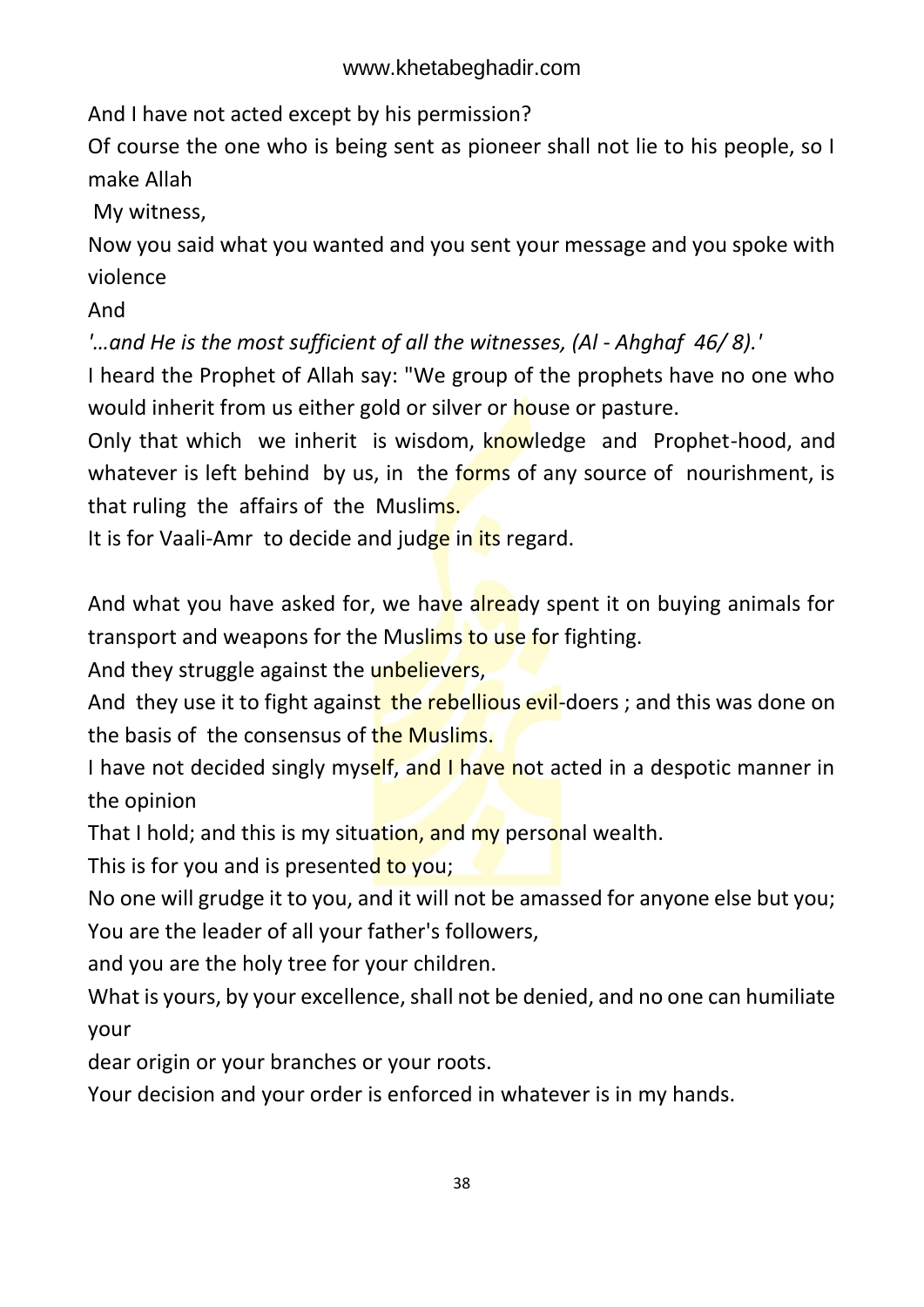What is your opinion? Would you wish that I oppose, in this matter of your father?'

# <span id="page-39-0"></span>(section 3)

So, the Highnesses Fatima replied:

"Glory is to Allah!

[My Father,] the Messenger of Allah, never turned away from the Book of Allah, And nor did he oppose to the Commandments mentioned in the Holy Qur'an.

He always followed what is indicated in the Holy Qur'an,

And always pursued what was indicated in its chapters. Have you all combined to betray him by ascribing to him what is untrue and deceptive?

And all this, after his death, is similar to what was plotted against him during his lifetime;

# <span id="page-39-1"></span>(section 4)

Now, this is Allah's Book, it is the most just of all judges, and is the last statement of Right; so let it be a judge between you and I.

This states of a Messenger among his messengers: 'This son of mine: '...inherits me and inherit the descendants of Jacob, (Maryam 19/6)".

"And it states: '…Solomon inherits from Dawood, (An-Naml 27/ 16)".

The Most Glorified and the Most Honoured Allah has clarified

How the heritage will be divided between men and women,

And He has clearly explained everything so that to remove the lies of the inventors!

Is it not that [the Holy Qur'an says]: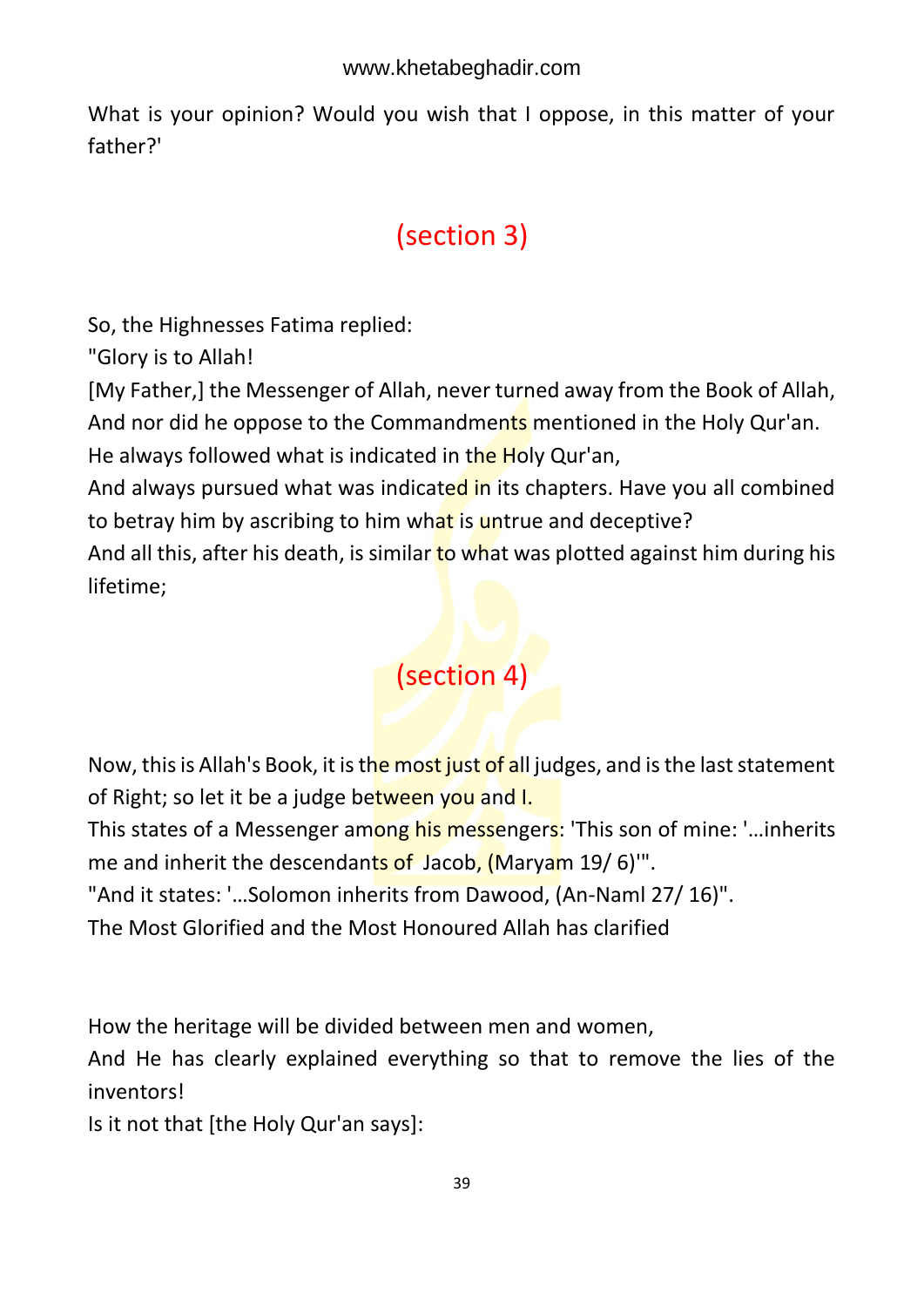'…no, but your spirits have beautified for you an affair.' So fine patience [is] better [for me],

and Allah's support is ever there to seek against what you describe, (Yousef 12/ 18).'

And these are two of the messengers who are mentioned in the Qur'an,and you know that

The base of the messenger-hood cannot be inherited; but only that which can be inherited.

So why should I be deprived from the inheritance of my father?

Is there any verses in the Qur'an to say that all people can inherit but except Fatima, the daughter of the Prophet, bless be upon him and his Descendants?! If there is such a verse in the Book of Allah?

Do lead me to it to become satisfied."

### <span id="page-40-0"></span>(section 5)

Abū Bakr said: 'O the daughter of the Messenger of Allah, you yourself are a good proof,

Just and wisdom! The Prophet's daughter has also spoken justly.

You are the source of wisdom and you are the source of guidance and mercy,

And you are the supporter of Religion and Allah's witness, of His arguments.

I do not repudiate the truthfulness of your opinion, and neither do I deny your claim.

All these people are judges between you and I, they know what I have done! They have trusted the whole affairs to me, and I have done everything according to

 Their will. And that which I have taken from you, is not by force or preferring you; all

people bear witness to it.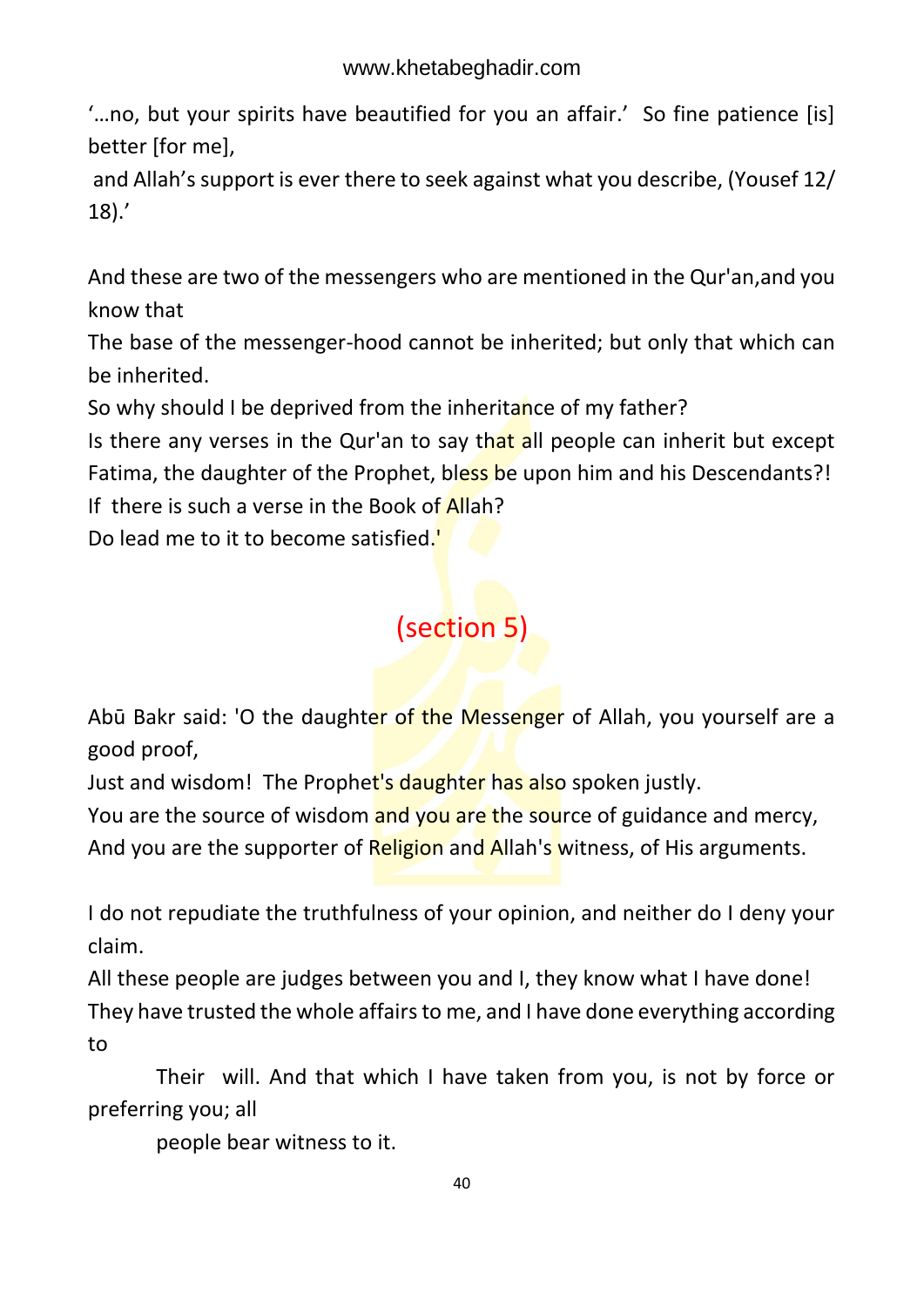## <span id="page-41-0"></span>(section 6)

So Fatima (as) turned to the people and said: O people! You have hastened to listen to the false statements. You are ignoring an action that is ugly to do and will lead to losses!

'…do they not ponder the Qur'an? Or is it that there are locks on their hearts, (Mohammad 47/ 24)?'

'...no indeed, but what they were earning has rusted upon their hearts, (Al-Motefafefin 83/ 14).'

But the evil actions that you have performed have darkened your hearts. How badly you have interpreted the  $\overline{Qur'an}$ , [to the caliphate of Abū Bakr], and how badly you replace wrong to the right!"

And by Allah, you will surely find that the burden of it will be very heavy, and the consequences of it will be disastrous for you. When the veil will be removed from before you, and what losses are beyond it will become evident, and from Allah it will be revealed what you had not taken into account.

'...and there it is where those who follow falsehood will surely be losers, (Ghafer 40/ 78).'

## <span id="page-41-1"></span>(section 7)

The narrator says: 'Since the demise of the Messenger of Allah, bless be upon him and his Descendants, no one had witnessed such a day that men and women to lament and weep!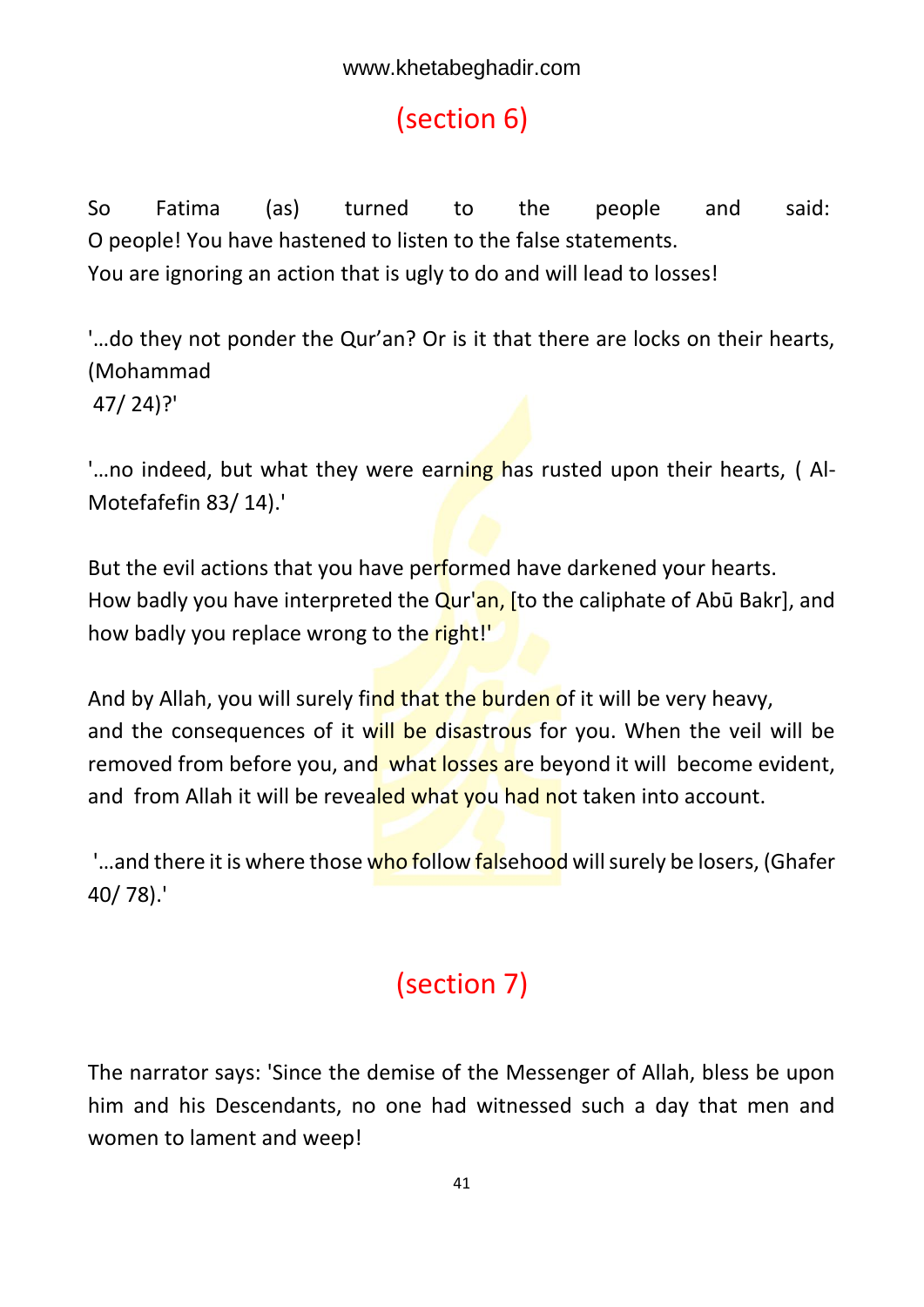The whole town sank deep into sorrow,

People were crying,Mourning, and their cries could clearly be heard from the houses of the children of Abd al-Mottalib, and some of the Mohājerins and Ansārs'!

## <span id="page-42-0"></span>(section 8)

When the news [in town] reached Abū Bakr, he said to Omar:

'Foe on you! Why did you not leave us on our own? Perhaps we could mend the damage,

reform the condition and to bring peace!

Was it not better than this chaos?'

So Omar answered: 'If you had done so, you would lose your dignity and power; that is why I felt sorry for you!

Abū Bakr said: 'Woe on you! Now, what will be the case of the daughter of the Messenger, now that everyone has understood what has happened!

Now what role are we going to play!'

Omar said: 'Was it not a revolution but now is subsided!

It was just for a moment and died away!

It seems nothing serious has happened!

Now, leave everything with me!'

The narrator says: 'So, right then, Abū Bakr touched Omar on the shoulder and said: '[Omar!] You lightened my grief by accepting the responsibility!'

# <span id="page-42-1"></span>(section 9)

At that moment Abū Bakr gave order to the mass prayer, and the people there, came together.

He climbed the pulpit, sat on the upper seat to preach.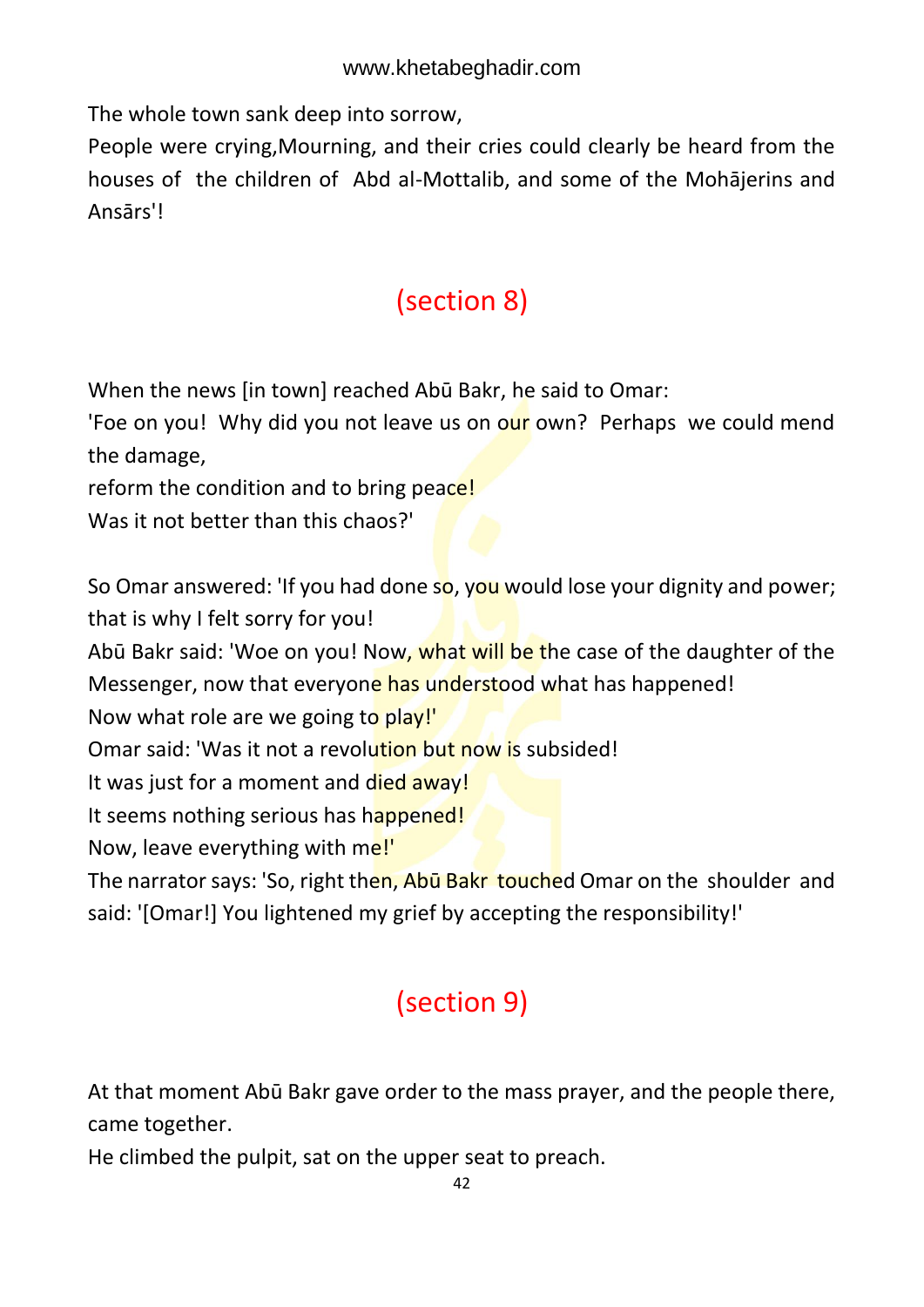To begin with, he praised Allah.

Then said: 'O people! What is the matter with you?

You are desirous! You are constantly at different opinions and thoughts.

Where were these wishes and desires of you at the time of your Prophet (A.S.)?

So let anyone who has heard, mention it, and let every witness come closer.

But then he mended his word by saying:

'No, he resembles a fox with his tail being his witness!

Let Allah's damn be upon him, but He has already done so!

The sedition inventor still says:

'Once again try to bring her here; he wants to raise the confusion again! Now that the disorder has settled.

He is like 'Umm Tahal', whose best one in the family is astray!

Warn you! If I wanted to, I would have told him what I wanted; I would break my silence and then reveal the secret!

They asked the children to help them, and make women rise up!

O company of the Ansārs! I got to know your nonsense, and now I am aware what in your minds is going on!

By Allah, you are the best men to deserve the promise of the Messenger of Allah; because

he came to you and you gave him place to settle.

You assisted him, and today, you must also remain loyal to him.

Anyhow, come to me the next day and receive your gifts from me; I unveil not any secret, I become no aggressive, unless against one who deserves it, that is all!'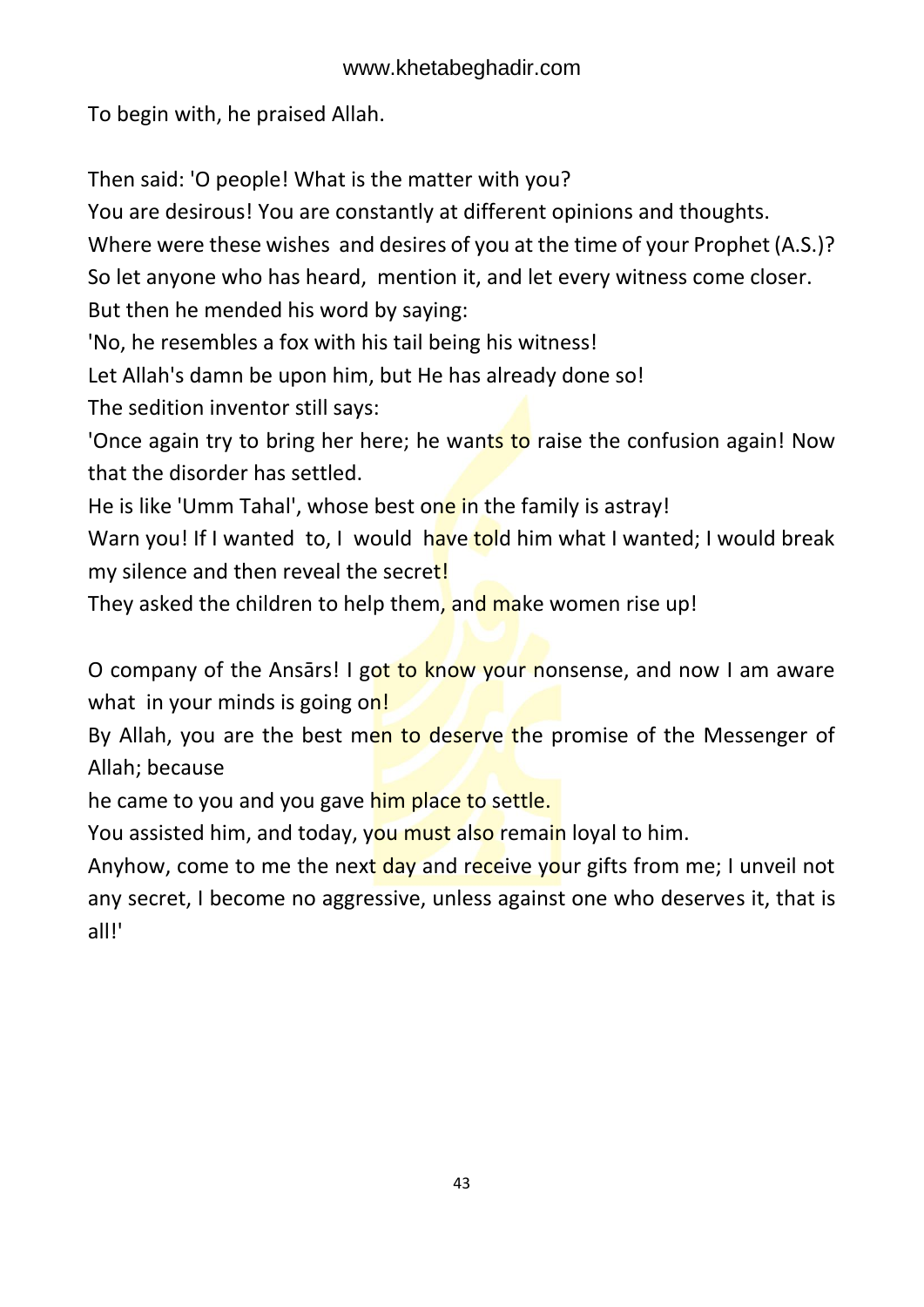# <span id="page-44-0"></span>(section 10)

The narrator says:

[After Abū Bakr's speech], Umm Salima came out from her house and said: 'Are you addressing these words to Fatima, the daughter of the Messenger of Allah

, bless be upon

him and his Descendants?

'The one who is an angel among the people, and so is the source of serenity to the Messenger!

She has been brought up by the messengers,

and the angels have taken care of her.

She is brought up by the immaculate mothers, and has grown up and trained in the best place possible.

Now do you think the Prophet, bless be upon him and his Descendants, has deprived her from the inheritance but without letting her know?!

While Allah has stated to His Messenger:

'*…and warn your nearest kinfolk, (A-Shoara 26/ 214),*'

Now, has the Messenger warn his own Household [and has he told Fatima that she would receive the share of her inheritance] and she is demanding to receive it?

Fatima, the best lady among the women;

She is the mother of two Masters of the youths.

She is the intimate of Maryam, the daughter of Imran,

And she is the mate of the bravest man  $-$  the one by whose father the messenger-hood has been sealed!

By Allah, [the Prophet, (A.S.)] was very sympathetic to her, he protected her against the disagreeable events – cold and acute heat.

He would use his right arm as the pillow and the left arm as the cover for her to sleep in ease.

Now, be calm [with her].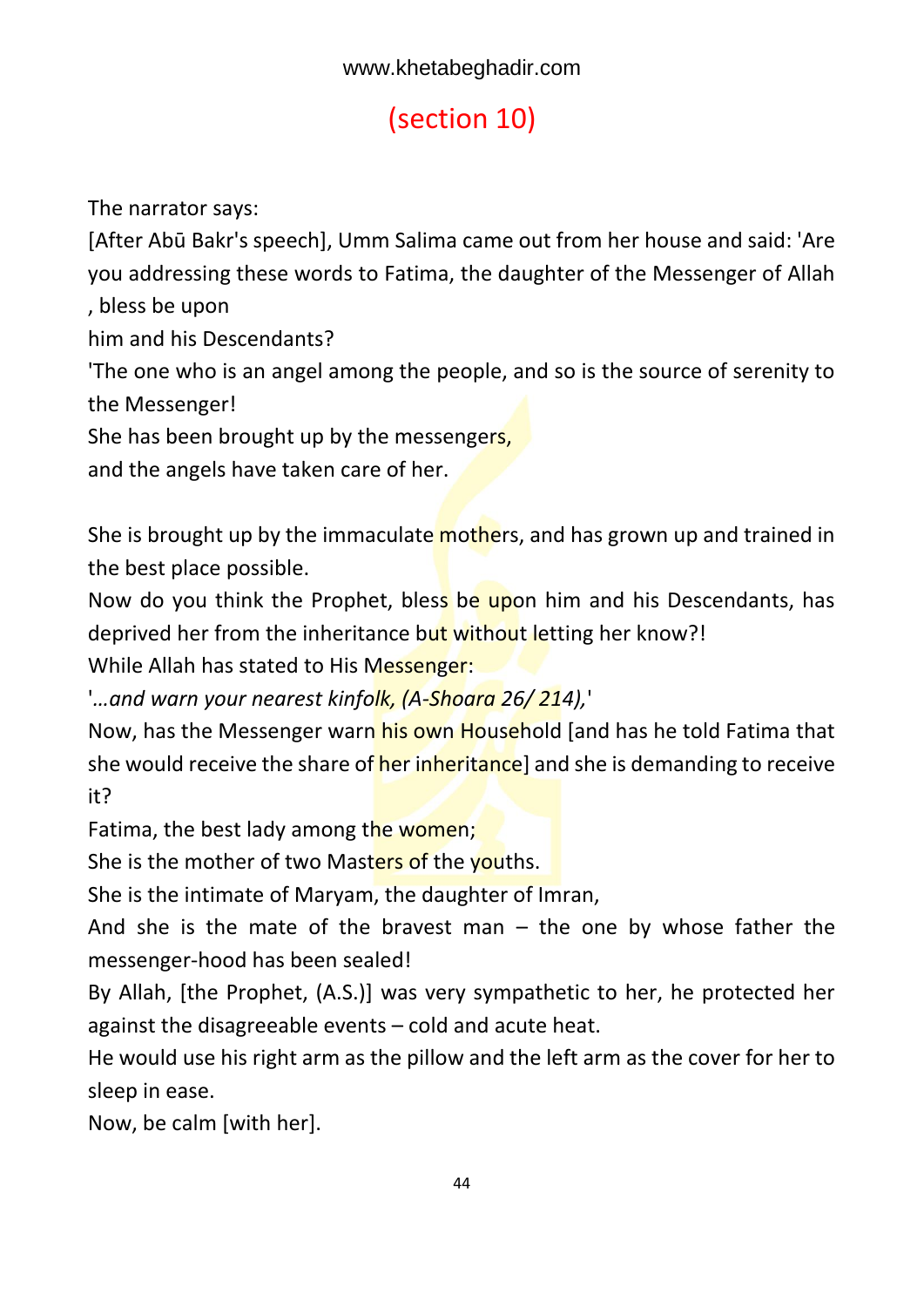Behold! The Messenger of Allah is a witness at your perversion, and knows that you will certainly be taken to the presence of Allah.

Woe on you, '*…soon you will see the [result of the] ugly behavior of yours, (At-Takaasor 102/ 4)*!'

# <span id="page-45-0"></span>(section 11)

At that moment, [the Highnesses Fatima*,* upon her be peace*,*] stood up and left the place,

And Rāfi ibn Rafā'a Zurqi followed her saying: 'O you the Crown of the ladies! If Abū al-Hassan had already spoken about this subject [Caliphate and Imamate], and if he

Had mentioned this covenant [swearing allegiance with Abu Bakr] before, we would never deviate him!'

The Highnesses sharply answered him: 'Keep out of my way! Since the Day of Ghadir-i Khum, Allah has not left any excuses for anyone!'

### <span id="page-45-1"></span>(section 12)

Since the Highnesses Fatima (as) returned home, she felt so sick and exhausted that the very ailing was the cause of her premature joining the martyrs.

Some women of the Ansārs (the Helpers) and Muhājirs (the Immigrants) went to visit her, they greeted her and asked her to know of her situation.

Her Highnesses, after praising Allah and donating peace upon her Father, said: 'My situation?

That is: I am fed up with the world!

And I am angry with your men.

After trying them, I threw them away, now, after getting to know their natures, I am angry with them.

Shame on their rusted and broken swords!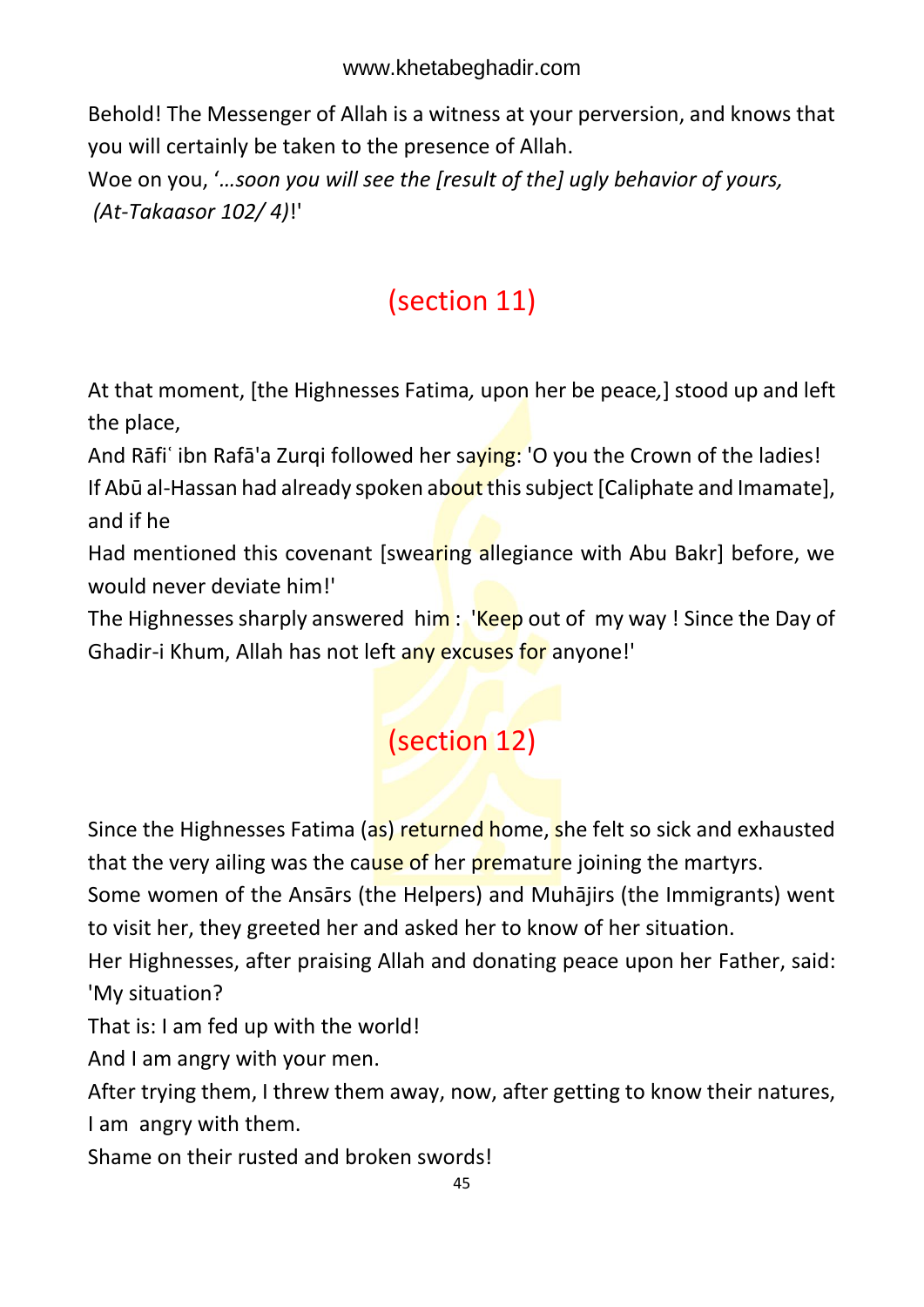Their spears are weak and stink badly!

How awful are their seditions and distorted thoughts!

*'… how wretched is what their souls have sent on ahead for them, for Allah is displeased with them and in the chastisement they will abide [forever], (Al-Maede 5/ 80).*'

I swear by Allah that now I am compelled; I have to tie the bridle [of caliphate, and the responsibility of Fadak] on their necks, I am to make them tolerate it. I am going to leave

The shame and malice with them.

So let the loss, sour and *privation [from God's blessings] be upon the oppressors, (Hood 11/ 44)*!*'* 

# <span id="page-46-0"></span>(section 13)

Woe on them! See how much they have replaced the Caliphate and Imamate! They have degraded it from the peaks of the prophet-hood, the position of the Faithful Spirit, Gabriel, who brought the manifest revelations, and the Station of the Immaculate down to the earth.

*'…beware! This was the obvious loss, (Az-Zomaar 39/ 15)*!*'* 

What was the wrong point of Abu al-Hassan that they were not pleased with? O yes, by Allah, they were not pleased with his sharp sword or with his rush of death!

His courage in fighting.

His harsh attack to the enemies.

His vast knowledge in the Book of Allah,

And his seriousness in the path of Allah, glory to Him!'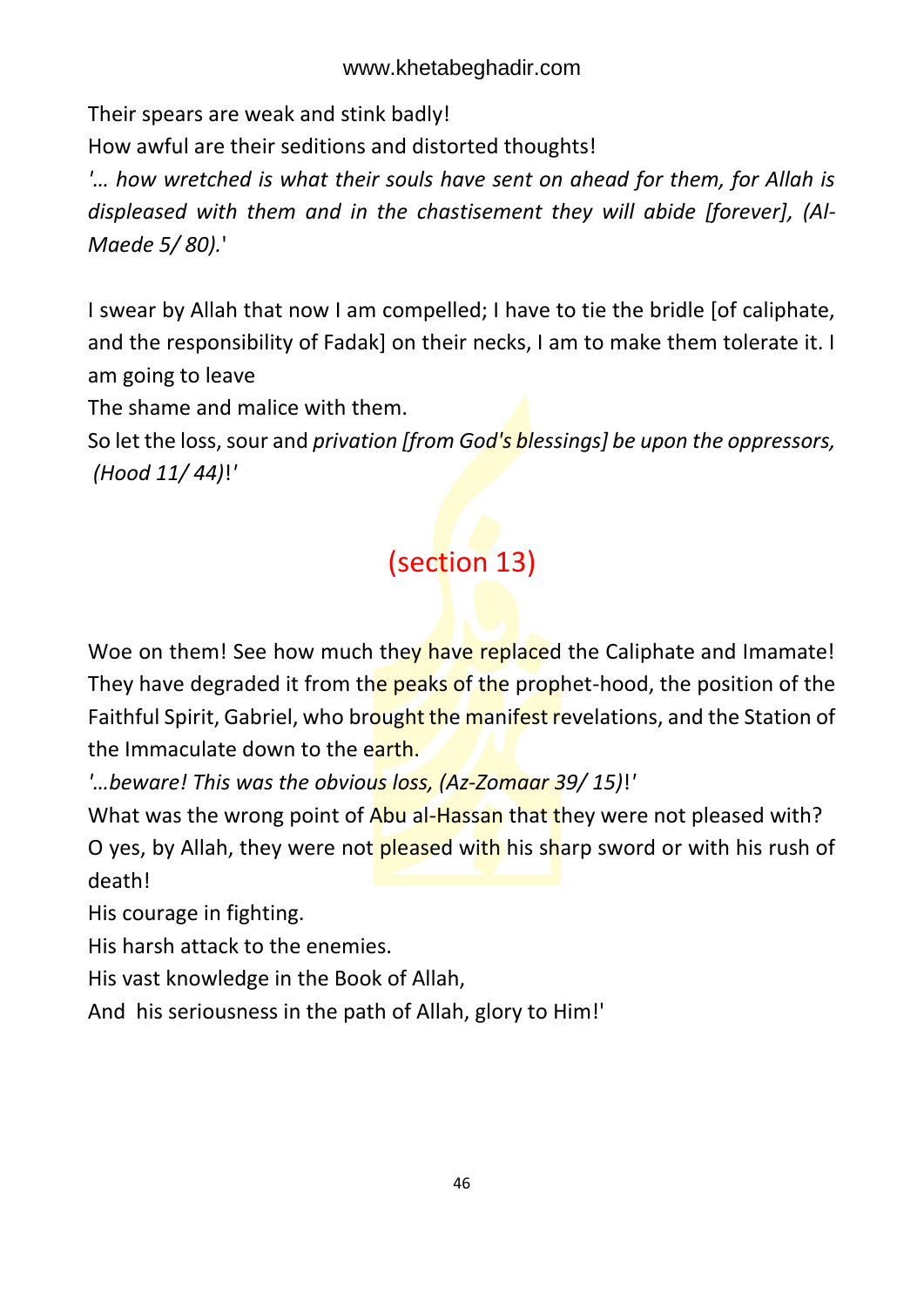# <span id="page-47-0"></span>(section 14)

'And I swear by Allah that if they had released the rein of government that the Messenger of Allah, *peace be upon him and his Descendants,* had trusted to him, Ali,

or at least, he would take care of it,

dealt softly with it,

and would not injured the nose of the camel's of the caliphate,

and would not make the followers and the riders tired,

and would direct it to move along the soft and strait path. Moreover, if he would let it not get thirsty,

but let it drink and satisfied its thirst,

if he had done so:

then there would rain *blessings from the heavens and the earth, (Al-Araaf 7/ 96,)* for them.'

However, they have disobeyed, and **Allah will take them into account for what** they have earned!

*'…the evil deeds that they had earned inflicted them, and the evil deeds they have committed will strike those who have done wrong, and they cannot frustrate [Allah] , (Az-Zomar 39/ 51).'*

## <span id="page-47-1"></span>(section 15)

Beware!

Come and see that as long as you are alive, world will show you strange things! And then if you get surprised,

Know that it is this event that makes you become surprise!

See where they have gone!

Which pillar have they leaned back?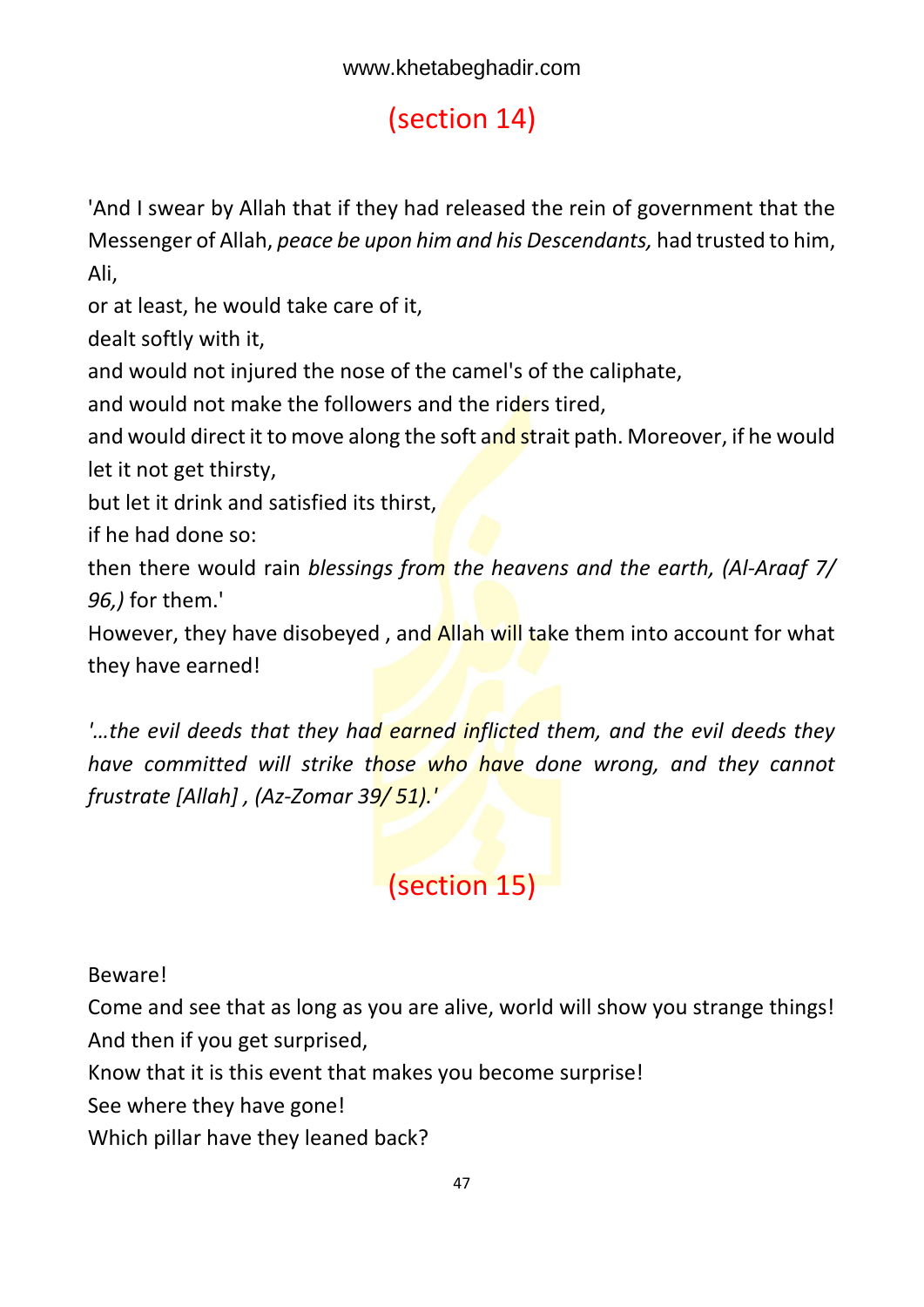Upon which stand are they standing now? Which rope have they clung? And against whose household: (The Household of the Messenger of Allah, *peace be upon him and his Descendants*) have they rebelled! What for have they seized it and why have they released?

*'…how evil is such a defender, and how evil is such ally, (Al-Hajj 22/ 13)!'* And *'…evil is for the wrongdoers taking [Satan] as alternative, (Al-Kahf 18/ 50)!'*

By Allah, instead of the pioneer, they have chosen the one lingering about; and instead of the learned, they have picked up the unwise ones!

So let them be humiliated! *'…the folk who reckon they are doing something fine, (Al-Kahf 18/ 104)!'*

*'…truly, they are the workers of corruption but they are not aware, (Al-Baghare 2/ 12)!'*

Woe on them!

*'…so is someone who quides to the Truth worthier to be followed or someone who does* 

*not guide unless he himself is guided ? What is the matter with you? How do you judge* 

*then, (Youness 10/ 35)?'*

### <span id="page-48-0"></span>(section 16)

Beware! By Allah, the sedition is on the way, the world is in an awful state  $-$  you will soon

Get to witness it!

Then, get a full boll of blood when milking [your cattle], which is poisonous!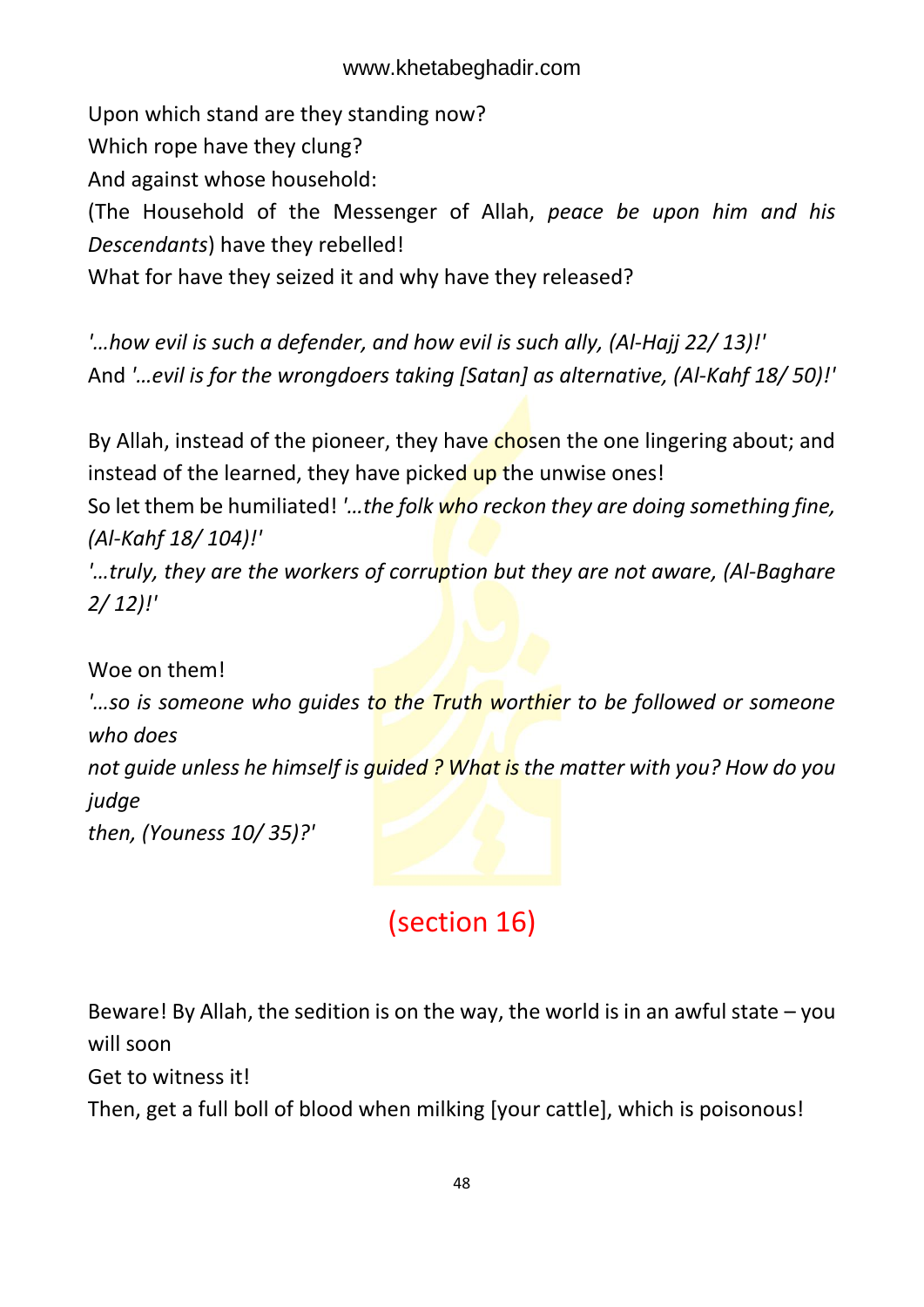And it is there and then that: *'… the followers of the falsehood will be losers on that Day,*

*(Al-Jasie 45/ 27)!'*

And the next generations will find the results of the innovations of the past! Then, make sure that you will face the seditions,

The sharp swords of the enemies,

The aggressions of the aggressive'

And ciaos which will uproot the entire nation!

And obstination of the tyrant who seis the public chattels and kill your people. Alas!

How unaware you are!

*'… when you are sunk in the darkness, shall we compel you [to accept] that while you are averse to it,*

*(Hood 11/ 28)!'*

# <span id="page-49-0"></span>(section 17)

Then, the wives of the Immigrants and the Helpers took the statement of the Highnesses [Fatima, *peace be upon her*] to their husbands.

Therefore, a group of their chiefs went to Fatima to apologise her for the occasion.

They said:

'O you the Crown lady for the women in the world!

If Abū al-Hassan, (Ali), had made everything clear to us, we would have not leave him but swear allegiance with someone else!'

To their question, the Highnesses Fatima (as) said:

'Get away from me!

Your [false] excuses are not accepted.

There is no more word telling you after your being negligent!'